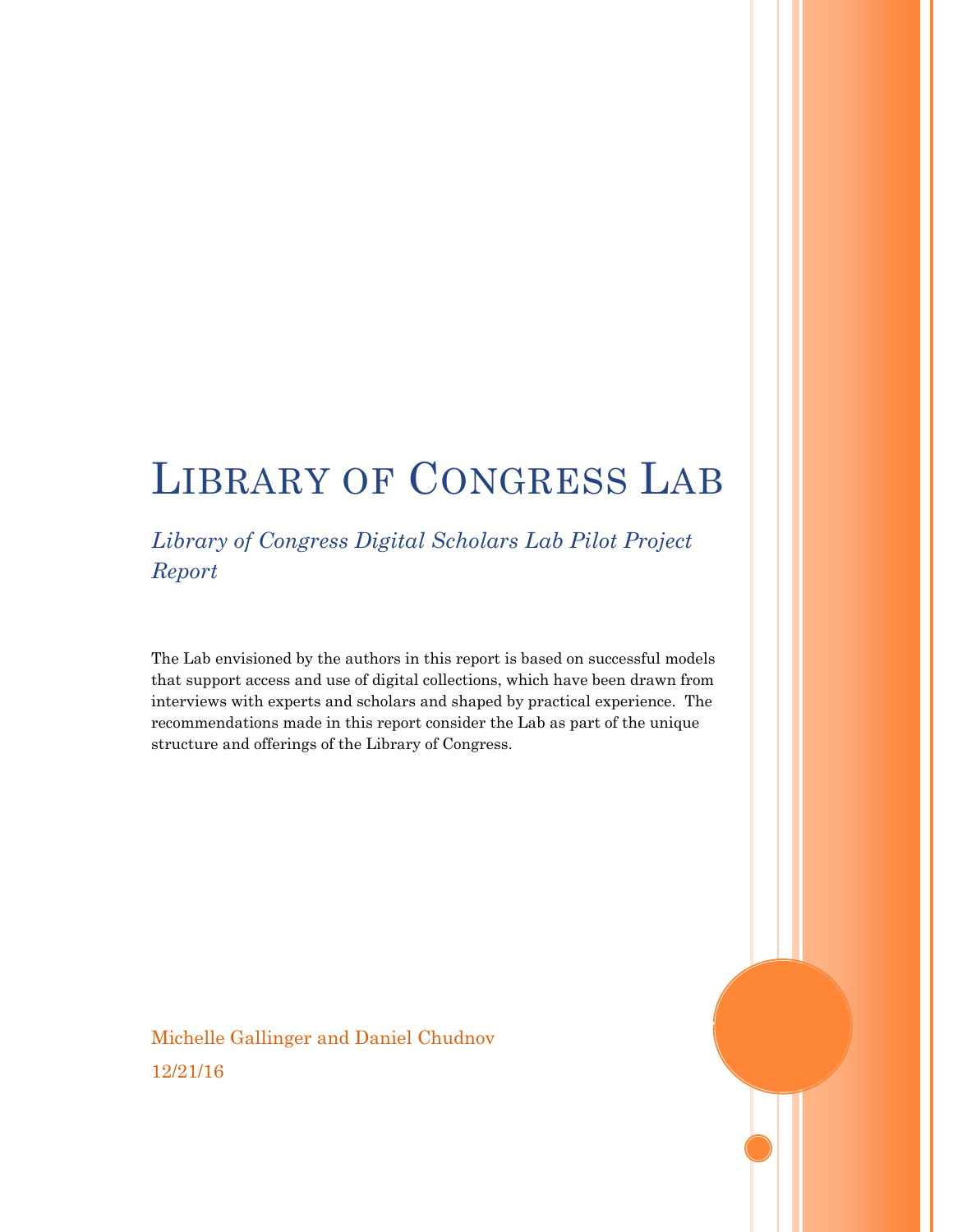# LIBRARY OF CONGRESS LAB

*Library of Congress Digital Scholars Lab Pilot Project Report* 

## **TABLE OF CONTENTS**

| <b>EXECUTIVE SUMMARY</b>                                                    | $\bf{3}$ |
|-----------------------------------------------------------------------------|----------|
| <b>BACKGROUND</b>                                                           | 5        |
| <b>ABOUT THIS REPORT</b>                                                    | 5        |
| <b>DEFINING THE LAB</b>                                                     | 5        |
| A LAB AT THE LIBRARY OF CONGRESS                                            | 7        |
| <b>CLEAR GOALS IN LINE WITH INSTITUTIONAL OBJECTIVES</b>                    | 9        |
| <b>LIBRARY OF CONGRESS LAB PILOT ACTIVITIES</b>                             | 12       |
| <b>TECHNICAL PILOT</b>                                                      | 12       |
| <b>CONTENT SELECTION AND TRANSFER</b>                                       | 12       |
| CONTENT TRANSFORMATION FOR SCHOLARLY USE                                    | 14       |
| <b>OPTIONS FOR DISTRIBUTED COMPUTING</b>                                    | 17       |
| <b>COST CONSIDERATIONS</b>                                                  | 18       |
| IMPLICATIONS FOR LAB DESIGN AND GOALS                                       | 19       |
| <b>OUTREACH AND ENGAGEMENT WITH SCHOLARS: OBSERVATIONS FROM THE USER</b>    |          |
| <b>COMMUNITY</b>                                                            | 20       |
| <b>INSIGHTS FROM OTHER LABS: OBSERVATIONS FROM THE FIELD ON THE ROLE OF</b> |          |
| <b>THE LAB</b>                                                              | 22       |
| <b>RECOMMENDATIONS</b>                                                      | 28       |
| <b>A FOUNDATION FOR SUCCESS</b>                                             | 28       |
| <b>ADDRESSING THE LOGISTICAL AND TECHNICAL CHALLENGES</b>                   | 29       |
| <b>LEARNING FROM THE SUCCESS OF OTHERS</b>                                  | 31       |

**FEATURED RECOMMENDATIONS 32**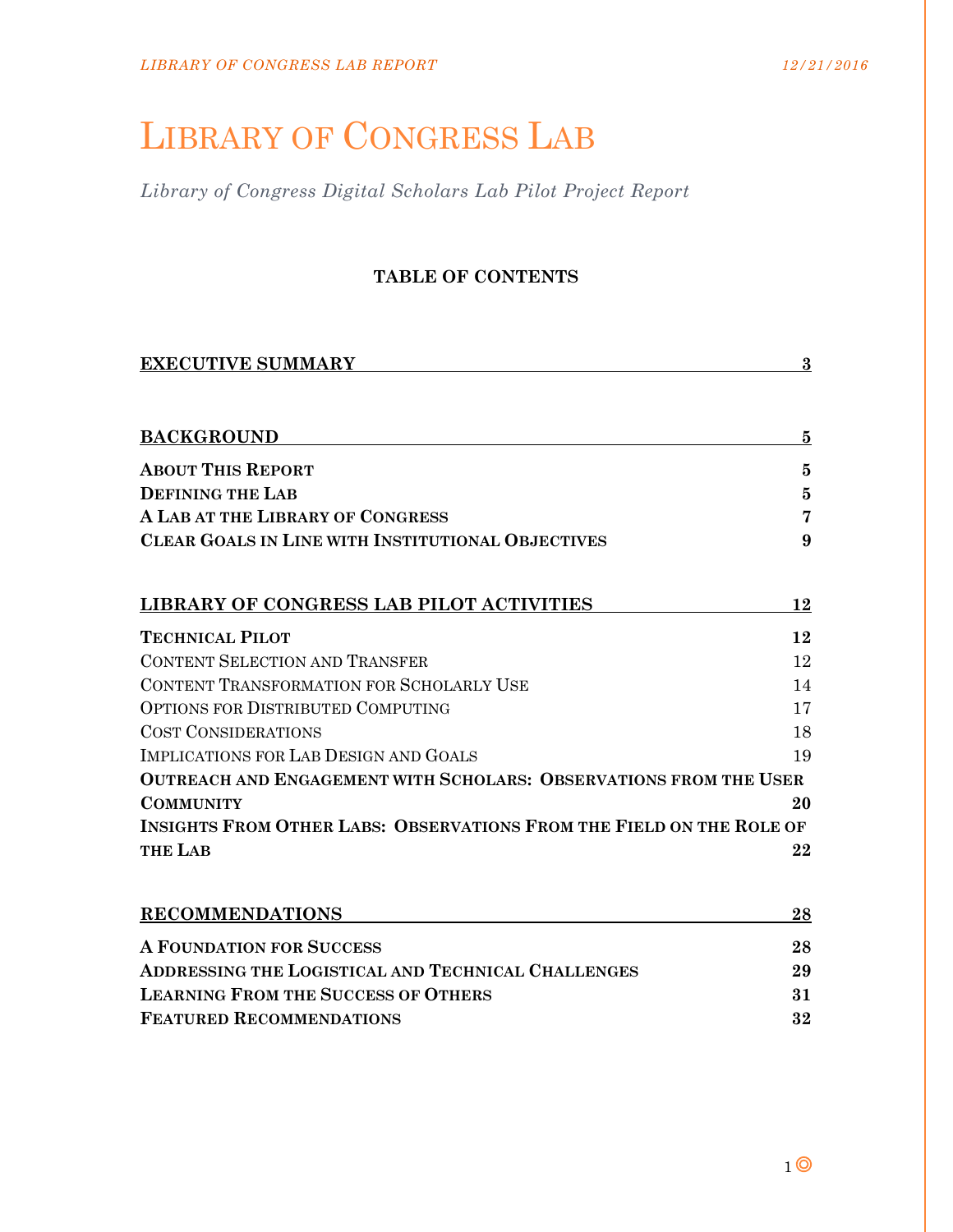| LC LAB PLAN FOR EXECUTION        | 35 |
|----------------------------------|----|
| <b>INCREMENTAL STEPS FORWARD</b> | 36 |
|                                  |    |

| <b>ABOUT THE AUTHORS</b> |  |
|--------------------------|--|
|                          |  |

| <b>APPENDIX A</b>                                               | 43 |
|-----------------------------------------------------------------|----|
| WEB ARCHIVING TEAM INPUT TO DIGITAL SCHOLARS LAB REPORT PILOT   | 43 |
| <b>S3 TRANSFER PROCESS</b>                                      | 43 |
| ABOUT THE LIBRARY'S WEB ARCHIVE AND CURRENT RESEARCHER ACCESS   | 43 |
| <b>ABOUT DEDUPLICATION</b>                                      | 44 |
| ABOUT THE WEB ARCHIVE COLLECTION STRUCTURE AND CRAWLING BUCKETS | 45 |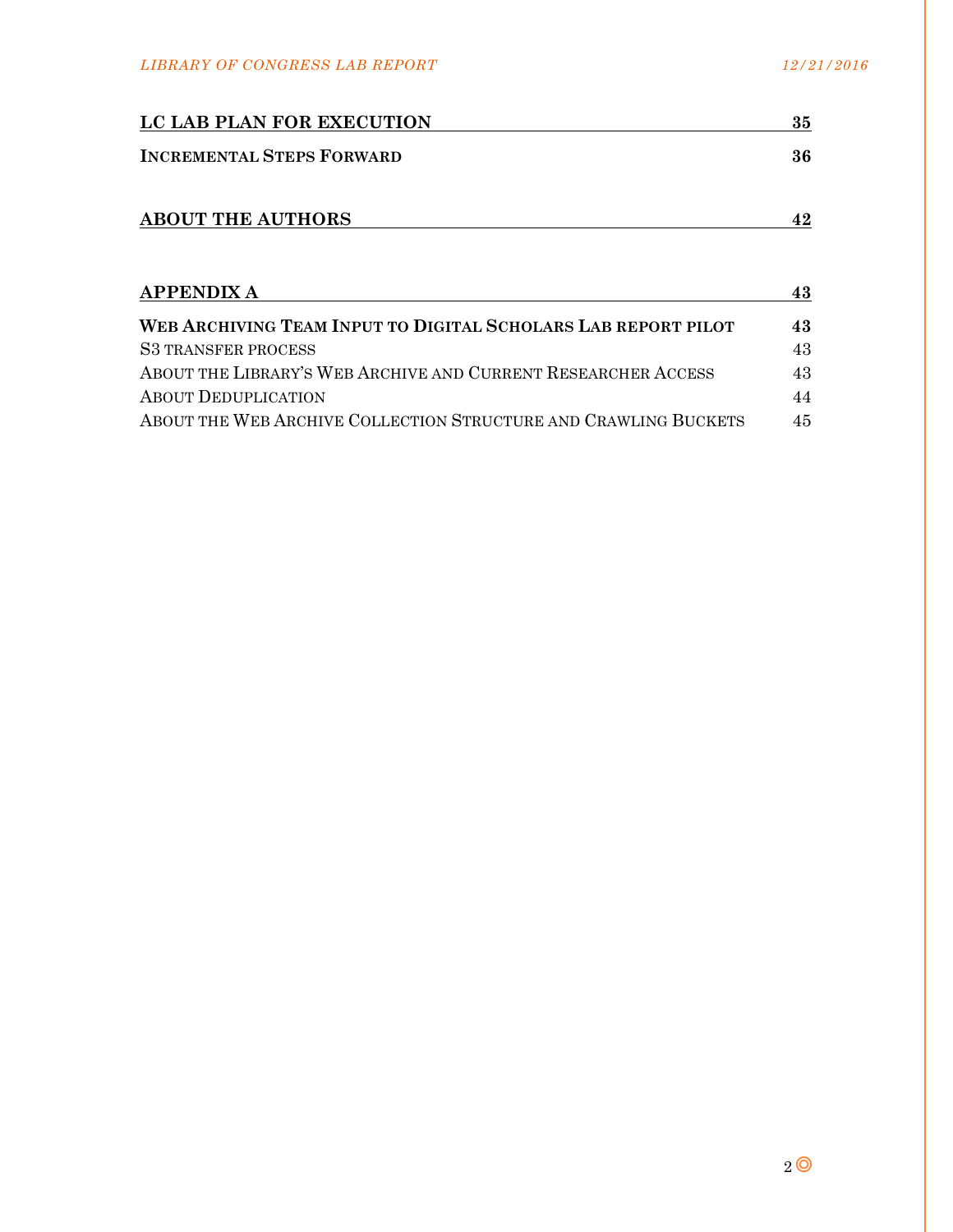# EXECUTIVE SUMMARY

The National Digital Initiative (NDI) team at the Library of Congress hired Daniel Chudnov of Chudnov Consulting and Michelle Gallinger of Gallinger Consulting to explore how to deliver Library of Congress digital collections as data to researchers. The demonstrated need of the Kluge scholars for more assistance in their work with digital collections inspired the work. The authors drew upon their own experience as well as interviewed researchers, subject matter experts, and worked with Library staff to perform the transfer pilot. The insights from these activities shape the report. The authors make recommendations for how the Library of Congress might best establish and grow a Lab. These recommendations are the opinions of the authors on what the Library could and should do to ensure a successful endeavor.

The Library of Congress Lab envisioned in this report is modeled after successes in emerging digital scholars labs, digital humanities centers, digital reference services, and other departments dedicated to supporting access and use of digital collections. The recommendations made in this report shape the Lab in response to the unique structure and offerings of the Library of Congress. The Lab provides reading rooms, reference staff, and curatorial staff with technical support to allow users unprecedented access to digital collections. The Lab supports resident scholars and fellows in their attempts to engage with digital scholarship. The Lab connects users to the unparalleled reference staff of the Library for content expertise. The Lab helps Library staff to consider cross-departmental workflows, organization, structure, and internal staff development at a time of great change driven by rapid development of digital scholarship and infrastructure. The Lab hosts experiments, seeks and highlights creative external partnerships, and is a laboratory for testing new ideas.

## *The Lab serves the Library of Congress in three main capacities:*

- *1. It responds to the demonstrated need expressed by Kluge scholars and other researchers and users who desire increased access to and guidance on how to use the Library's unique digital collections.*
- *2. It would support existing Library of Congress reference and curatorial staff. The reference and curatorial staff would continue as primary experts in their areas with the Lab functioning as a support for them in fulfilling user requests for digital collections.*
- *3. It would function as a laboratory in which the Library could test out transformative services. Successes from the Lab could then be reintegrated into the Library as they mature.*

It is now possible for the Library of Congress to provide transformational access to its digital collections. A Lab at the Library of Congress is an opportunity to build on institutional strengths and to answer the challenges of serving evolving models of 21st century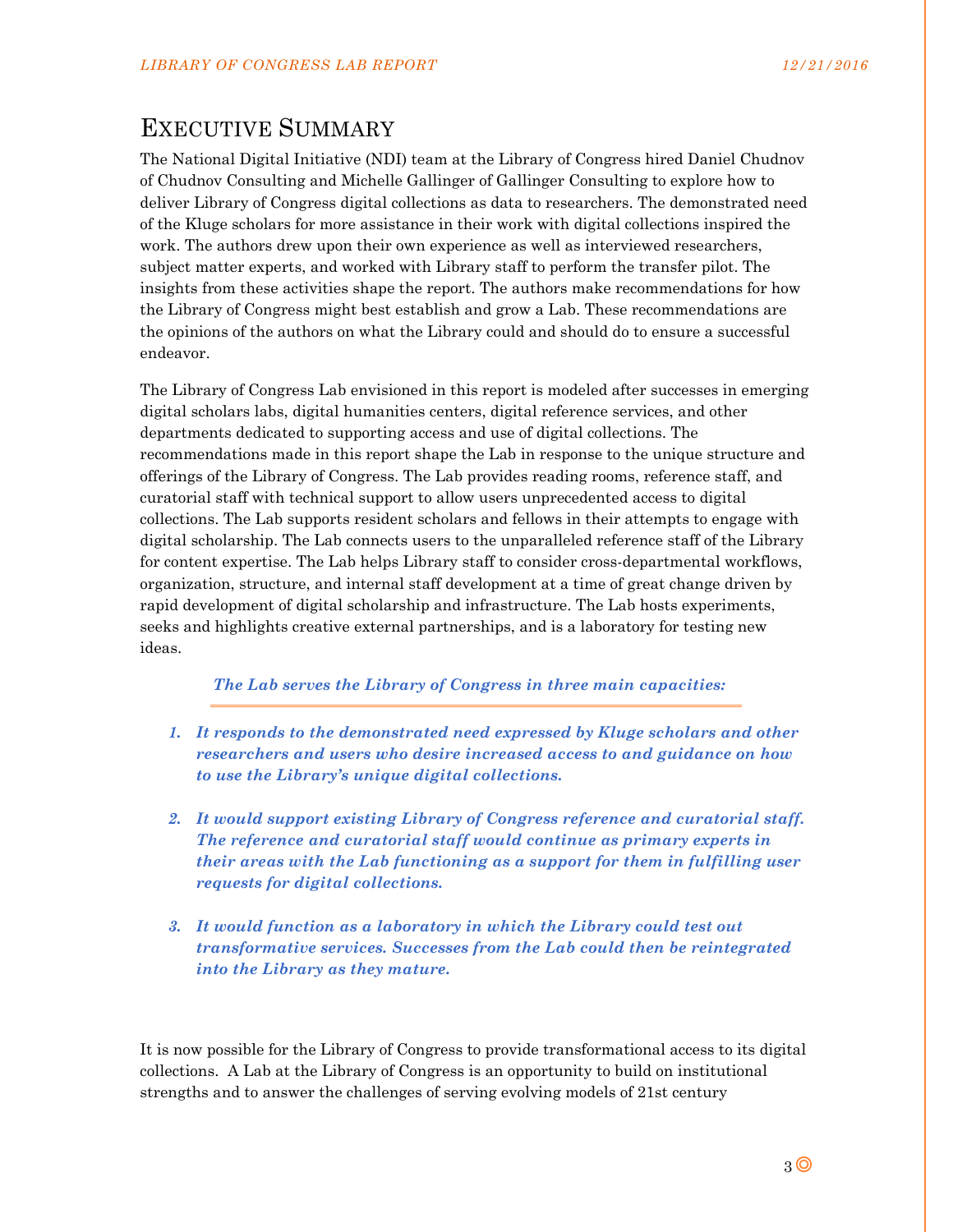scholarship. In developing and offering a Lab, the Library will extend its existing collection specialties, leverage its existing digital collections, and through collaboration, maximize impact of its work while avoiding overlap with other institutions. The Lab will enable the Library of Congress to build a community around providing access to and developing insights from digital collections.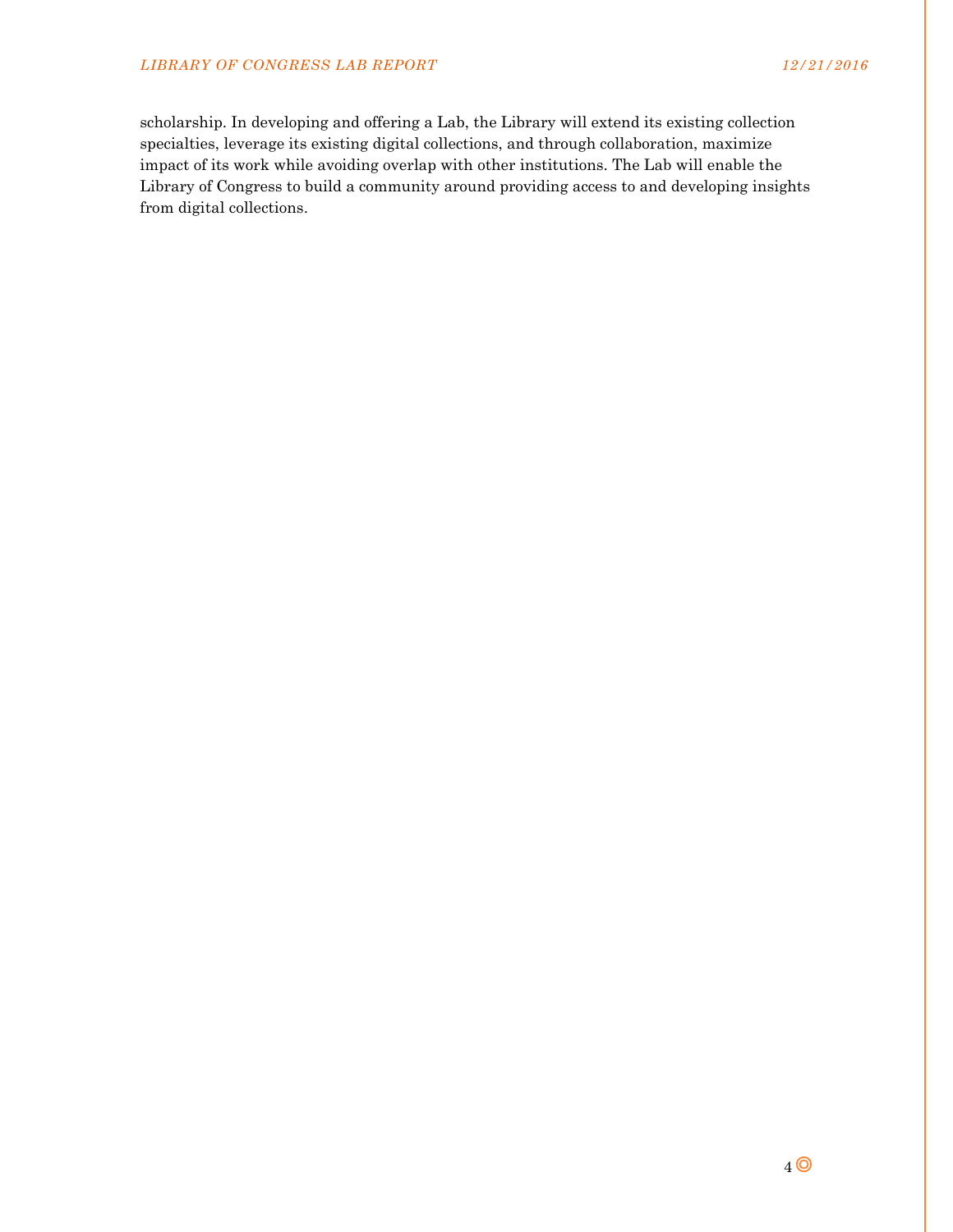# BACKGROUND

The Library of Congress has historically provided reference support to users as they use the collections through the reading rooms. As the Library of Congress acquires more digital collections, there is a need to extend this tradition to support researchers, scholars, and other users interested in the content in these digital collections as data, often at larger scales than before, and often with new methods and computing techniques. As user requirements for access and manipulation of digital collections changes, so too must the services offered by the Library of Congress in support of the researcher.

# About This Report

In August 2016, The National Digital Initiatives (NDI) division at the Library of Congress, in partnership with the Library's John W. Kluge Center, hired Daniel Chudnov of Chudnov Consulting and Michelle Gallinger of Gallinger Consulting to explore how to deliver Library of Congress digital collections as data to researchers. The desire to provide enhanced support for digital scholarship for the residential scholars of the Kluge Center inspired this solicitation.

The contract included two major deliverables that are both addressed in this report:

- 1. A pilot demonstration showing a feasible path for delivering a set of Library collections as data to an on-site researcher, and
- 2. A report recommending how the Library could develop the methods, policies, and technical environment to facilitate advanced computational research with its digital holdings, with specific focus paid to residential scholars at the Kluge Center.

# Defining the Lab

There is a wide spectrum of services and situations that different institutions call labs, digital scholarship centers, digital humanities centers, humanities computing environments, digital research services, and a variety of other names. In some cases they may be a physical space, or they may not; they may involve temporary funding and staff assignments, or permanent; they may enable scholarly investigation, process experimentation, pattern recognition, or any of a variety of activities we tend to think of as occurring within traditional life and social science laboratories within research centers, universities, corporations, government, and non-governmental organizations. Within this spectrum there are broad choices that will impact the vision, services and objectives of a Library of Congress Lab. Should a Lab house a physical space for scholars, staff, or both? Should the primary function of a Lab support scholarship, or organizational experimentation? Should a Lab be a permanent fixture or a short-term fulcrum for innovation? These questions of what a Lab should look like and how a Lab might be structured within the organization must follow from a clear and shared understanding of why a Lab is necessary.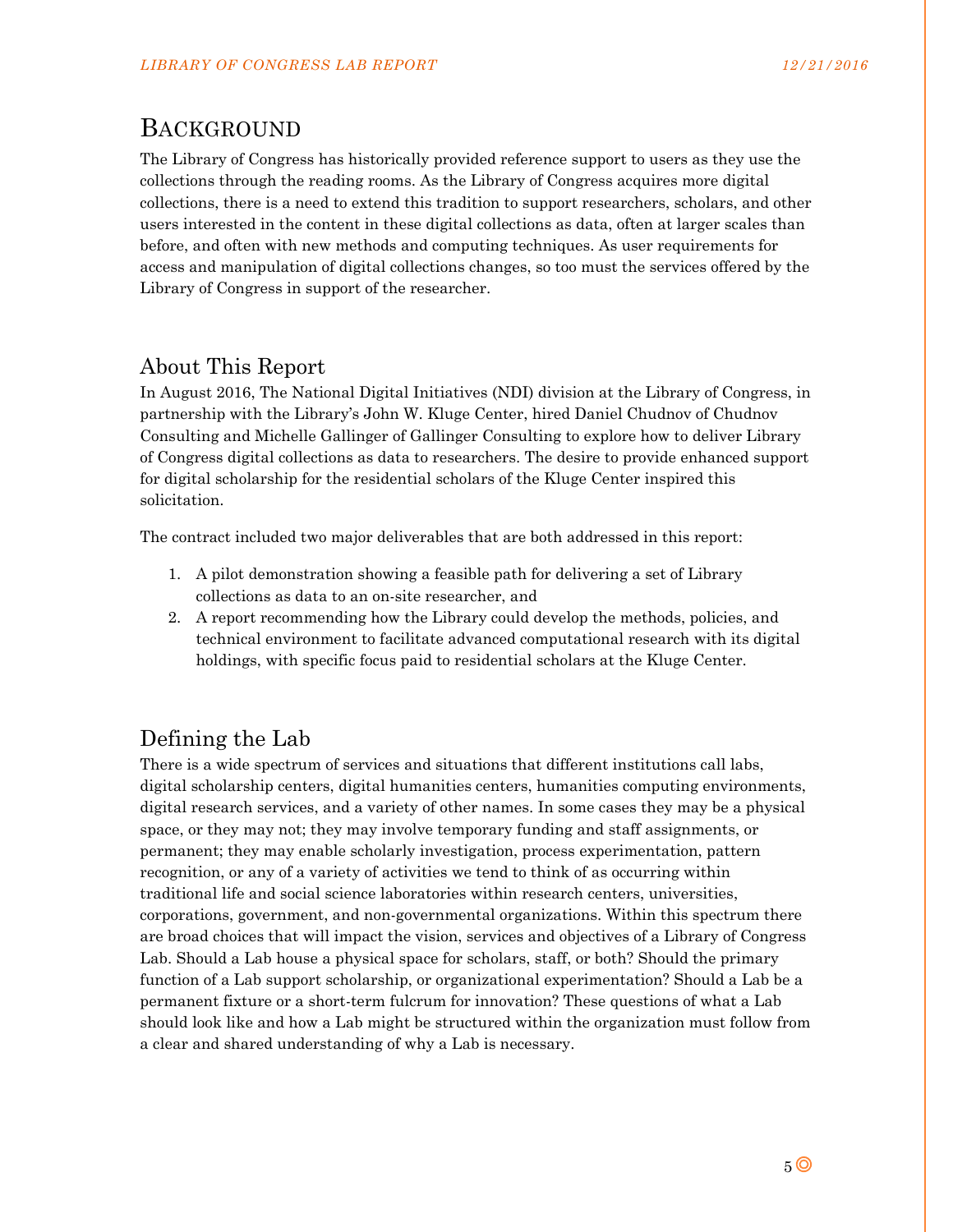The Library of Congress has been responding to the transformation in content production from traditional physical materials to digital content in a number of ways for many years. The Library has made bold acquisitions decisions such as taking the Twitter archive and actively selecting and crawling the web to create the Web Archives. The Library of Congress

*IT IS NOW POSSIBLE FOR THE LIBRARY OF CONGRESS TO PROVIDE TRANSFORMATIONAL ACCESS TO ITS DIGITAL COLLECTIONS* 

1

has been dedicated to preserving the digital content it acquires. It is now possible for the Library of Congress to provide transformational access to these collections as well. The Lab can provide the reading rooms and the reference and curatorial staff with technical support to allow users unprecedented access to the digital collections. In addition, the Lab can be designed to help the Library to consider cross-departmental workflows,

organization, structure, and internal staff development at a time of great change driven by rapid development of digital scholarship and infrastructure. The Lab can host experiments, seek and highlight creative external partnerships, and allow for a safe space to serve as a testbed for new ideas.

Conceiving of a Lab as a service environment is in keeping with how digital scholarship centers are being defined as they are formed. In fact, "a key attribute that distinguishes digital scholarship centers from more traditional research institutes is that they are service organizations, staffed by individuals with specialized skills who support work in the digital environment."1 The Library of Congress Lab needs to be defined as a service center providing offerings that support the work of researchers, scholars, and other users across all the digital collections of the Library. It must also be a service unit for the Library itself, providing training, reference support, tool review and support, as well as a forum for visiting scholars and external partners to exchange news and innovative developments in digital scholarship.

A Lab at the Library of Congress is an opportunity to build on institutional strengths and directly answer the challenges of serving evolving models of 21st century scholarship. As they are formed anywhere,

"[d]igital scholarship centers can build institutional capacity to address emerging and future scholarship needs. The rationale for developing such a center includes to:

- provide a support mechanism for the growing areas of e-research and digital scholarship;
- bring together expensive technologies (and services to support their use) to serve the entire campus; and
- let students explore digital technologies in their research when such resources whether technologies or advisory support — are unavailable in their departments."<sup>2</sup>

<sup>1</sup> Educause case study. Joan Lippincott, Harriette Hemmasi, Vivian Lewis. *Trends in Digital Scholarship Centers.* Web. 30 November 2016. http://er.educause.edu/articles/2014/6/trends-in-digitalscholarship-centers

<sup>2</sup> Educause case study. Joan Lippincott, Harriette Hemmasi, Vivian Lewis. *Trends in Digital Scholarship Centers.* Web. 30 November 2016. http://er.educause.edu/articles/2014/6/trends-in-digitalscholarship-centers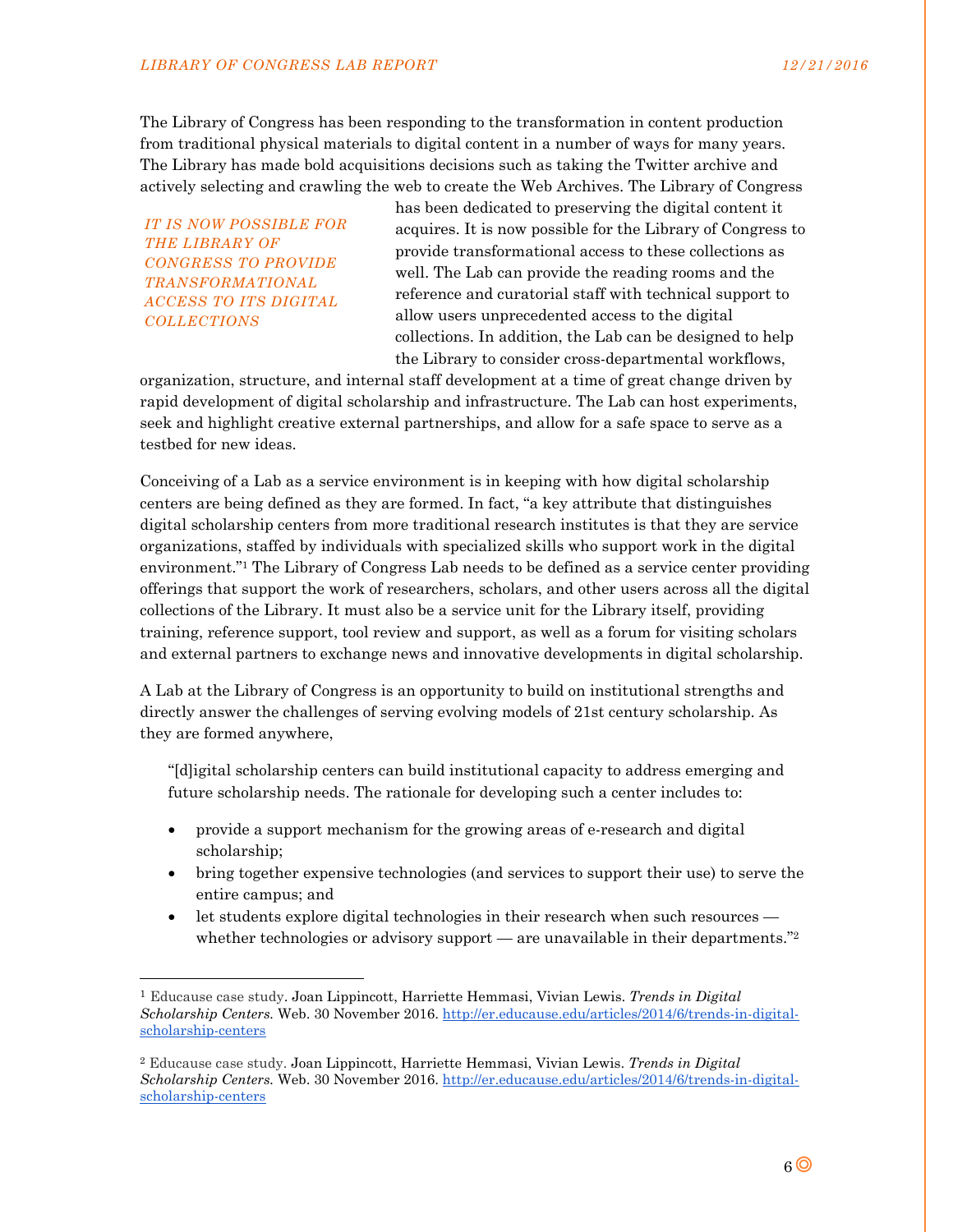Digital Scholars Labs have been and are being formed to serve research and scholarship of digital content. Most Digital Scholars Centers offer "a wide variety of services, including workshops and classes, opportunities and spaces for collaboration, support for digital pedagogy and instructional design, and access to various technologies."3 For example, the Digital Scholars Lab at Brown University was "designed specifically for collaboration, flexibility, and ease of use for scholars working on data-rich and visually-mediated research."4 At the University of Virginia the Scholars' Lab has been a space dedicated to advancing "digital scholarship in humanities, information and library science, social sciences, and related fields, emphasizing interpretative and theoretical as well as technological innovation and inquiry."5 While there are elements that university libraries and digital scholars labs feature that are relevant, the Library of Congress is different from a university library and a lab at the Library of Congress will be most useful if it serves all elements of the institution as well as the needs of researchers and scholars.

## A Lab at the Library of Congress

The Library Lab should explore how scholars use collections as data to further their research and scholarship and the various ways that research can be supported by the Library of Congress. The Lab should help humanize the Library; although it is natural and exciting that Library of Congress representatives introduce collections to guests with facts and figures highlighting the enormity of holdings, this sheer scale can intimidate first-time visitors. At the September 2016 Collections as Data event, one participant reflected on this concern, indicating that even as an experienced researcher, being presented with the overwhelming volume of material can feel like an obstacle to basic orientation and discovery within Library collections. The Lab can work to increase approachability of collections, whether a scholar might requires access to one item, one thousand items, or one million items. The staff of the Lab should play a key role in ensuring that every individual working with digital content has an interface to collections they can comprehend, and in offering support that fits research needs.

The Library has an opportunity to develop a Lab and enter a still-emerging space as a leader in digital scholarship collaborations. A Lab is an opportunity for the Library to create a program in which cross-disciplinary, multi-institutional, collaborative work can happen, be housed, and have a role as part of the Library's expanding digital collections. In developing and offering a Lab, the Library will extend its existing collection specialties, leverage its existing digital collections, and through collaboration, maximize impact while avoiding overlap with other institutions.

l

<sup>3</sup> Coalition for Networked Information (CNI). *Report Of A CNI-ARL Workshop Planning A Digital Scholarship Center 2016*. 2016. Web. 3 Sept. 2016. https://www.cni.org/wpcontent/uploads/2016/08/report-DSCW16.pdf

<sup>4</sup> Web. 30 November 2016. http://library.brown.edu/dsl/

<sup>5</sup> Web. 30 November 2016. http://scholarslab.org/uncategorized/whats-the-scholars-lab/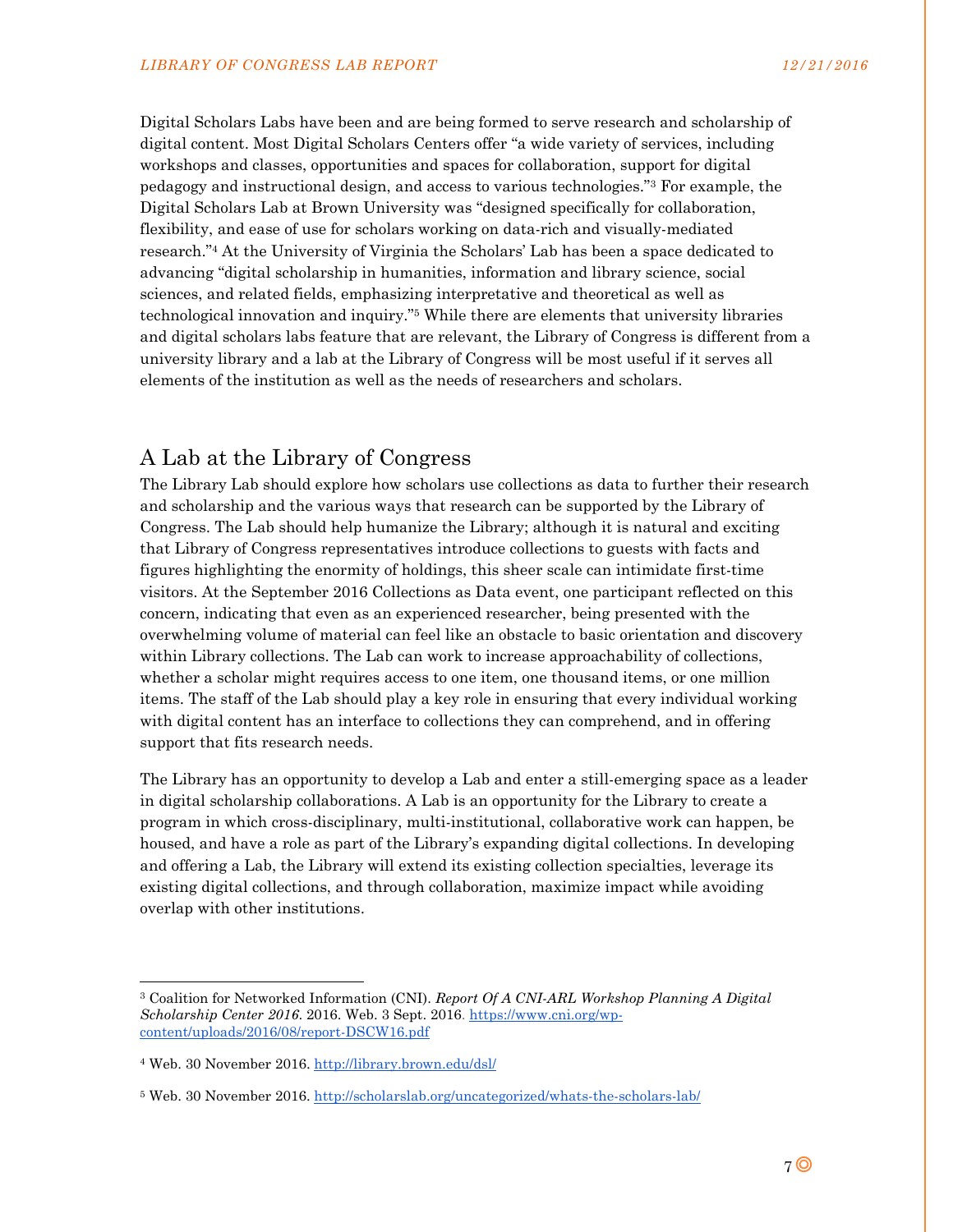A Lab can be a service for Library of Congress users, staff, and to the Library as a whole. One key service of the Lab would be a complete, exhaustive website detailing all bulk data collections, APIs, and services (such as IIIF, feeds, etc.), and experimental interfaces available from LC. This service would meet several goals at once: it can serve as a starting point for researchers seeking to dig into data; it can be a jumping off point for teachers and students looking to get started with methods and tools for digital inquiry; it can also be a focal point for LC staff, facilitating a shared understanding of what might be possible with digital scholarship.

The Lab should also be a center of service to LC staff as well as to external researchers. The internal relationships developed through this service are critical to the success of the Lab. LC reference staff are likely to remain the first line of support for external researchers looking to work with LC digital holdings. For the Lab to serve these researchers, the Lab must also serve the reference staff and have a strong relationship so that reference staff are aware of new offerings and significant opportunities from the Lab.

A Library of Congress Lab should be designed as a service to the Library as a whole as well as to the researchers, scholars, artists, and others looking to use the impressive digital collections of the Library. It should be conceived of as a transformational tool for the overall organization of the Library*.* While the Library of Congress has an impressive record in

*THE LAB SHOULD BE CONCEIVED OF AS A TRANSFORMATIONAL TOOL FOR THE OVERALL ORGANIZATION OF THE LIBRARY* 

acquiring and preserving digital content, that digital content has not always been fully available to users. A Lab is an opportunity for the Library to address these challenges. It is also an opportunity for the Library to identify new techniques, workflows, and practices that can benefit all divisions, reading rooms, and teams. The Lab should be conceived as an incubator in which to determine

what significant integration of digital content might look like in the entire Library. Once the Lab has identified particular kinds of change as successful or worthy of pursuit, it should involve staff from throughout the Library to implement and refine change. A Lab is also an opportunity for the Library to focus on continuing education in computational research methods that could be used to enhance existing networks with State Centers for the Book, Federal Libraries, National Digital Stewardship Residents, and Kluge scholars.

A Library of Congress Lab would serve all scholars, researchers, and others interested in using Library of Congress digital collections in the humanities, social sciences, and life sciences, including audio, visual, geospatial, and other materials. In doing so, the Lab will increase the profile of the collections and increase digital scholarship at the Library of Congress. All the digital holdings of the Library would be supported by a Lab. Increasing the

accessibility and profile of the Library's digital collections would benefit Kluge scholars. It would increase the use of the digital collections in the American Folklife Collection, Prints and Photographs, Geography and Maps, the Web Archive collections, the Chronicling America collection, digital holdings within the Motion Picture Broadcasting and Recorded Sound division, as well

*THE LAB WILL GIVE THE LIBRARY INSIGHT INTO WHAT THE FUTURE DEMANDS ON THE LIBRARY AS A WHOLE WILL BE AS IT SEEKS TO SERVE THOSE NEEDS TODAY.*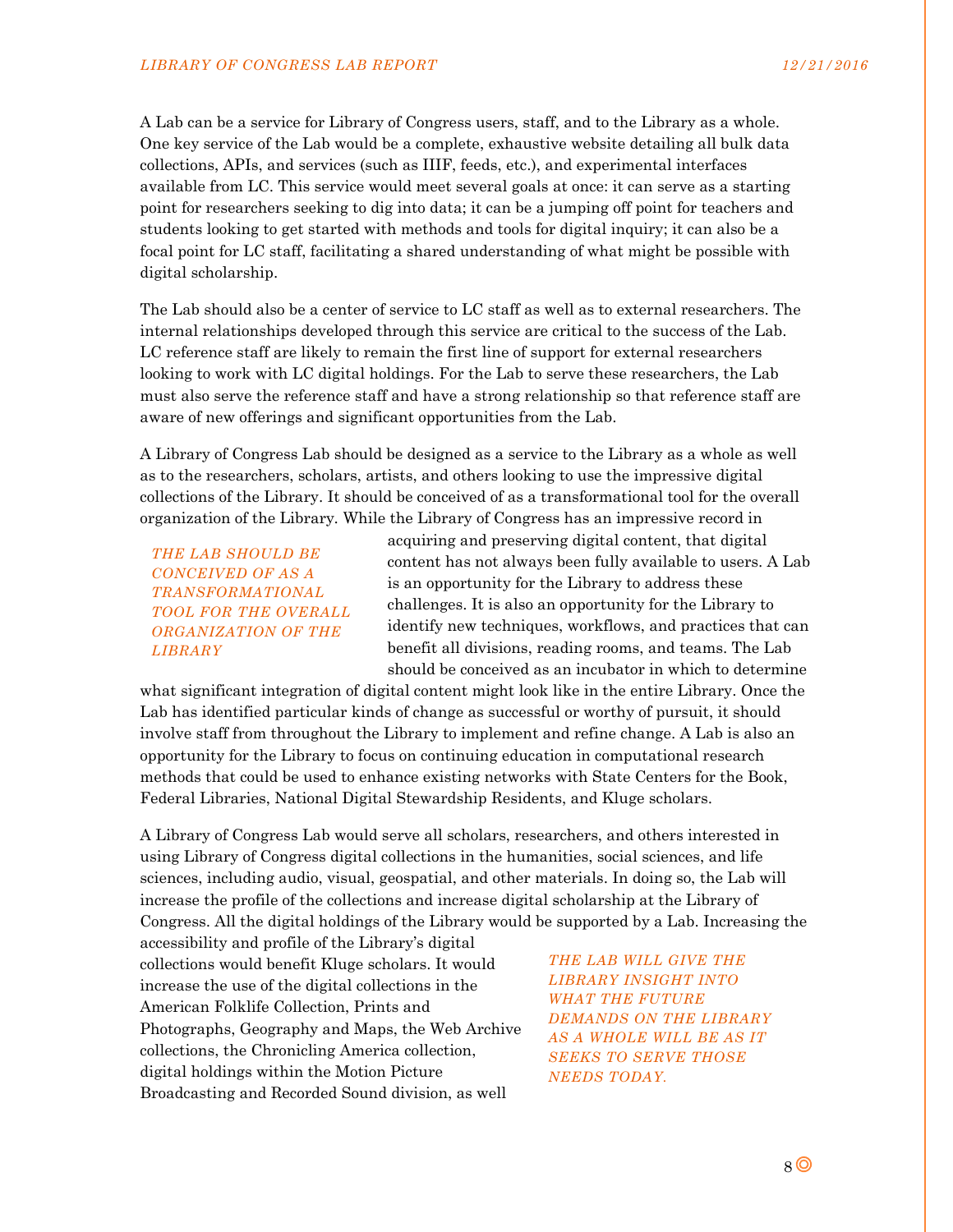as many others. The Lab will give the Library insight into what the future demands on the Library as a whole will be as it seeks to serve those needs today.

## Clear Goals in Line with Institutional Objectives

A Lab at the Library of Congress must be integrated into the Library of Congress core mission and programs and must offer assistance to the researcher using digital content held in any of the Library's many divisions and reading rooms. In the formation of a Digital Scholars Lab, "a clear definition of the center's goals is critical, especially as they relate to the broader institutional objectives. Sharp focus on direction and purpose will help garner support, as well as serve to guide operations."6 The goals of the Lab should include to:

- *Increase awareness and appreciation of Library of Congress digital collections so they may be used to their fullest potential.*
- *Increase scholarship using Library of Congress digital collections, including providing patrons with access to collections as citable data sets so they can develop new insights.*
- *Provide technological support to researchers and scholars using Library of Congress collections.*
- *Provide technological support in concert with the subject matter expertise offered by the reading rooms and curatorial staff to help researchers employ digital content in ways that support their research and scholarship goals.*
- *Increase technical staff expertise within the Library of Congress to serve and support patrons with data-related needs.*
- *Increase the range of partnerships with peer institutions.*
- *Increase the opportunities for on-site scholars to engage with digital collections in complex and meaningful ways.*
- *Provide instruction and access to data scholarship methods and techniques to students, researchers, staff, and others interested in working with the Library of Congress digital collections.*
- *Provide feedback to the entire Library with mechanisms for staff to identify and incorporate significant successes from the Lab environment into the Library as a whole.*

These goals are intended to support the Library of Congress institutional goals and strategic plan. It is imperative that the Lab support the organizational efforts and align with the Library strategic goals. Some ways in which the Lab can strengthen the overall institutional efforts include:

l

<sup>6</sup> Coalition for Networked Information (CNI). *Report Of A CNI-ARL Workshop Planning A Digital Scholarship Center 2016*. 2016. Web. 3 Sept. 2016. https://www.cni.org/wpcontent/uploads/2016/08/report-DSCW16.pdf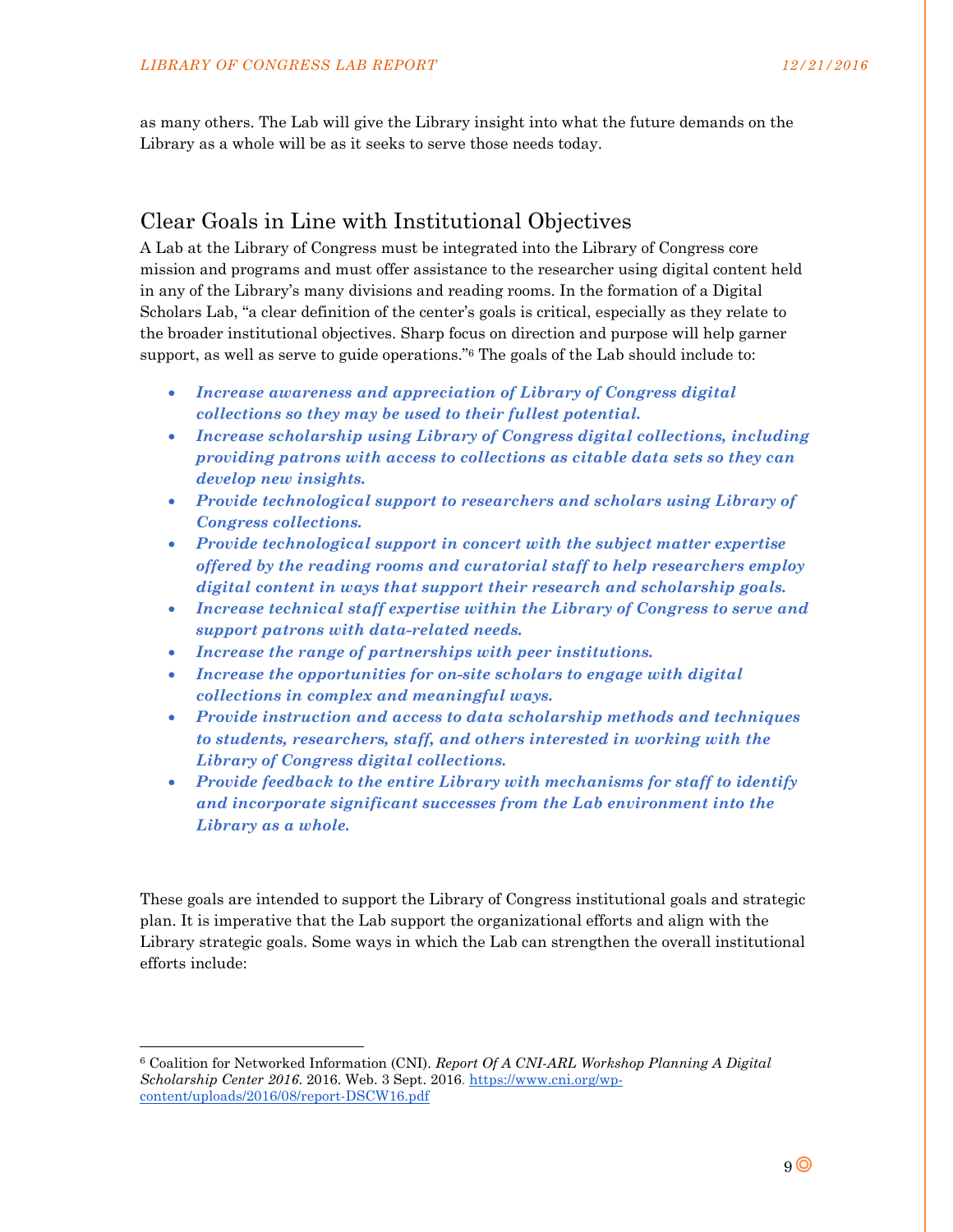-

- *The Library of Congress continues to support and promote intellectual and creative endeavors. The Lab will support this work by offering a new forum in which ground-breaking work can take place.*
- *The Library of Congress is a national leader. The Lab helps the Library lead in digital scholarship and collaborations.*
- *The Library of Congress strives to acquire, preserve, and provide access to a universal collection of knowledge. The Lab identifies and refines methods for interacting with digital content as user needs continue to evolve. It also provides the Library of Congress an opportunity to incorporate new methods of access -- and the insights derived from that access -- back into the record it keeps of America's creativity.*
- *The Library has a significant ability to act as convener and promote collaborations in innovative and emerging areas. The Lab supports the Library's efforts in collaboration.*
- *The Library constantly seeks to organize itself in the most effective manner to fulfill its mission and goals for Congress and the American people. The Lab will support the Library in facilitating change within the organization. It will act as an incubator where new approaches for access and collaboration can be safely tested. Once determined to be effective, the Lab can work to integrate proven methods into the practices of the entire Library organization.*

For a Library of Congress Lab to be successful, it must support digital collections, the curatorial staff, the reference staff, and the researchers of the entire Library. All collections available to the public on-site at the Library must be supported by the Lab, with Lab staff supporting existing Library Services efforts to help researchers. Curatorial and reference staff could funnel queries from Ask A Librarian that need additional technical support to the Lab.<sup>7</sup> Lab staff could then work with Library Services staff to serve the researchers. In this way, the Lab must be well integrated into the fabric of the Library. It is critical that the staff of the Lab build strong relationships with the Library of Congress reference and curatorial

2. "Would anybody happen to know whether there exists a representation of how Chronicling America's collections are distributed geographically and/or over time? I'm working on researching how a particular phrase is distributed in the newspapers (yes, I realize there are all kinds of problems, but just thought I'd use this as rough approximation for whatever it might be worth). So I'm plotting on a map how many hits of that phrase I found in Chronicling America newspapers. But of course that is influenced at least as much by what the database covers, so I'd like to at least weight it by what's in the database. That is, did the phrase occur in some particular location more often than would be warranted by how much material is digitized from that location.

I could, I suppose, pick a common phrase and download all the pages that have that phrase, and then extract the location information from that. But I'm wondering if there's a better, less time-consuming way?"

<sup>7</sup> The Library is already getting these questions. Chronicling America Data Questions from April 2016- December 2016 via the ChronAm-Users Listserv **(CHRONAM-USERS@LISTSERV.LOC.GOV)**  include:

<sup>1.</sup> "If there's an option somewhere that could let me just get the page URLs for my query results (see example below), that would let my app retrieve large result sets from Chronicling America about 50 times faster than the standard result page JSON. Anybody know of some way to request that?"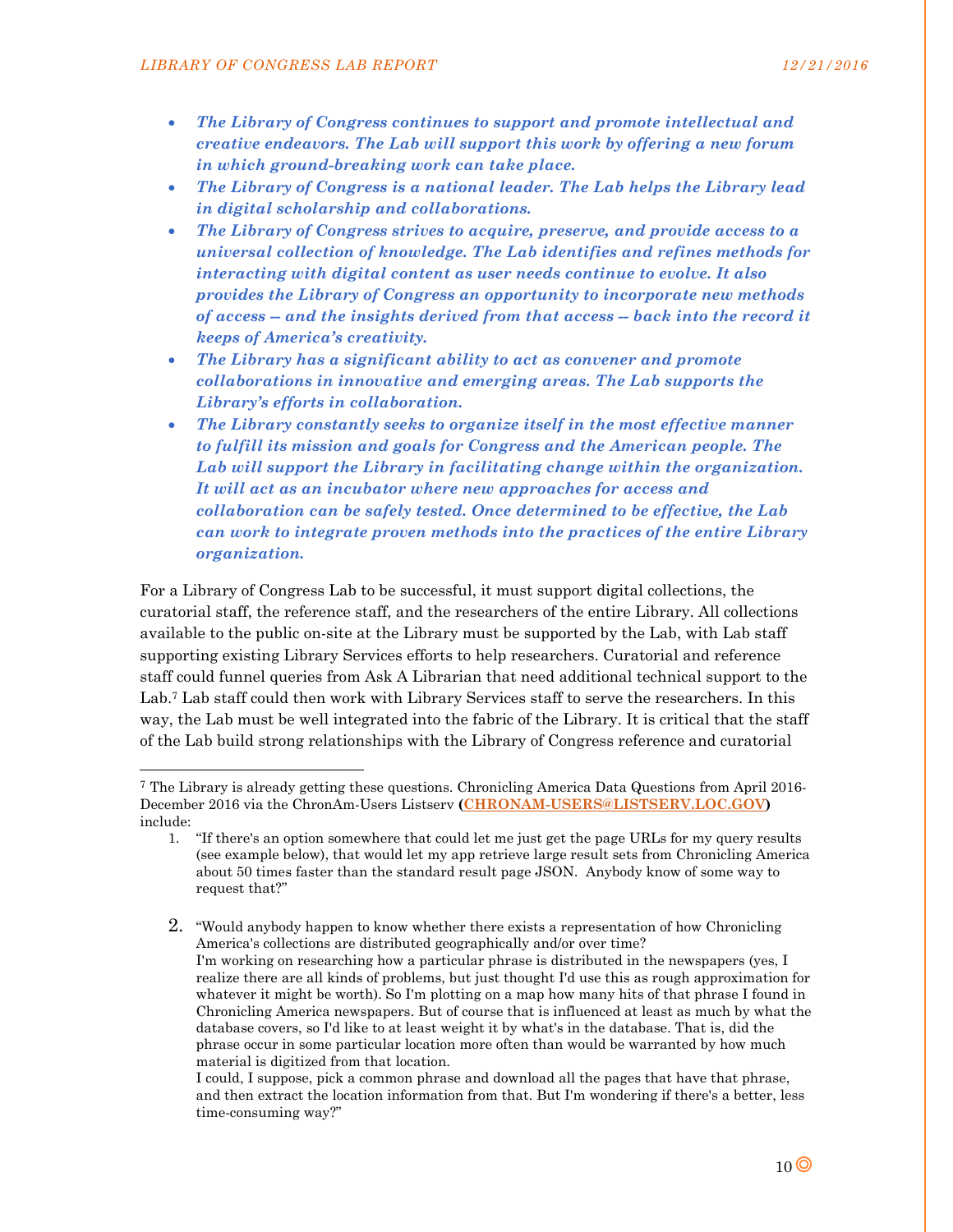staff. Reference and curatorial staff will come to refer relevant queries to the Lab when they have a confident understanding of its offerings, availability, and staff expertise. Ongoing communication and relationships are necessary to foster that exchange. The Lab will require some measure of autonomy in providing tools and services to scholars. Local computing capacity, or cloud-hosted resources, for example, could be prepared for short-term use by specific scholars in concert with particular collections in a secure manner.

While supporting the entire Library's digital collections and curatorial and reference staff is key to long term success of the Lab, identifying strategic partnerships and focusing on developing strong relationships that provide a model of what the Lab can do are important immediate steps. The Lab should focus on two or three key partnerships within the Library where it can develop and maintain significant relationships. The Lab could explore how it can support the John W. Kluge Center by offering digital scholarship introductions to new fellows, provide a list of recommended digital scholarship tools and examples of they might be best employed, and help Kluge fellows connect with the digital content available at the Library of Congress. Another near-term partnership could be for the Lab to engage with Teaching with Primary Sources (TPS) to support the use of Library of Congress collections as data. The Lab could provide thoughtfully packaged bulk downloads of Library of Congress collections for K-12 students to engage with, and in so doing, promote emerging digital scholarship capabilities and innovative thinking in younger users.

Developing the Lab as part of the National and International Outreach office (NIO) at the Library will help the Lab perform key outreach and relationship building necessary to the success of the endeavor. The Lab needs to engage with a community of practitioners who are still developing, refining, and inventing digital scholarship practices. While some techniques are well established, such as using digital collections to study transportation patterns with network analysis, and using text mining to study how language changes over time, others techniques continue to emerge and be applied to new collection types and domains. NIO can help the Lab to connect to other similar efforts nationally and internationally, promote exchanges of practice and effort, and encourage the widest possible use of Library collections and Lab services.

The Library Lab extends the ability of the Library of Congress to build a community around providing access to and developing insights from digital collections. The Library has significant relationships with peer institutions near and far, such as the Maryland Institute for Technology in the Humanities (MITH) at the University of Maryland, College Park, the British Library and its Labs, and many other organizations doing significant work in providing access to digital collections and support to those seeking to use them. These relationships should be cultivated and maintained. At the same time, while it is critical for the Lab to connect with significant players in digital scholarship, digital humanities, and digital computing, the Lab also offers the Library an opportunity to increase the diversity of scholars, researchers, and communities engaging with the Library's digital collections. It is imperative to be mindful of underrepresented groups, research projects, and collections when reaching out and building a community of collaborators and users for the Lab. This opportunity should be capitalized on and significantly emphasized in the creation and ongoing efforts of the Lab.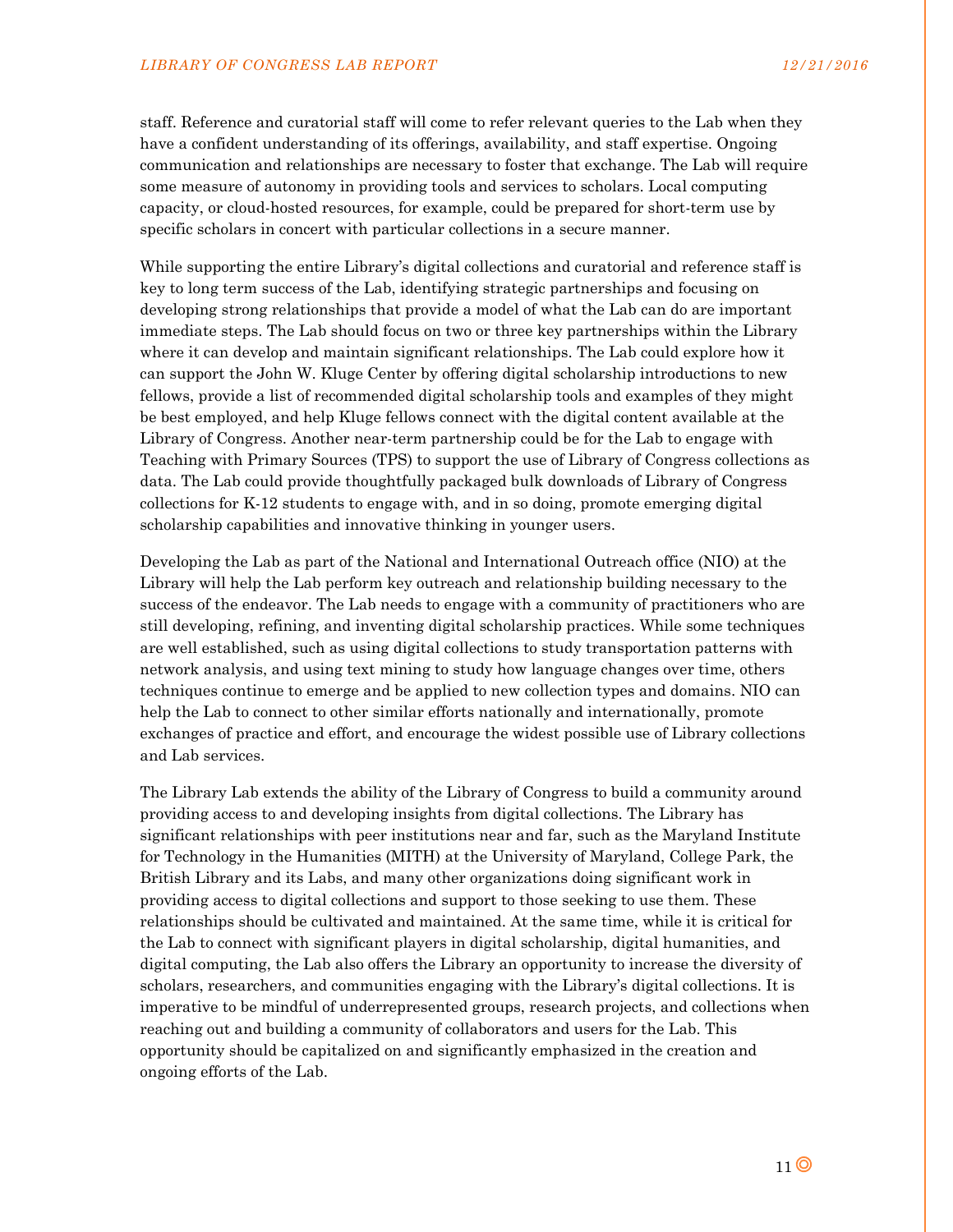# LIBRARY OF CONGRESS LAB PILOT ACTIVITIES

As part of developing this report, the authors were tasked with managing a pilot activity to demonstrate the feasibility of delivering a set of Library collections as data to an on-site researcher. To round out this work, we interviewed a number of researchers and subject matter experts, recommended a data set from among Library digital collections not currently available to the public, and worked with Library staff to transfer selected content to a secure third-party hosting service, where we performed format transformation, information extraction, and summary analysis steps to proxy both the potential roles of the Lab and researchers using Lab services. In this section we summarize the technical pilot activity and identify several lessons learned from the process.

# Technical Pilot

In the pilot, we identified a digital collection that met particular criteria, worked with Library staff to transfer part of the collection to a secure third-party computing platform, and simulated the activities of format conversion and basic analysis via processing at scale. These are activities likely to be part of many workflows developed by a Lab on behalf of scholars. From this successful pilot we gained a number of insights, which directly informed our recommendations.

## Content Selection and Transfer

To focus our efforts, we sought collections that were digital, had clear access restrictions, and that allowed use in some capacity. Additionally, we were interested in collections that presented significant challenges to moving and working with the data. In particular, we considered collections with features such as:

- Large collection scale that would pose challenges in selecting and moving portions of it for scholarly processing (i.e. larger than could fit on a thumb drive or typical laptop)
- Collections with multiple media types (text, image, sound, moving image, etc.) that might pose processing challenges
- Collections containing multiple file format types
- Collections with available metadata
- Collections under the stewardship of curators with long-term responsibility to the collections who could help provide insight

Many digital collections at the Library of Congress fit these criteria. Ultimately, through guidance from Library of Congress staff, we chose to work with a subset of the Web Archives collection. This selection offered all of the features listed above and also allowed us to consider a file format (WARC) requiring specialized processing and which has met with growing scholarly interest in analysis using contemporary tools for distributed processing of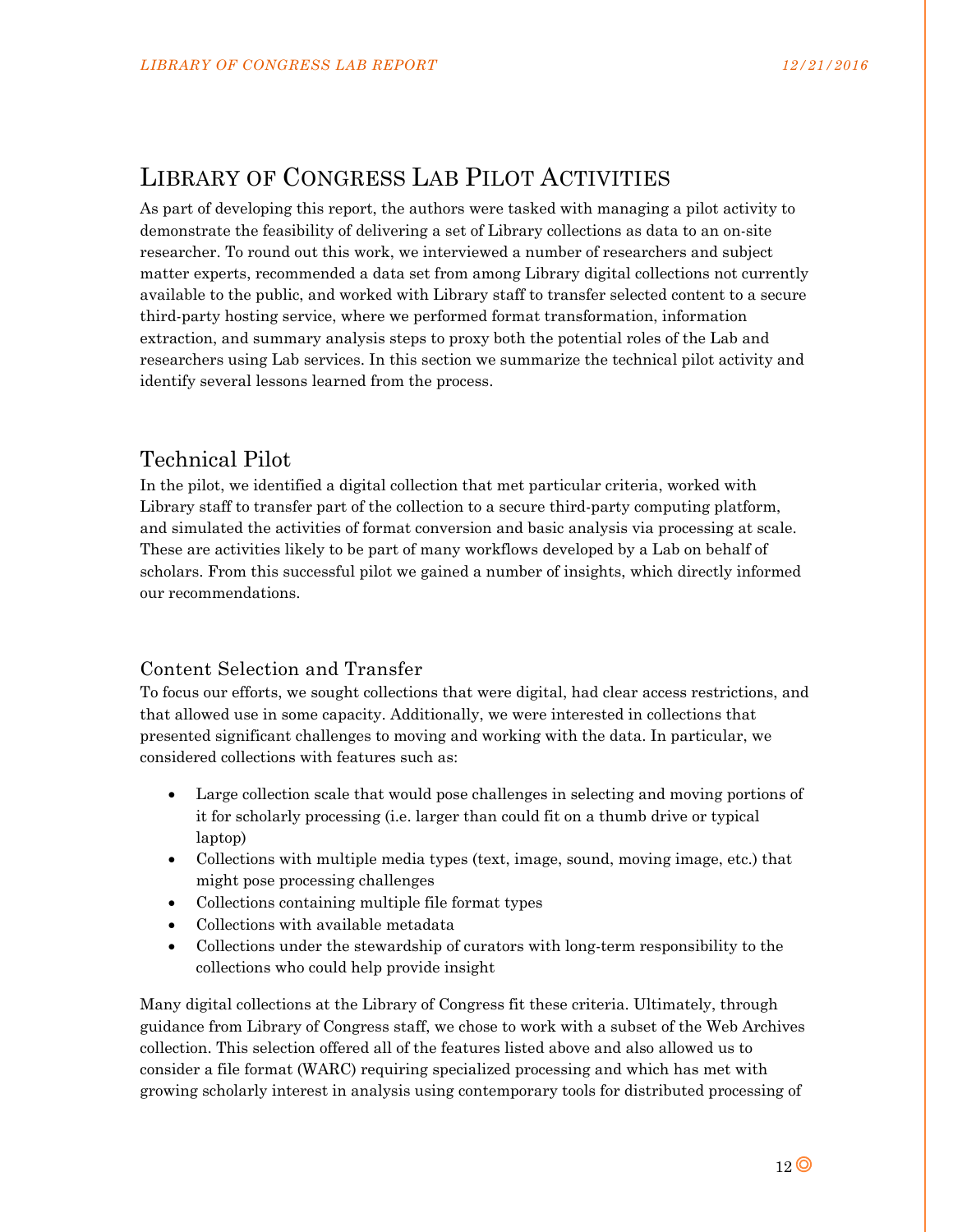large-scale datasets. Additionally, this scholarly interest in studying terabyte-scale collections of archived web sites is not served fully by the prevailing standard for access to web archives, the Wayback Machine. The Wayback software, developed first at the Internet Archive and now used at the Library of Congress and elsewhere to host web archives on the web, allows access to the history of websites by clicking through pages as they appeared when captured in the past by crawlers. This access mode is useful, fun, widely admired, and meets some user needs for access to digital collections, but not all user needs for access to web archives. Browsing through the Library of Congress web archive collections via Wayback lets us see individual pages of handfuls of web sites at distinct points in time, but this onelink-at-a-time paradigm is a mismatch for the capacity of a historian armed with a computing cluster wishing to perform content or network analysis over millions of web pages containing billions of links. At the Library of Congress, many web archives collections are available online through Wayback, yet many more are stored on tape or are otherwise not yet queued up for access due to a variety of reasons. These reasons include a backlog of materials ready to go online, the cost of disk storage, and the competing priorities on a limited staff. Additionally, the Wayback interface itself does not provide bulk access to complete WARC files as data or to other web archive file formats aside from APIs to several data availability queries. Given these issues and the increasing value of access to web archives collections as data and at scale not otherwise being served currently by the Library of Congress, we believe this selection of web archive materials illustrates the gap in access to digital collections which a Lab might be positioned to fill.

To that end, we successfully transferred over five terabytes of WARC files with web pages collected from links in syndication feeds from major news sites the Huffington Post and the Detroit Free Press, comprising material including HTML, images, web scripts and style documents, and linked videos from YouTube which the Library collected in support of its broader collections. Because this particular set of materials were crawled with the specific intent to complement broader crawls, rather than to stand on their own as collections for public access, they are not otherwise scheduled for cataloging or public access and have not been studied on their own in any way. They have been collected on a daily schedule for over a year, allowing us to proxy a scholarly role by looking at patterns in how the materials evolve over this time period.

We selected Amazon Web Services (AWS) as our secure third-party hosting platform, and it worked well for the pilot. In particular, we used the AWS Simple Storage Service (S3) storage solution, Elastic Compute Cloud (EC2) for virtual computing, Identity and Access Management (IAM) for managing users with restricted access to materials and securing unique keys for each user in the process, and the Elastic MapReduce (EMR) distributed computing toolkit for computing jobs requiring substantial computing power from multiple machines. The choice of AWS as a platform was arbitrary, based primarily on familiarity and experience. Similar commercial offerings from Google and Microsoft, among others, are competitive alternatives with which we might have found similar success.

Our first challenge after selecting the collection materials was to transfer those materials securely to our prototype user. Through an AWS account we established, we created a storage location in which to store materials to be transferred from the Library of Congress Web Archives collection to the cloud. We configured this location to restrict access to read,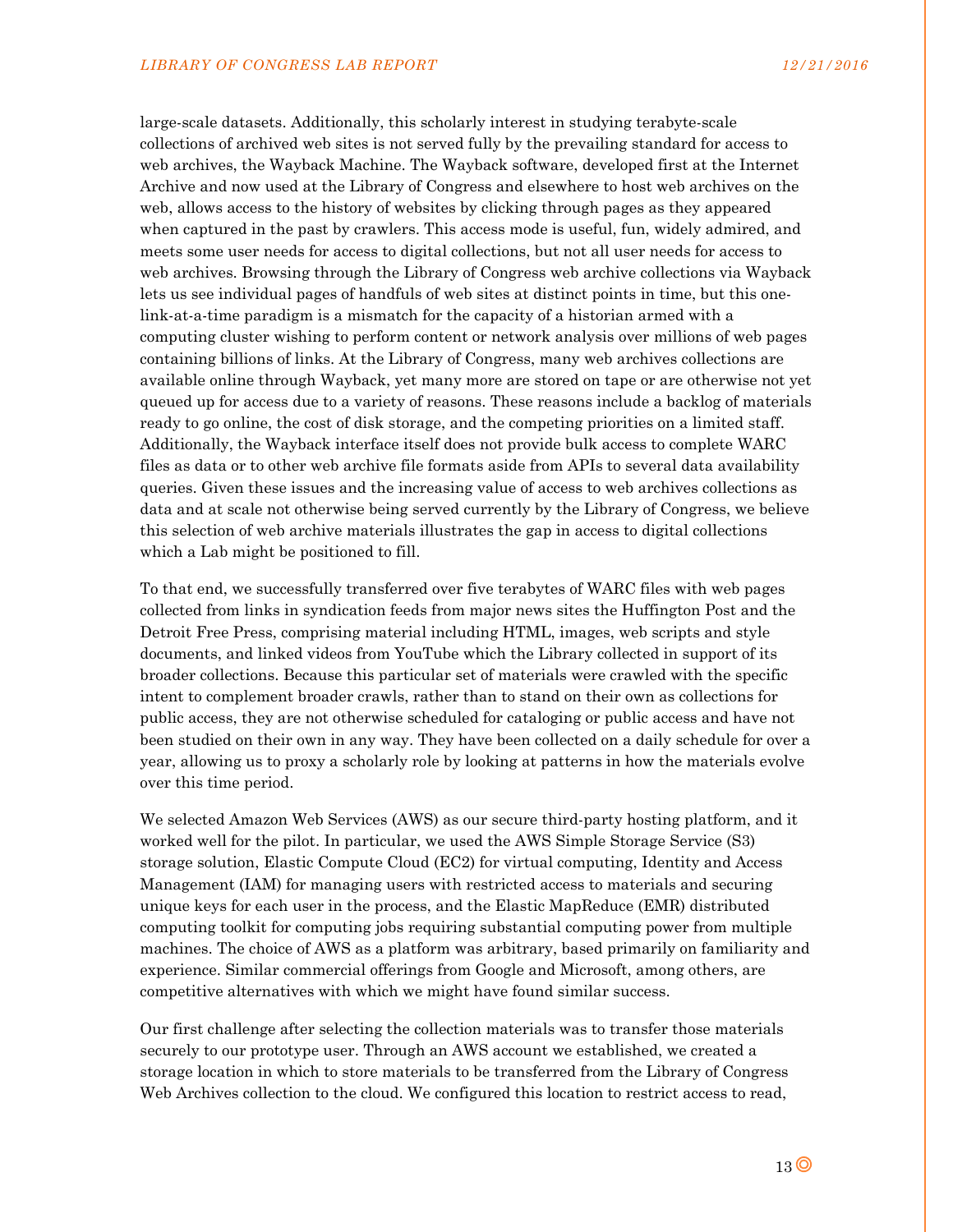write, and even list contents to only specific users via an additional AWS account created strictly for Library of Congress staff to use, and another strictly for the consultant to use. These two accounts have differential rights; for example, the Library of Congress staff account has write access, but cannot delete materials, whereas the consultant account is configured with the ability to do both, as well as to read the contents of files for further processing. We tested these permissions on both accounts using the Library of Congressdeveloped "bagger-js" web-based application for transferring content in Bagit bags from local storage to AWS S3, a positive side benefit of which was hands-on testing of bagger-js. A small number of user interface issues discovered during the pilot process resulted in tickets written against the bagger-js GitHub repository, and hopefully will inform future development of enhancements.

To provide access to the AWS Library of Congress staff account to Library of Congress staff, we delivered a pair of keys generated by IAM through a separate third-party service trust management service called Keybase. We encrypted the key pair using Keybase and emailed them, in encrypted form, to Library staff, who in turn received the encrypted keys, decrypted them using Keybase, and was then immediately able to use the keys to transfer materials to the specified location using the free AWS command line tool. After a successful initial test, we proceeded to transfer 17 bags successfully, each containing hundreds of up-to-onegigabyte WARC files, resulting in over five terabytes of transferred materials. Transferred content comprised one year's worth of daily collections of web sites linked from crawled syndication feeds and a sampling of YouTube video materials linked from those sites. The entire process -- from content selection to testing and initiating transfer through to completion -- took less than two weeks, most of which comprised data transfer time, which was not optimized through any particular means. Even though transfer of all materials took the bulk of the time, it is notable that the distributed availability of the third-party platform enabled us to begin testing the received materials as soon as the first bag transfer was completed. Because of this, we could begin to analyze transformation tools as well as intermediate and target formats, and to develop a conversion pipeline to run within AWS on all the received content.

#### Content Transformation for Scholarly Use

Although the WARC file format for web archives is an international standard widely used within the web archiving community and supported by the International Internet Preservation Consortium, it is not a ubiquitous format outside that community. There are a few reliable free/open source software toolkits for working with WARC files, but each requires familiarity with the WARC specification to get the most out of collected data. As such, although the WARC format is not a barrier to scholarly use of web archive materials per se, it nonetheless presents a non-trivial learning curve requiring a certain level of technical savvy that might turn away some potential users.

With this in mind, we considered options for processing WARC files that might lend themselves well to broader use. We opted to focus on "edgelists." They are widely used in social science, humanities, computer science, and other disciplines to understand the structure of networks. An edgelist file consists of a list of nodes and relationships between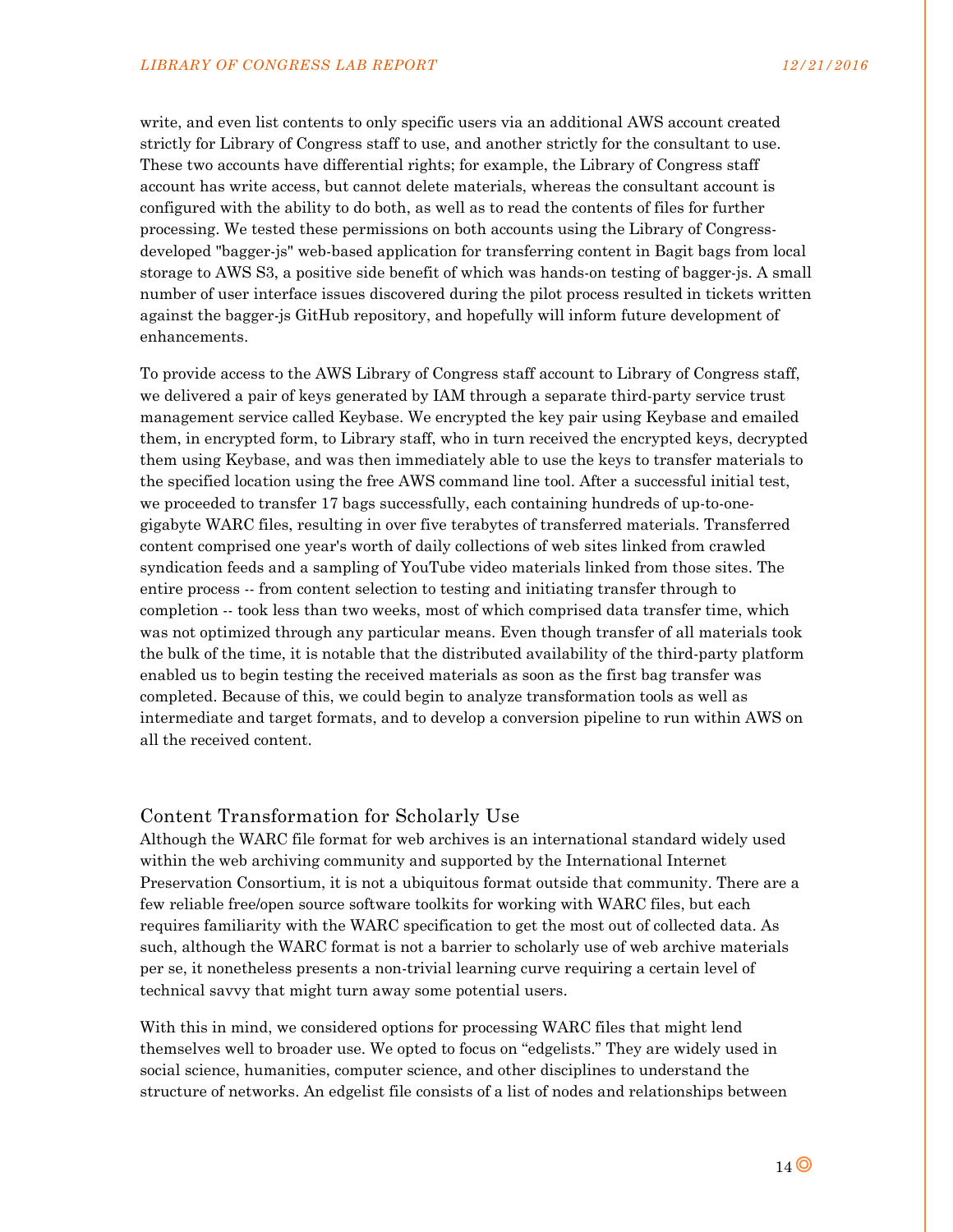them (or their "edges"). This can be presented as a simple CSV file with at least two columns (typically, "source" and "target"), with more optional columns to represent edge weights or other attributes. This format is ideal for scholarship because it is amenable to graph-aware tools like Gephi, NetworkX, or any programming language, and it also works well with more widely known tools like Excel or Unix command line programs.

In the context of web archives, the source and target of an edgelist graph are typically the web page being collected (the source) and external links to web pages on other sites (the target), also known as "outlinks." These can be found within collected web content inside of WARC files, but few social scientists could be expected to extract an outlink edgelist from WARC files on their own. If the Library were to make the link contents of web archives available to scholars in an edgelist format, however, a far wider range of scholars might be empowered to dive in. Indeed, we can cite the example of the Internet Archive and their Archive-It Research Services "Longitudinal Graph Analysis" format<sup>8</sup> as an expression of this same concept -- a concise format detailing which pages within an archive of web pages link to which other pages -- as proving to be a useful format easy to understand for internet researchers from a variety of disciplines.

With this in mind, to complete the conceptual "delivery to a humanities scholar in a usable format," we constructed an automated file conversion pipeline to extract edgelists from the transferred bags of Library of Congress WARC files. This pipeline, developed using the Luigi batch processing library for Python, consists of five steps, beginning with WARC files, transferring through intermediate formats, and resulting in storing simple edgelist CSV files back to S3 for later processing. This workflow is represented visually in Figure 1.

 $\overline{a}$ 

<sup>8 &</sup>quot;LGA Overview and Technical Details." Web. 8 December 2016.

https://webarchive.jira.com/wiki/display/ARS/LGA+Overview+and+Technical+Details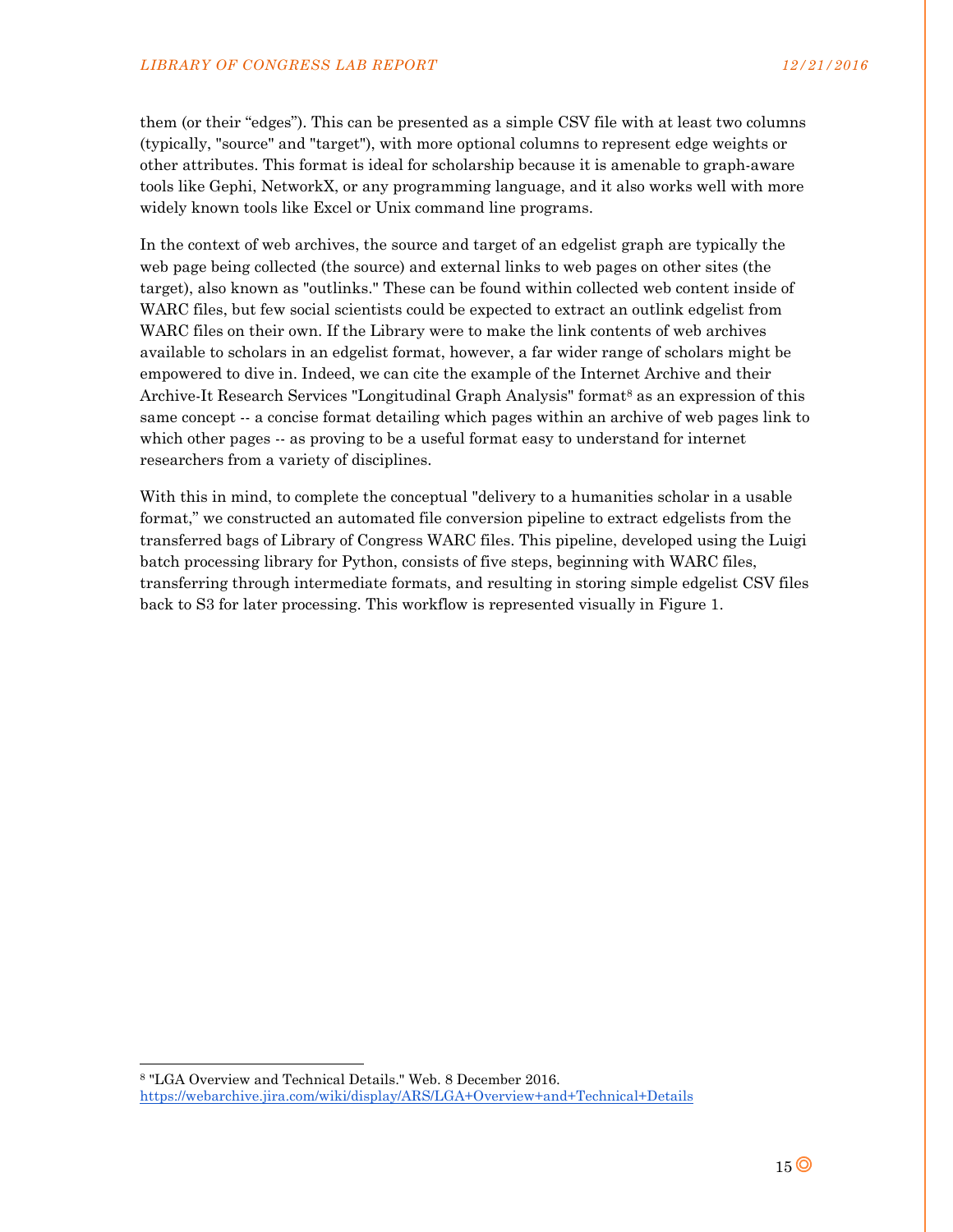

# Luigi (Python) format conversion workflow

## Figure 1.

We were able to run this pipeline over multiple bags in parallel, processing each of the five steps listed above for each of the WARC files in each of the bags one at a time, taking on average of less than two minutes to complete the process for a single WARC file. In this way we were able to generate edgelists for each WARC file, each containing hundreds of thousands of edges, for several bags per day. Notably, this was faster than the original transfer rate. A more robust delivery workflow could automate and trigger these conversion steps upon receipt, resulting in delivery of both raw and transformed formats within essentially the same time span.

There are several benefits to this conversion step, akin to the benefits of other master/derivative format relationships. The derivative edgelist files are both more compact: edgelist CSV files, when extracted from the source WARC files in this pilot and then compressed, tend to come in at roughly 1/2000th the size of the source WARC files. In practical terms, most of the WARC files in this set are nearly one gigabyte, and most of the derivative compressed edgelist CSV files are approximately 500 kilobytes. These smaller files are much easier to transfer and store: moving only edgelist files would cut the transfer process down to minutes or hours. Even sharing the WAT intermediate format files (which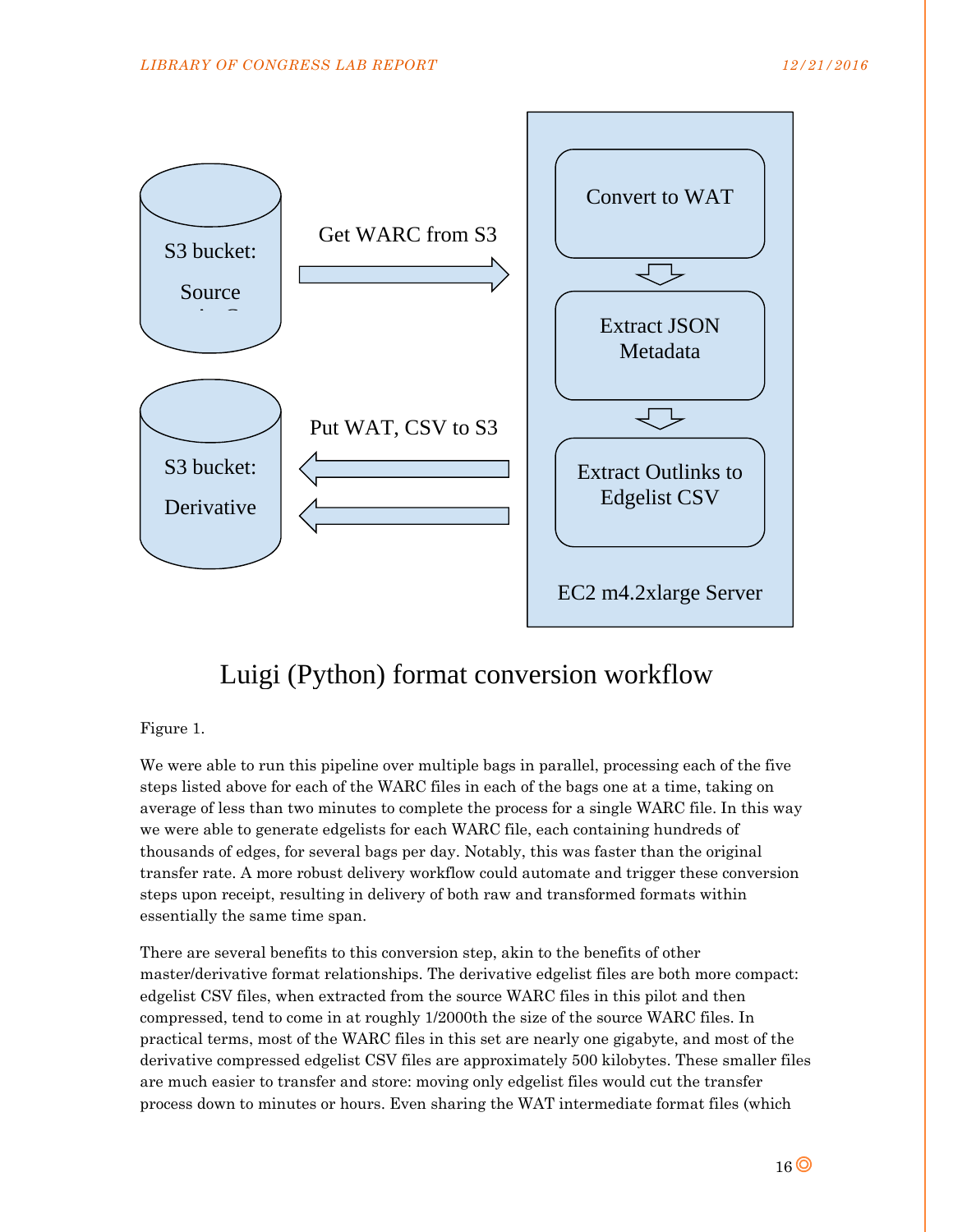contain far more information than just edgelists, should scholars seek more detail about the contents of pages) would likely cut transfer times down by a factor of three or four, with storage overhead shrinking by a similar factor. Another advantage to these smaller, simpler edgelist files in particular is their ready suitability for batch processing in a variety of environments, which we discuss in more detail in the next section.

## Options for Distributed Computing

The final step in this process would be for a scholar to perform link analysis using graph analysis tools, to study several metrics resulting from this analysis, and to produce charts and perhaps a network visualization of trends present in the network. Many tools for this work can work well on a laptop or desktop computer and handle tens and hundreds of thousands of edges quite efficiently. In the case of our selected materials, however, we dealing with a much larger set of links. A sampling of edgelist files from the pilot WARC bags indicates an average of roughly 200,000 edges (outlinks) per WARC source file, and with 300 or more WARC files in 17 bags, we are looking at a set of roughly one billion (1,000,000,000) edges in total. Scholars cannot typically study data volumes as large as one billion links using tools like Gephi or Excel on individual personal computers.

This is a case where "big data" tools like distributed computing with Hadoop make sense. The AWS Elastic MapReduce (EMR) service is ideal for such tasks. EMR may be used to preconfigure a handful, dozens, or even hundreds of EC2 virtual computer instances to work together in a single cluster, reading and writing files from S3, and optimizing computing performance using a variety of settings and optional add-on packages. For this pilot, we experimented with a variety of approaches to using EMR, such as running Apache Spark interactively using Zeppelin notebooks through the web, and using mrjob (https://pythonhosted.org/mrjob/) directly on Hadoop. For this particular project, Spark (and Zeppelin notebooks) proved to be a good choice, and we were able to write relatively simple code operating on a 20-node EMR cluster to count, sort, and compare link patterns in a sampling of transferred bags. In particular, we found 241,588,095 distinct links from crawled sites to external pages within this sampling, representing 3,886,070 unique links, and we found that by far, the major sites crawled link most to material within their own content delivery networks. With the 20-node cluster, these computations took approximately five minutes to complete. This kind of computation is not possible today using Wayback-mediated access to web archives, and Library of Congress staff themselves do not presently have the capacity to perform these sorts of analyses. As a proxy for a genuine scholar, then, we were able to demonstrate a complete workflow for preparing materials for analysis and the first steps toward application of research methods using scaled-up computing resources to begin to survey and explore data extracted from terabytes of source materials.

It is also worth noting that a scholar with little programming background is unlikely to succeed without substantial help if he or she needs to learn a unique data format like WARC, how to convert thousands of files in that format into alternate formats requiring additional investigation, how to submit jobs to a computing cluster

*LIMIT OBSTACLES AND PROMOTE SCHOLARLY SUCCESS BY PROVIDING INTERMEDIATE FORMATS*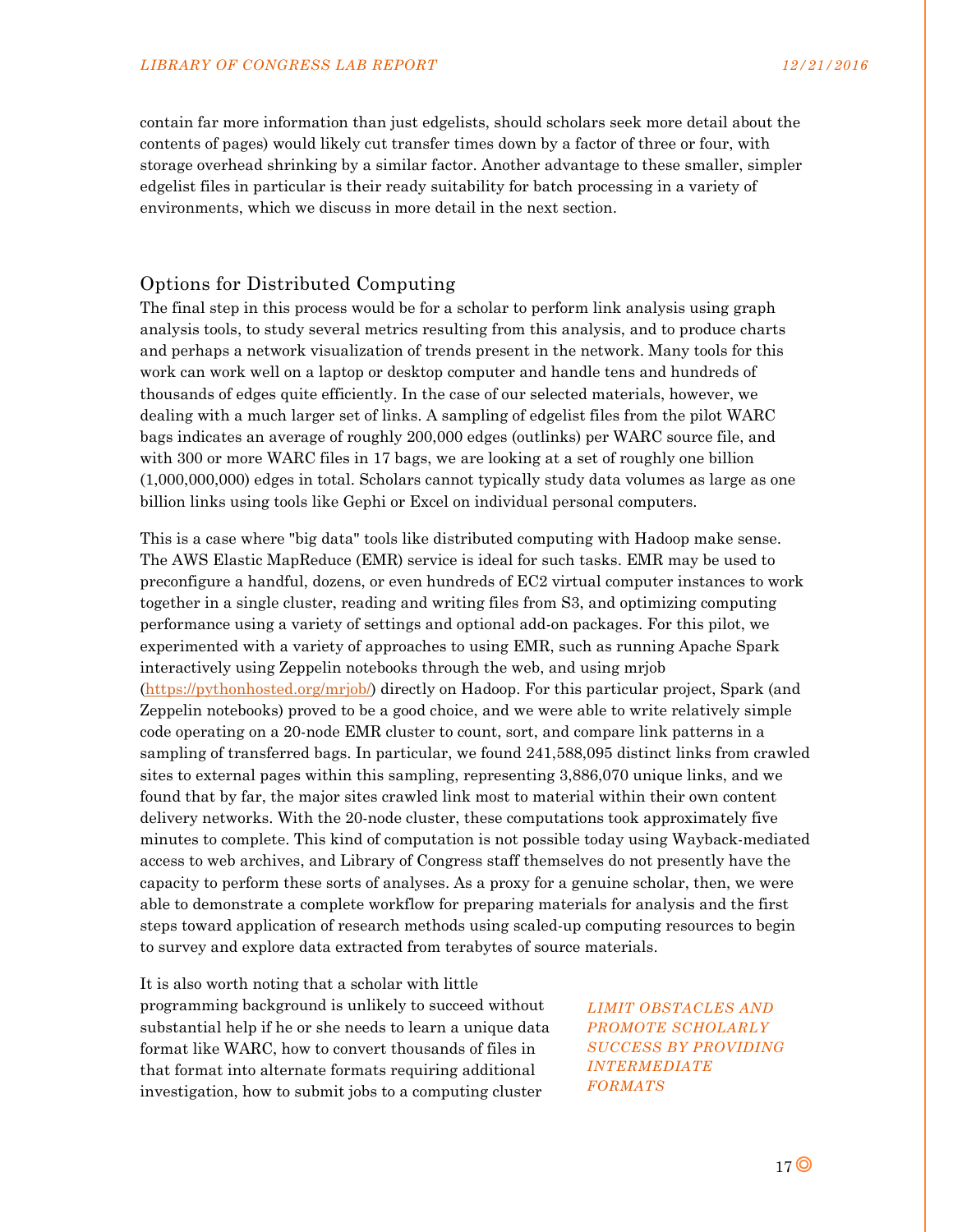requiring custom configuration and a unique set of APIs for processing, and how to negotiate the seams between related services like AWS IAM, S3, EC2, and EMR. The more we can limit those obstacles, the better the chances are for scholarly success. If staff at the Library of Congress Lab were to identify appropriate intermediate formats, aid the Web Archiving team and software developers in designing conversion workflows, assist both curators and the scholar in delivery, and offer EMR training and sample analysis code to the scholars, it is rather easy to imagine use of digital collections through channels like these increasing greatly.

#### Cost Considerations

The effective bill from AWS for this technical pilot was approximately \$350. Ninety percent of that total was the cost of storing more than five terabytes of files in AWS S3, with the remainder the cost of EC2 virtual servers, used during the derivative generation process and during analysis with the EMR cluster. Following the logic of our earlier discussion, there are multiple ways to minimize or at least balance costs in a scenario with real scholars pursuing actual research.

The use of derivative files can result most quickly in the biggest savings. When appropriate, task-suited derivative files should be the primary unit of transfer and object of computational study, especially when scholarly methods are suited to a compact format like edgelist CSV files, as in our pilot. Ideally, such derivatives could be created at ingest or per request by the Library, rather than by scholars, to shrink the overhead of further interactions starting with transfer and verification. Although the edgelist example is perhaps an extreme one, the history of derivative file generation for access systems at LC provides a ready list of formats to consider. The new argument here, perhaps, is that there is meaningful middle ground between bulk access to raw-format masters and one-item-at-a-time web-based access system browsability of common format derivatives: bulk access to common format derivatives. These derivatives may be easily generated, transferred, stored, and meaningfully computed by scholars who are not themselves programmers, at modest costs for both the scholars and the Library.

A second major consideration relates to the balance of ownership of the third-party platform accounts. In the case of our technical pilot, we stood in as a proxy for the Library in generating derivatives, the cost of completing which might be much less when using on-site computing. At the end of the workflow, a scholar receives edgelist files, and although they number in thousands, their cumulative size is inexpensive to store. It might be easiest to think of the Library as holding the account, which a scholar would gain access to for limited use, but a scholar presenting an S3 location and secure key pair to the Library and therefore assuming the associated interim costs should be a case worth considering as well. A variety of subtle variations may occur on a given platform like AWS, where a Library-held account might cover the costs of storage in S3, while a scholar's AWS account accumulates the cost of an EMR cluster computing on data—with restricted read access—held in the Library's S3 location. Given the combination of cost- and rights-related issues around this model, it might be ideal if the Library were to develop a standard and simple set of policies regarding direct transfer to a preferred limited set of trusted third-party computing platforms. Platforms like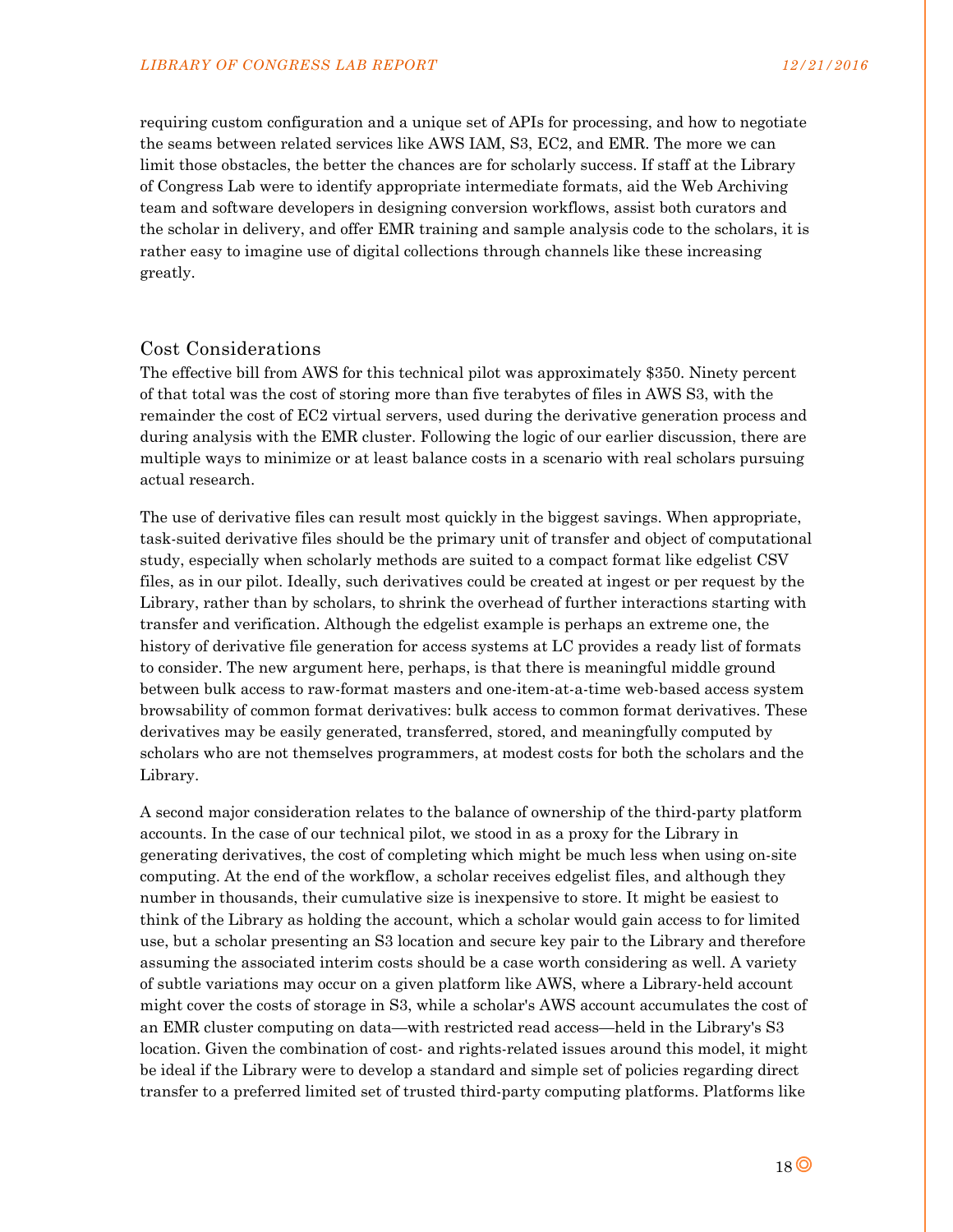Amazon's AWS and its competitors accommodate these cost allocation and rights issues by allowing organizations like the Library of Congress to find patterns and define policies that fit their needs.

Third, the combined interactions between a scholar, a curator, a collection, and a multifaceted computing environment may themselves grow costly due to the overhead of coordination and additional skilled staff needed to complement support for digital scholarship on collections as data. It seems likely even given this limited pilot that a variety of patterns may emerge where staff expertise and experience may focus development of training, workflow automation, and best practices for some categories of scholarly inquiry on particular software tools, file formats, and computing platforms. A Lab should plan for this kind of iterative development. With expertise from a variety of departments, and through thoughtful coordination and planning, a set of patterns supporting particular combinations of research methods, digital collection formats, and computing workflows will emerge over time. A successful Lab would identify and host development of these new workflows. The Lab staff would work closely with peers throughout the Library of Congress to improve, streamline, and manage the refinement and deployment of the workflows.

## Implications for Lab Design and Goals

We can extract several observations from the pilot relevant to the design of a Lab focused on increased access to digital collections at the Library of Congress. The active engagement of the Web Archive Team throughout the process represents collections staff through the Library; all want to see their collections used, and in particular, they want to see the time and effort invested in digital collections bear fruit in new discoveries and scholarship over time. At the same time, to ask busy staff to add new workflows and usage patterns to their already extensive task lists might be too much. A Lab staffed with professionals with a combined range of experience stewarding the full lifecycle of digital collections, designing and deploying automated workflows for format conversion and material delivery, managing distributed computing platforms and developing training and outreach materials highlighting their potential, and navigating the communication styles and patterns between Library users, reference librarians, systems specialists, and curatorial staff could instead take point on coordinating all of this new work.

Another area of activity a Lab might lead is the development of guidelines for connecting digital collections with differential access permissions to Library users with a range of projected uses, working closely with legal counsel and with curatorial staff again to understand the affordances and requirements of third-party platforms, as well as the effects of scale and complexity in workflows on rights and potential uses. A closely related activity might require financial analysis of cost patterns in sharing the burden of platform services with scholars, and comparing various scenarios against the total ownership cost of onpremise equipment designed to support similar patterns of work.

We must also consider the need for outreach and training. Services and digital collections made newly available must be packaged and promoted to reach their intended audiences, and visiting scholars, students, and citizens alike will need training suited to their particular needs and conducive to new computational methods. In concert with this external focus,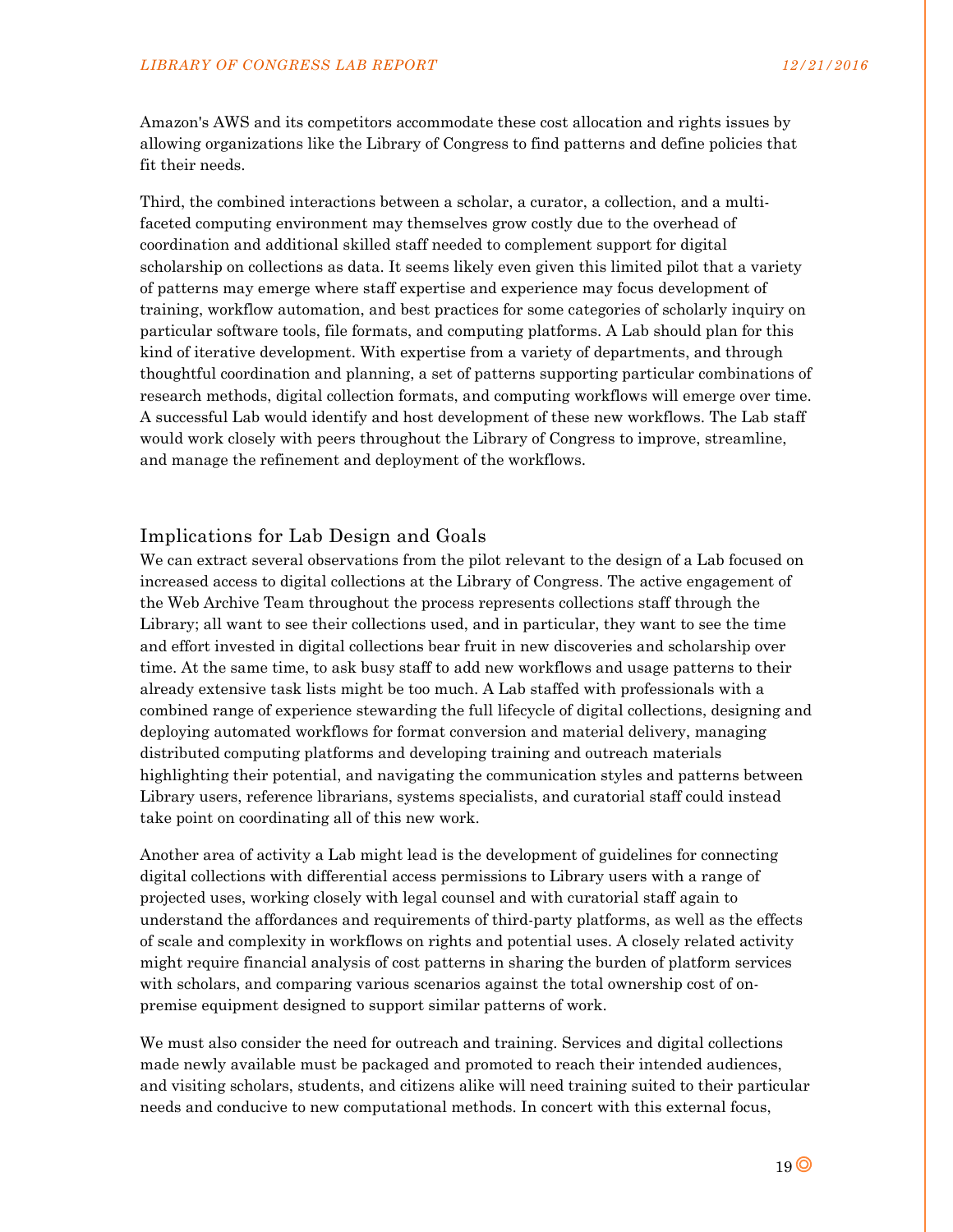training and outreach need to be concentrated internally, offered to and engaging Library of Congress staff in a variety of roles in understanding what might be possible, the work required to make it happen, and how staff might take on manageable portions of responsibility in seeing new developments through to regular functions of existing departments, even if that process is likely to take several years at minimum.

# Outreach and Engagement with Scholars: Observations from the User Community

An important part of designing a service is to engage with potential users to determine their needs and how to most effectively answer those needs. We sought to engage with existing researchers at the Library of Congress, academic departments looking for digital resources with which to engage their students, and scholars, researchers, and other attendees from the Library of Congress Collections as Data event in September 2016. The observations and insights from these communities helped us shape our vision for the Library of Congress Lab.

To confirm user needs and expectations for a Lab, we held a focus group with incoming Kluge scholars as well as a one-on-one interview with an established Kluge scholar. These discussions were intended to identify the support a targeted user-base would be looking for in a Lab at the Library of Congress. We asked the Kluge scholars to share with us the tools and analytics they use in relation to digital content, what roadblocks they may have encountered in accessing digital content at the Library of Congress, and their overall experiences in using digital content in their scholarship. In both the group and individual setting, there was great interest in a Lab and excitement about how it might help them transform their scholarship.

A recurring theme in conversations with Kluge scholars was that they felt ill-equipped to use Library of Congress digital collections in their studies and were uncertain where to find the help they needed to use the digital collections effectively in their research. In many cases, the Kluge scholars reported not knowing which tools to use, what kinds of digital scholarship

*KLUGE SCHOLARS HAVE A DEMONSTRATED NEED AND DESIRE FOR SUPPORT IN DIGITAL SCHOLARSHIP* 

l

techniques might best be employed in their areas of study, and even a lack of familiarity with what the various kinds of digital scholarship techniques might be. One scholar commented: "It's particularly hard not knowing what the right tools are to do various kinds of work -- the world of tools is vast. How does one know the best place to start? It's also challenging to know what is possible in applying digital scholarship practices to my field of research."9 This sentiment is in keeping with observations of

the role of a digital scholarship center in the reports from the Center for Networked Information and was confirmed as well in our discussions with representatives of current digital scholarship centers as is reflected later in this report.

<sup>9</sup> Conversation with Kevin Schwartz, Kluge Scholar, 28 September 2016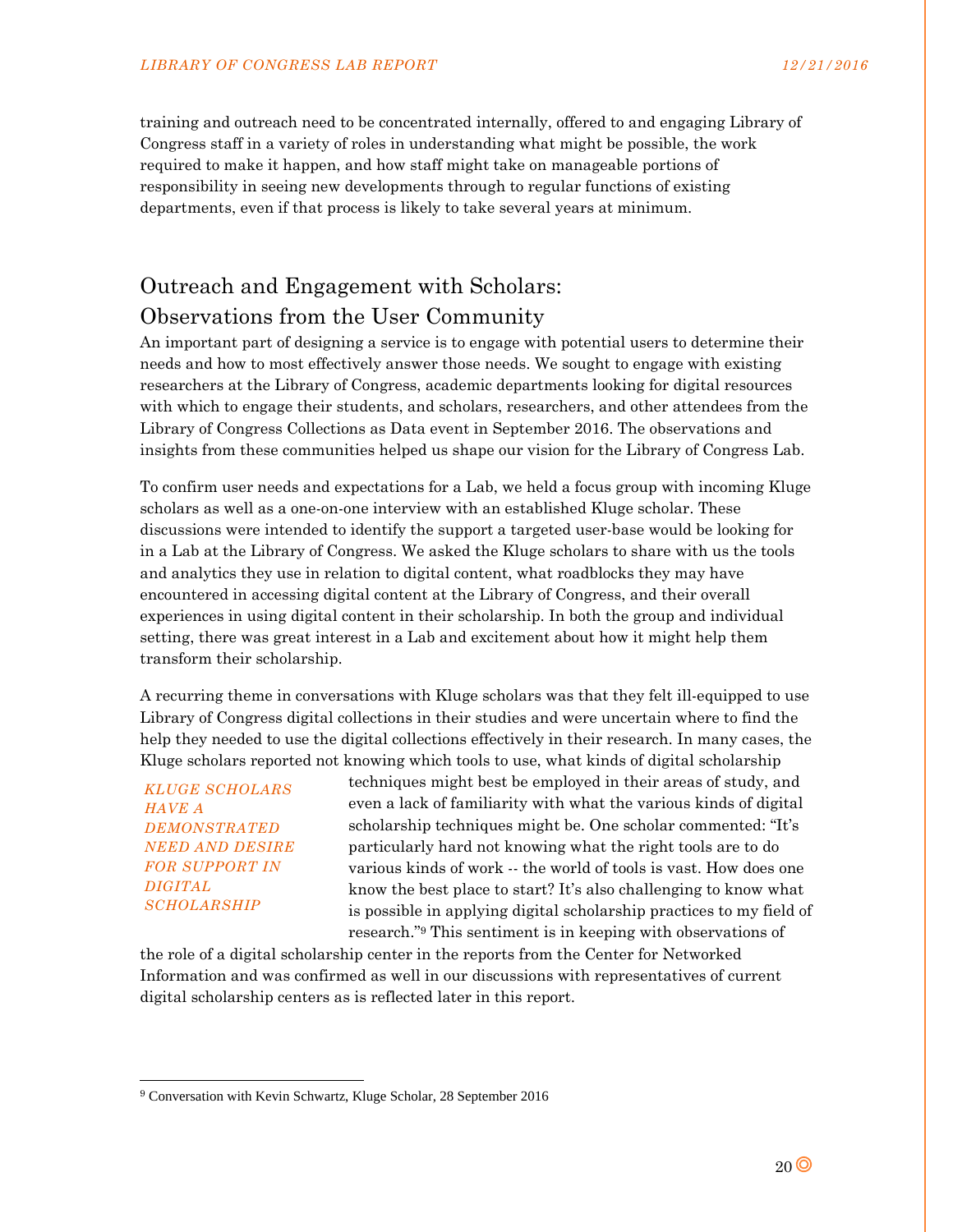The Kluge fellows expressed interest in learning how to manage the content they are creating as part of their research. Many of the scholars are taking photos of materials at the Library of Congress and are not sure how best to organize and store these files. They also expressed interest in sharing their files with the Library so that others could benefit from the images they have created. Most of the scholars expressed confusion about how to request digitization services at the Library of Congress. While this might not fall under the purview of a Lab or its services, it is an example of the kind of query that a Lab should be able to redirect to the appropriate staff. The Library of Congress Lab needs to be able to assist interested users in getting in touch with the right parties. To do so, the Lab staff will need to have a clear understanding of the various roles, responsibilities, and services available to users throughout the Library. It is one more example of why a Lab would need to be fully integrated into the Library, aware of and connected to all the services the Library of Congress offers: to connect users with the right divisions and appropriate staff to assist them in their needs.

Many of the challenges expressed in these discussions illustrated that the scholars desired and would benefit from an introduction to digital scholarship techniques and tools. For example, the Kluge scholars mentioned that they would like to do text processing but are not sure how to proceed. They would like to explore corpus linguistics but do not know how to put together a corpus. They are aware of interesting work being done related to geographic analysis of names but they are unsure how to do it or what the best tools might be to use. They would like instruction on how to connect text and census data with geospatial data layers. They would like assistance in how to think of textual materials as data or through visual paradigms. They would like to have a better way to place limitations on initial searches as well as to perform visual searches with limitations. The Kluge scholars all reported having a sense of what can be done in digital scholarship but not a real clarity about the full span of possibilities. They would like a Lab to provide a sampling of possibilities and provide them a sense of what digital scholarship can do, what tools are available and good for what applications, and with whom they might be able to work. They are looking for clear direction in how to develop the skills they might need to apply digital scholarship to their research. They are especially interested in being exposed to interesting or provocative projects and the software used to create them. One scholar commented, "I'd like help in determining how I can use digital tools to move my research forward and what kinds of scholarship can help me in doing that. I'm willing to learn, I'm willing to teach myself tools and build my own databases, but I would value some guidance and direction."10

To deepen our understanding of the ways in which a Library of Congress Lab could serve the user community, we also conducted a phone interview with Miriam Posner, coordinator of the Digital Humanities Program at UCLA. We conducted this interview to deepen our understanding of potential relationships between a Lab environment and academic education in digital scholarship. In our discussion, Dr. Posner made it clear that for universities and colleges educating students in digital scholarship, freely available digital materials for instruction sessions are important, but even more important is the context and framing they are given. In teaching digital humanities and digital scholarship techniques, it is important to have data sets that are too large to work with by hand -- thereby forcing the

1

<sup>10</sup> Conversation with Kevin Schwartz, Kluge Scholar, 28 September 2016.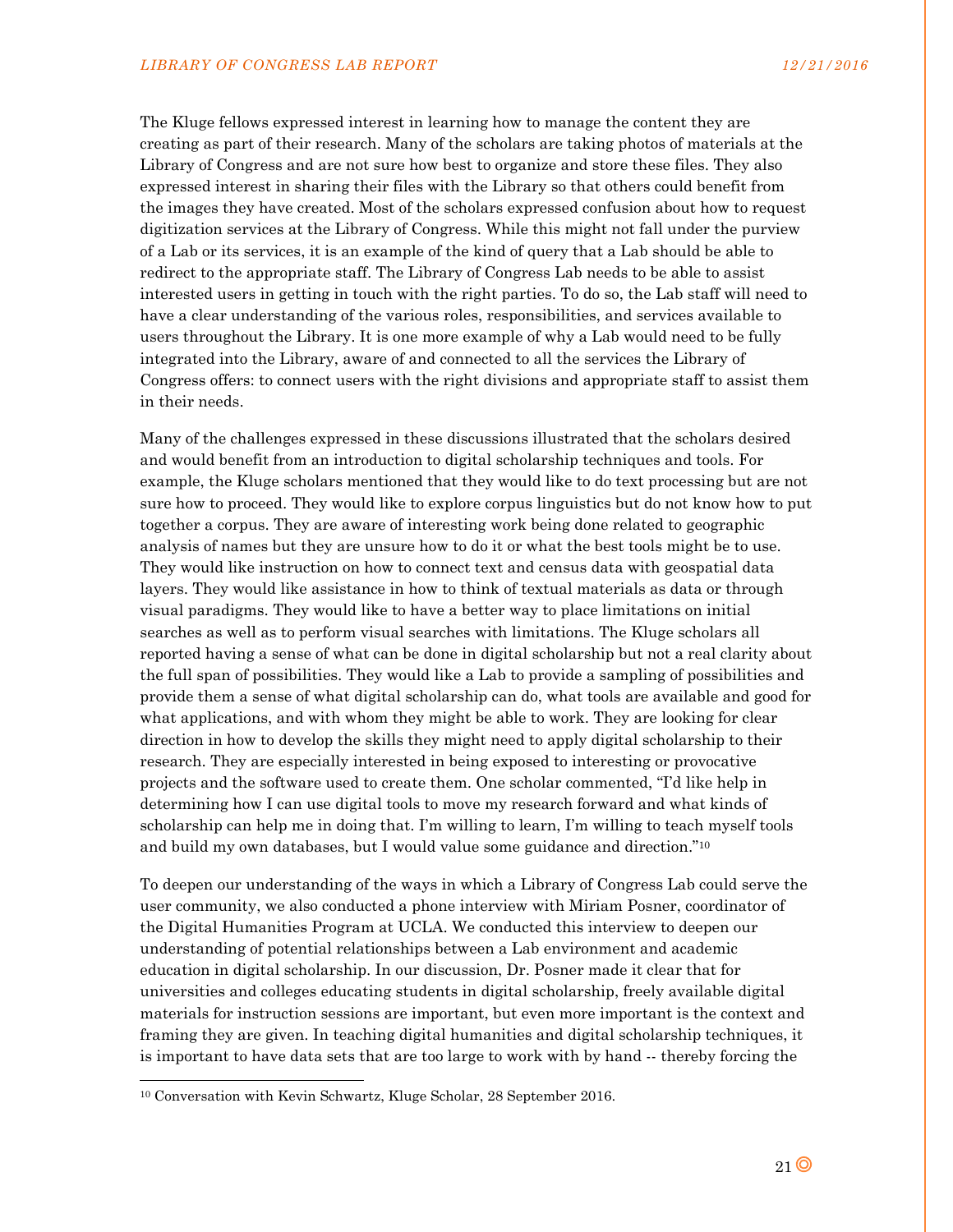students to learn to adjust and manipulate the data programmatically -- but not so large that students cannot come to grow familiar with the data over the course of a class project. It is also valuable to have data sets with detailed metadata, ideally expressed in common formats like CSV or spreadsheets. Most valuable of all is to have access to time with a subject matter expert who knows about the digital collection and can speak with the students about what the students are finding through their work with the data.<sup>11</sup>

These two categories of user needs - the broad survey of tools and techniques needed by advanced researchers such as the Kluge fellows, and the focused packages of datasets with considerable yet manageable size and descriptive metadata suitable for beginner and intermediate digital methods practitioners like those at UCLA - are both indicative of a need a Lab can fill well, and in a manner that dovetails neatly. A survey of techniques and tools can be designed to feature selections from digital collections that meet the needs of both groups: an approachable scale still requiring new technical skill, and a focus on available materials that may be supported by curatorial expertise. We can imagine Lab staff working with curators, catalogers, conversion specialists, and educators to design a series of learning collections that support these needs well.

This educational function for the Lab can also address a direct statement of concern we heard at the Collections as Data event, referenced earlier in this report, that those visiting Library of Congress collections for the first time -- even experienced researchers -- can be overwhelmed by the volume and variety of materials available. An initiative like defining entry-level and intermediate digital collections for new users and for researchers building and refining their personal methods and skills can put a "human-sized" interface on digital collections as data. The critical function the Lab can play here, then, is to ensure there is an interface to the Library of Congress and its digital collections that everyone can relate to - from young students to advanced scholars, including materials highlighting traditionally underrepresented groups, making practical connections with people who might not usually have such access. The Lab can help ensure visitors can both see themselves in the data and get started working with the data. The sizable digital collections and deeply knowledgeable curatorial and reference staff at the Library of Congress enable a special ability to partner with academic institutions working to educate students in digital scholarship and from all walks of life.

# Insights From Other Labs: Observations From the Field on the Role of the Lab

l

We performed a series of interviews intended to give us insight into the efforts already underway at various organizations both in the United States and internationally. In our interviews, we found examples of digital scholarship centers, research services, and labs organized around training in methods and tools for students and faculty researchers, enabling development of innovative services to staff within an organization, and driving

<sup>11</sup> Phone Interview with Miriam Posner, UCLA Digital Humanities Program Coordinator, 4 October 2016.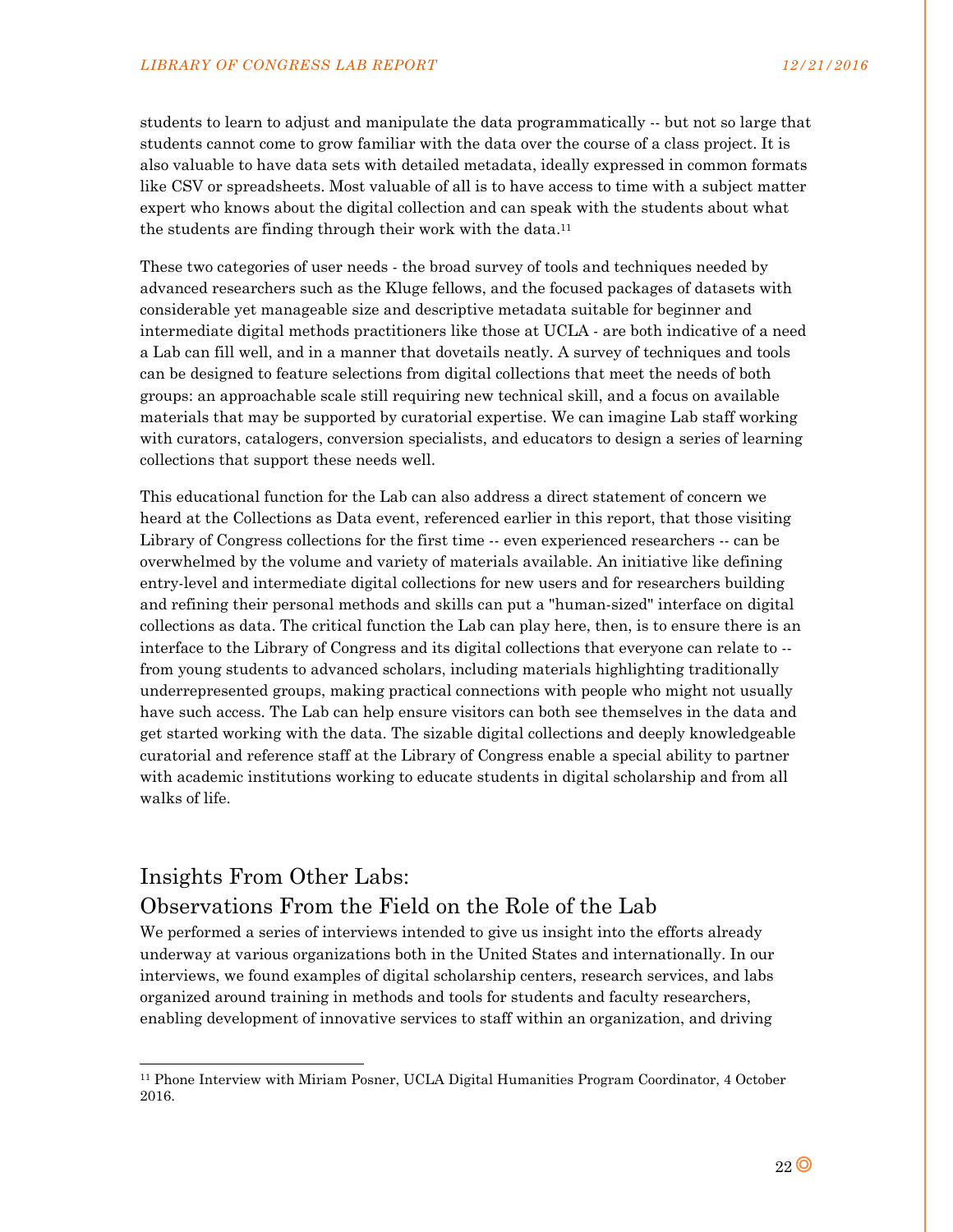transformational approaches to digital collections access and processing workflows. Each of these arrangements fits the needs and priorities of its respective host institutions.

We found examples of different kinds of institutions making different choices along these lines and finding differing levels of success relative to the core missions of their organizations and the objectives of their Labs. And we find that allowing for the possibility of failure and empowering staff to fail productively can be a defining measure of Labs -- using such struggles and their outcomes as input to future decisions and changes to workflows, staffing, training, and service offerings

Common themes emerged from our interviews with leaders in digital scholarship. A comment we heard repeatedly in our conversations was that digital scholarship centers, scholars' labs, and other computing and scholarship support work is being added to the work of libraries. In several conversations, we also learned that identifying the lab space or scholarly space as a temporary measure was a strategy to create substantive support for and engagement with lab efforts. The implied expectation was that the lab environment needed to be a unique space at its inception; over time, however, successful lab-developed services would be integrated into the suite of library services offered by the larger institution. It was suggested that one of the goals of the digital scholarship center or the scholars' lab was to effectively make itself obsolete. For example:

"Digital Scholarship Centers are being added to the work of libraries. In order to take steps into this space in a substantive way, many organizations need to deliberately identify and define what these centers offer. While some of what digital scholarship centers do will eventually become a broader library service, defining it separately now helps to create attention and clarity which is needed by library users, staff, and administrators."12

In another conversation, we heard a similar assessment:

"The goal should really be for 3-5 years of a well-planned space in which the Lab can develop. This time should be used to wedge the door open and should be a way to measure progress toward the home institution's broader focus. There needs to be public accountability for what a Lab space is, does, and how it is reintegrated back into the institution."13

In other interviews, we heard that while the role of the Lab was conceived of as transformational, it was intended to be more permanent. At the Rijksmuseum, there is strong interest in forming and maintaining Research Services as a dedicated but separate department to support object-based research. They are not planning to reintegrate that service into general services of the museum at a later date. This is partly because the services and users at the Rijksmuseum are different than those of a university library. The Rijksmuseum Research Services primarily serves curators, researchers, internal staff, external researchers, and students. One of the roles of the Research Services unit is to help

l

<sup>12</sup> Phone interview with Dale Askey, McMaster University Library, 6 September 2016.

<sup>13</sup> Phone interview with Ben O'Steen, British Library Labs, 4 October 2016.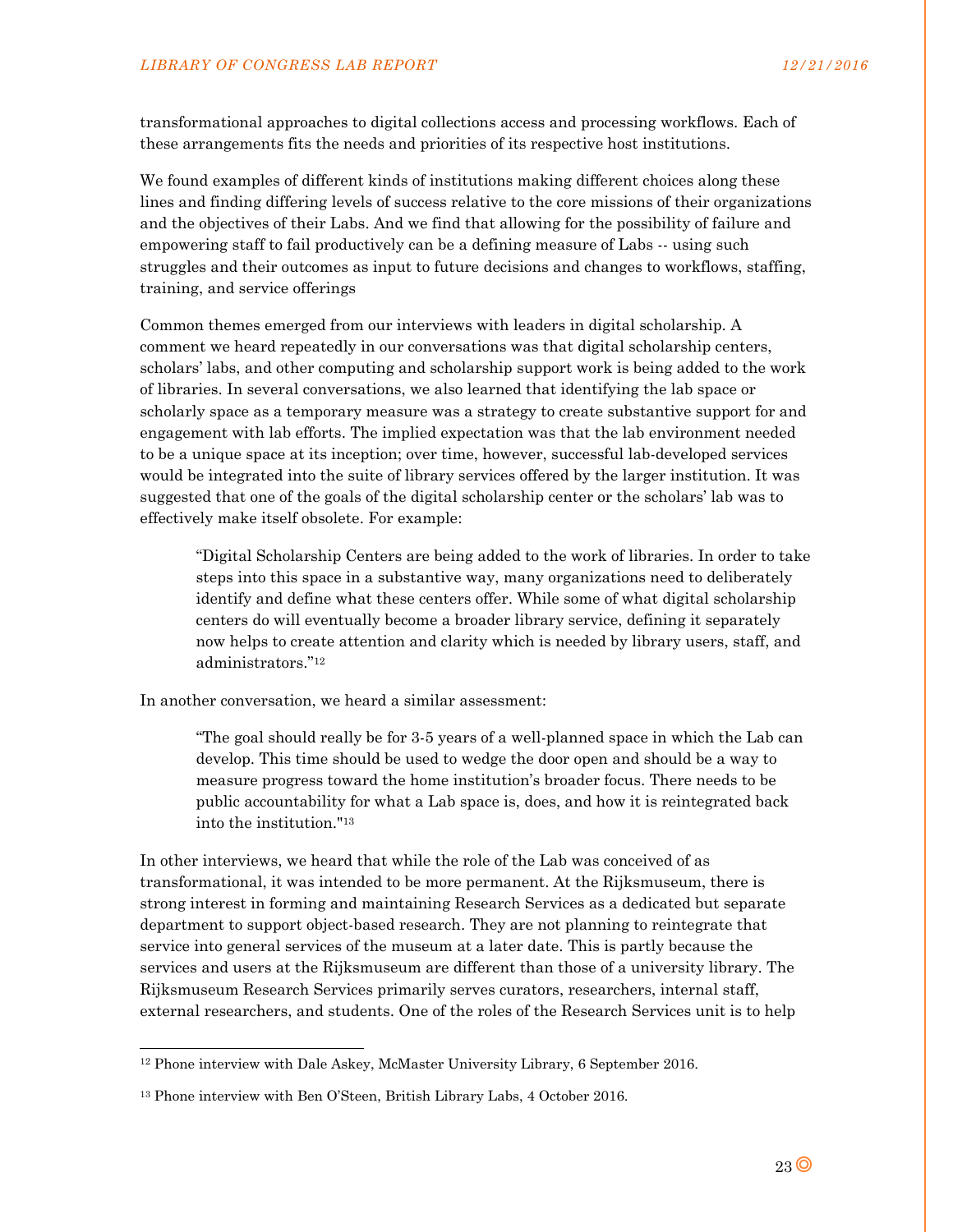these user groups become aware of their research and scholarship needs and how to go about answering them.

"We can't just give our users what they want because they don't always know what is possible or what they need. It is like the quote that was attributed to Henry Ford, 'If I had asked people what they wanted, they would have said faster horses.' We are helping our users transform their scholarship. That transformative quality means that we need to help them be aware of the possibilities that are out there to make their research more effective."<sup>14</sup> *HELP RESEARCHERS BE AWARE OF POSSIBILIITES* 

Services provided by the space differed in the various institutions, but a common theme across each was supporting the significant number of users needing assistance in deepening their understanding of how digital tools and analysis can assist them in their scholarship. At McMaster, the Digital Scholarship Center offers the full spectrum of support "from researchers just beginning to do digital scholarship to those who are already expert. We find that the majority of researchers need very basic assistance. They are becoming acquainted with how digital scholarship can deepen their research and add to their domain expertise."<sup>15</sup> This assessment is also in keeping with our discussion with the Library of Congress Kluge scholars about their needs and interests as mentioned above. The idea that the Lab should help users transform their work is a recurring theme and one that is reflected in the kinds of services offered at many different organizations.

British Library Labs provides data in bulk as one of its main services. This is partially in response to how digital scholarship is changing research and what users are trying to get out of research. "People aren't looking for one thing anymore. Researchers are no longer sure of what item they are trying to discover. They are looking for aided exploration, a discovery that

*AIDED EXPLORATION, A DISCOVER THAT IS THE RESEARCH* 

is the research process, and the ability to analyze usage and words and more."16

Researchers are also looking to engage with collections in mediated ways that allow them to do research in aggregate that would not be allowed given copyright restrictions with individual texts. Indiana University and University of Illinois Urbana-Champaign co-host the HathiTrust Research Center (HTRC), which is supported via membership fees and grants. The HathiTrust Research Center provides deliberately non-consumptive17

1

<sup>14</sup> Phone interview with Saskia Scheltjens, Rijksmuseum, 23 September 2016.

<sup>15</sup> Phone interview with Dale Askey, McMaster University Library, 6 September 2016.

<sup>&</sup>lt;sup>16</sup> Phone interview with Ben O'Steen, British Library Labs, 4 October 2016.

<sup>&</sup>lt;sup>17</sup> "Non-consumptive research' is the term digital humanities scholars use to describe the large-scale analysis of a texts—say topic modeling millions of books or data-mining tens of thousands of court cases. In non-consumptive research, a text is not read by a scholar so much as it is processed by a machine."

The Poetics of Non-Consumptive Use. http://www.samplereality.com/2013/05/22/the-poetics-of-nonconsumptive-reading/. Web, 9 December 2016.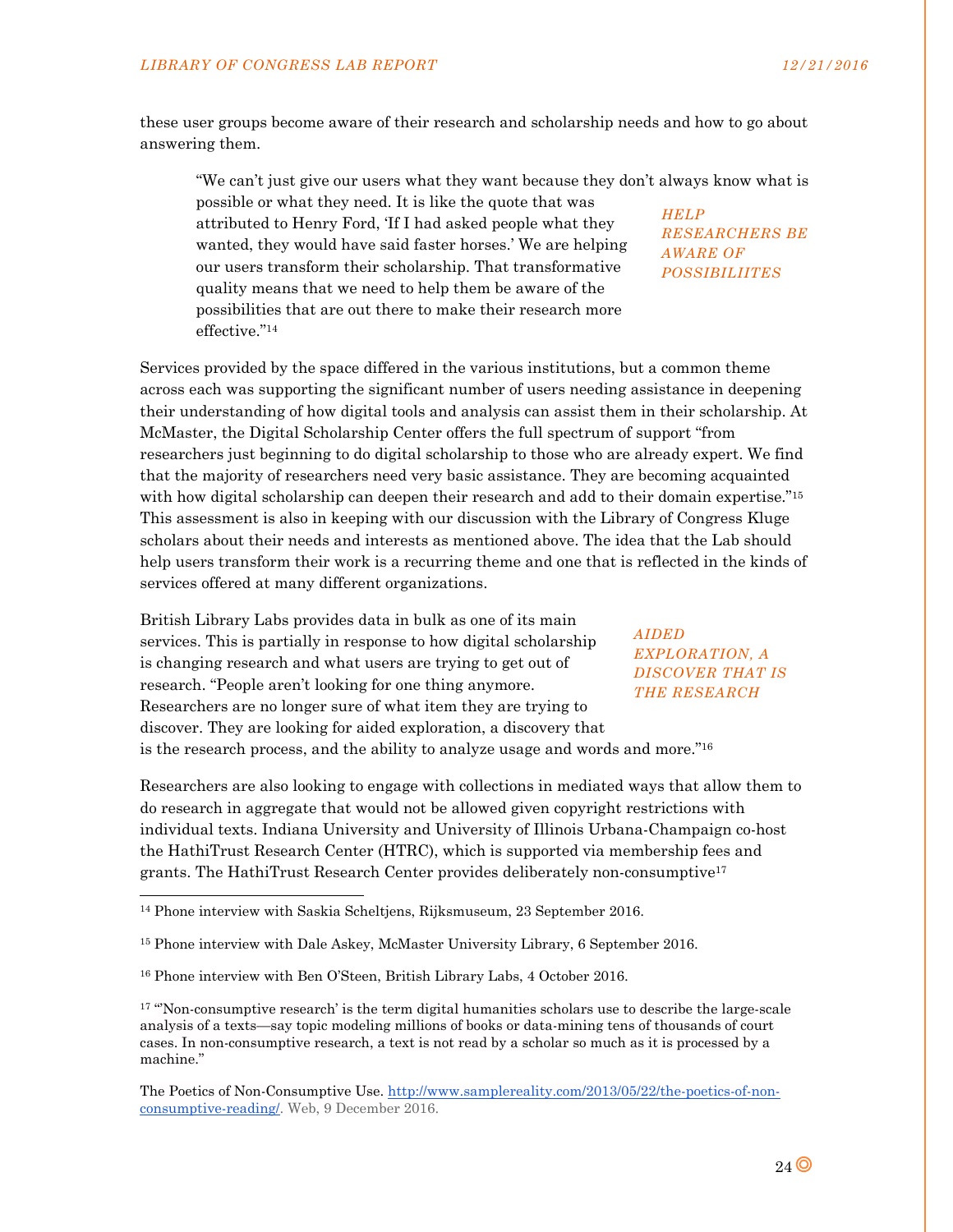computation on a digital corpus without regard to copyright status. The HTRC highperformance computing center allows individuals and groups to use the corpus and create subsets for targeted analysis. The HTRC Data Capsule virtual machine environment allows researchers to run their own algorithms without downloading material in bulk. Previously, the HTRC Portal allowed subsetting and the use of a small set of text mining algorithms limited to processing public domain content. Given the Second Circuit Court ruling that supported write/read/transform non-consumptive research as fair use under current copyright law, the full HathiTrust corpus of digital content is now being piloted. In addition, HTRC also supports the distribution of subset datasets to user groups from public domain materials. They require that the users comply with a few sets of restrictions. HathiTrust sees a steady number of requests for this service, but there are rarely more than two or three requests in the queue at any one time.18

Another user service explored by the British Library Labs is providing focused, temporary search engines. They will spin up search interfaces with an index for just one collection. This allows users to target their discovery work to collections or materials that are likely to have an impact on their work. They also offer targeted search indexes for multiple, thematically linked collections, providing a reintegration of content. This is a significant benefit to researchers and scholars who need to be able to discover related content, but might otherwise be limited to searching materials based on provenance rather than theme.

Because different organizations offer a variety of different services to meet the needs of their audiences, the staffing and technical needs from service center to service center and lab to lab differ accordingly. However, we repeatedly heard during the interviews that the organizations find significant value in having staff with a wide variety of digital scholarship skills. In many cases, the lab environment not only allows experienced users to employ technology, the Lab also introduces the work of digital scholarship and the ways in which it can be performed. Dale Askey identified that at McMaster University, the majority of their Digital Scholarship Center users were looking for exposure and introduction into the field. "Therefore, we don't need deep staff expertise in specialized areas of digital scholarship in order to serve our researchers; we need staff with broad digital scholarship knowledge who are good at teaching and explaining."19

Another theme that emerged from these conversations was the relationship between the Lab and curators. Curators and reference staff know what users want to do and the directions they want to explore within the collections. We heard often that a Lab requires strong ties to the reference and curatorial staff of an organization. A Lab conceived of as a service center rather than a research body within the organization can succeed only if it can support the work of the researchers, scholars, and other users interested in the digital collections of the organization. These users would all benefit greatly from engagement with the curatorial and reference staff of the Library of Congress as well as the technical and methodological assistance that the Lab might offer.

-

<sup>18</sup> Phone interview with Mike Furlough, HathiTrust, 7 October 2016.

<sup>19</sup> Phone interview with Dale Askey, McMaster University Library, 6 September 2016.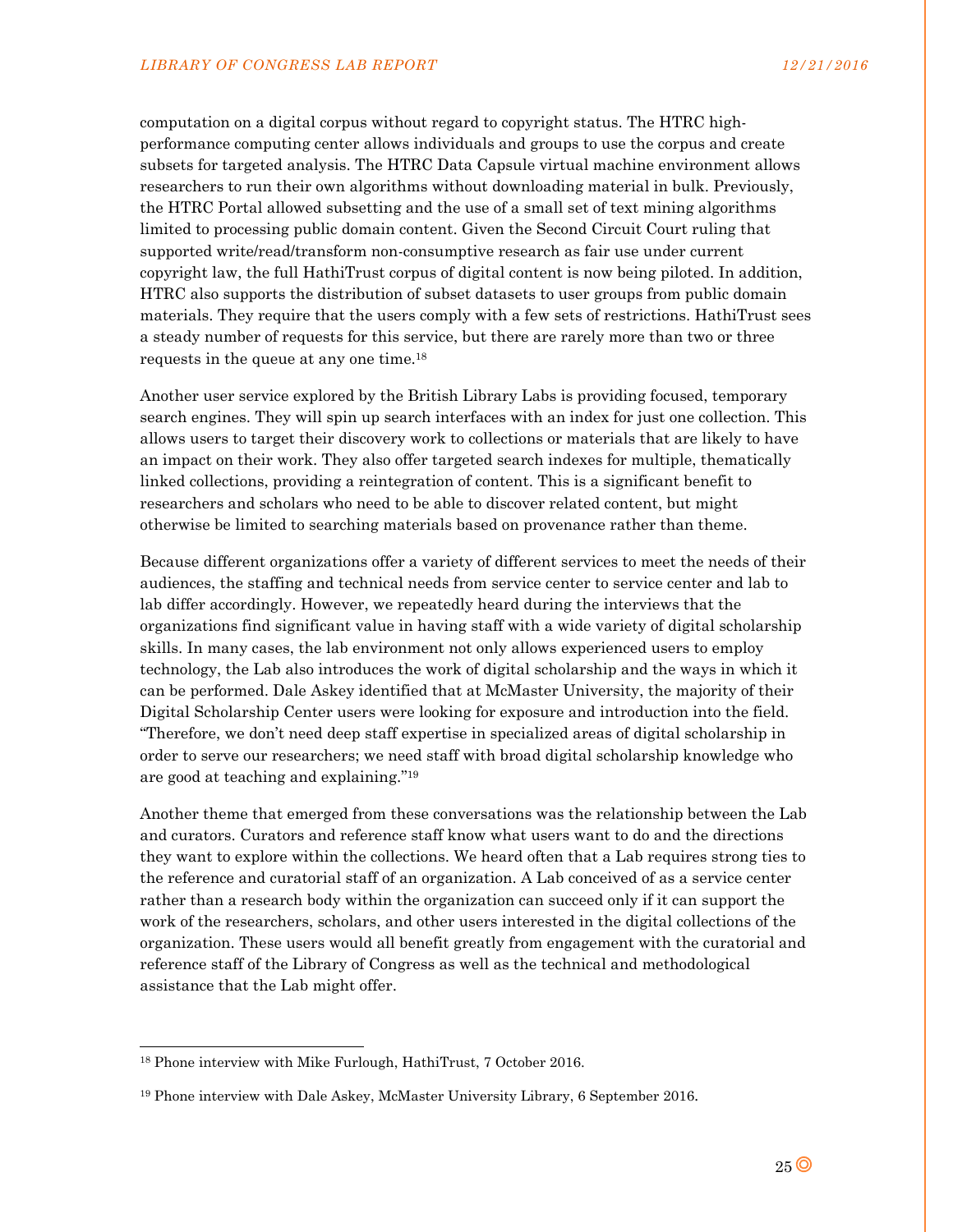During each interview we asked each person to identify what some of the keys to success had been for the Labs in their organization. We noted a wide range of answers, many of which could be relevant to the Library of Congress:

- "Our DSC success emerges from having four key elements: 1) staff assigned to the Centre (not split with other departments) with broad digital scholarship experience who are good at teaching and explaining; 2) dedicated space; 3) money -- specifically a discretionary fund that allows the center to respond quickly to interesting opportunities is key; 4) the ability to control technology. It's important to have a technology stack under the Centre's control, or AWS or Rackspace. Of course, for this last factor, it is critical to have someone administering it who understands how to support research IT--which differs from the rules of a production environment--as well as continually learns about new technology that can support research."20
- "Find the pain points of the institution. Find the pain points for the researchers. There are your significant opportunities to transform."21
- "Be careful not to limit a Lab to self-identified researchers or developers. People who call themselves artists, explorers, etc. will be hesitant to come into a space that is labeled for someone else. Terminology will be a gatekeeper even if that is not intended. Leave your terminology as open-ended as possible and you'll get more users."22 This recommendation aligns with some of the comments made by Bergis Jules, Marisa Parham, and others at the Library of Congress Collections as Data event. Guarding access maintains the status quo. A Lab should be organizationally transformative, assist in transforming the research of those who use the digital collections, and be open to all users and for all uses.
- "Try to develop pathfinding projects -- projects that perform the library's mission and also invent the steps between where you are starting and where you want to be. Name the projects, name the space in charge of them so you can point to the projects and successes. There need to be quantitative measures of success."23

Overall, the recommendations for organizations looking to start a Lab emphasize the importance of a well-trained, versatile staff willing to help users at every level of expertise but especially willing to help users new to digital scholarship find their way. They focus on defining the work of the Lab in relation to the organization as a whole. They emphasize the importance of making a Lab a space for all and allowing it to be a transformative space in which risk-taking is acceptable. In addition to many recommendations, we heard a strong warning as well:

-

<sup>20</sup> Phone interview with Dale Askey, McMaster University Library, 6 September 2016.

<sup>21</sup> Phone interview with Ben O'Steen, British Library Labs, 4 October 2016.

<sup>22</sup> Phone interview with Ben O'Steen, British Library Labs, 4 October 2016.

<sup>23</sup> Phone interview with Ben O'Steen, British Library Labs, 4 October 2016.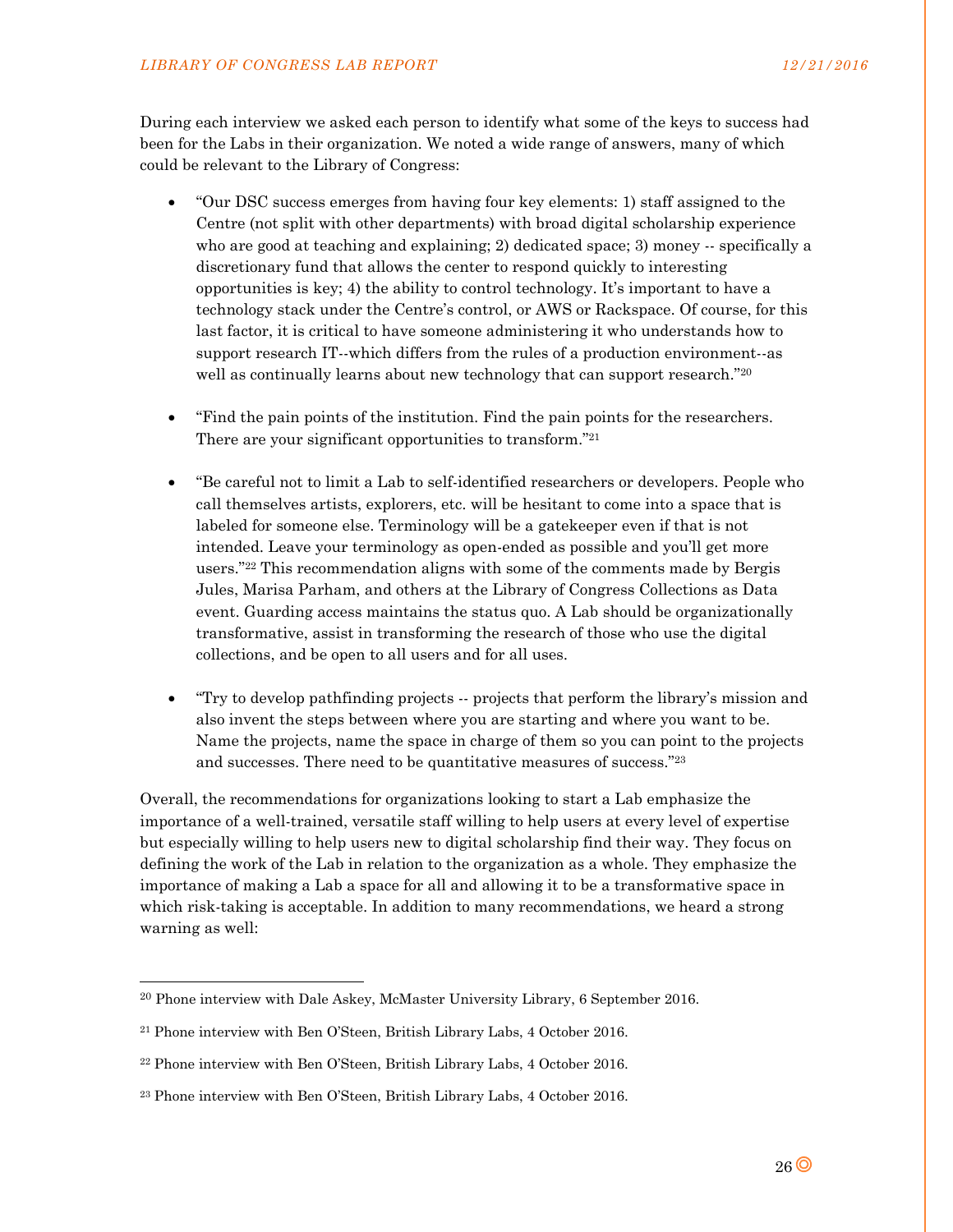"There is one pitfall to avoid: Digital Scholarship Centers don't need fancy 'bling' technology for which there is no demonstrated and documented need; these are often a waste of electricity and funds. Digital Scholarship Centers should invest their money in technology that their researchers will use or into developing their space or building staff numbers rather than on something that is visually arresting or exciting just for its own sake."24

l

<sup>&</sup>lt;sup>24</sup> Phone interview with Dale Askey, McMaster University Library, 6 September 2016.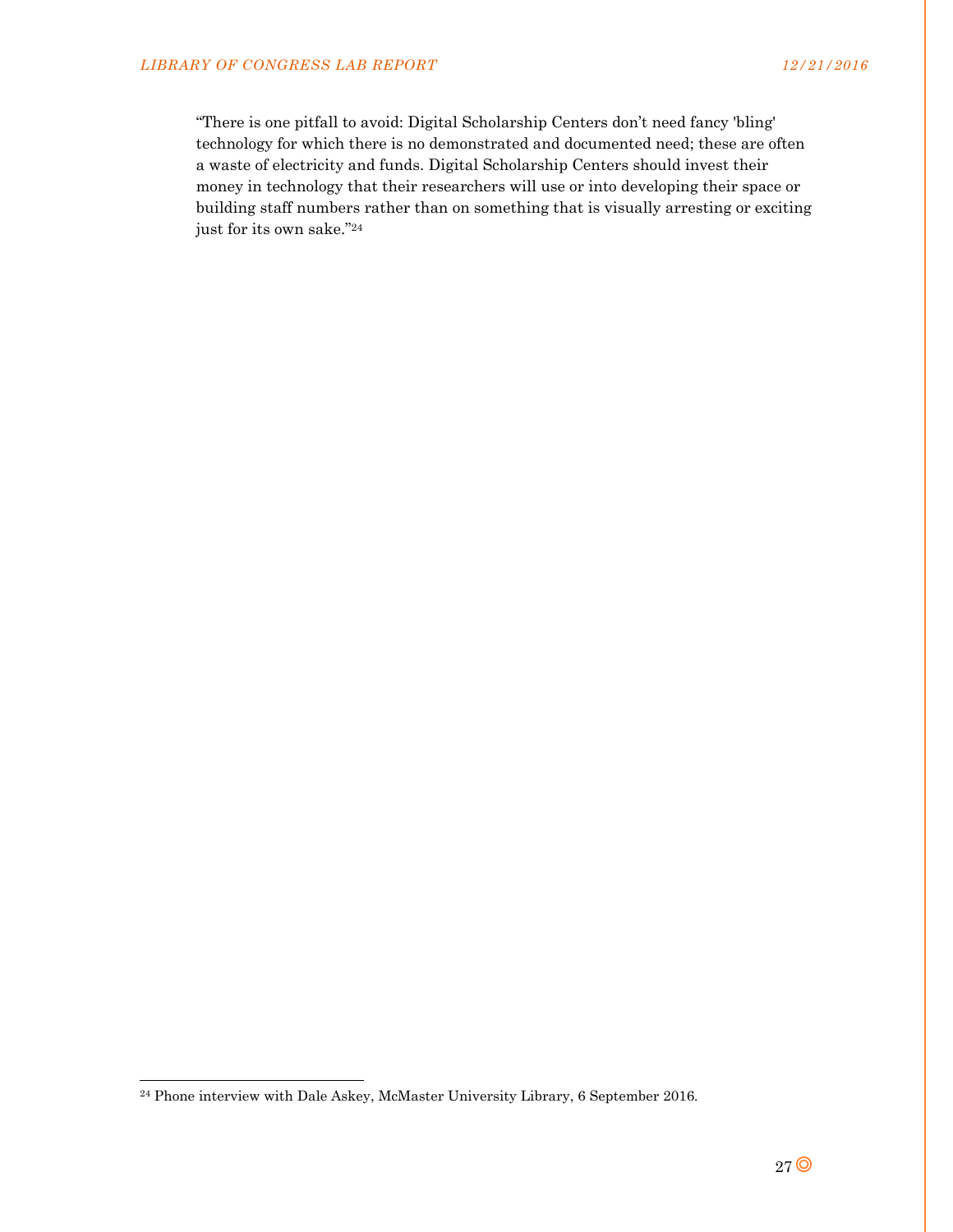# RECOMMENDATIONS

The Lab offers the Library of Congress an ability to build a community around providing access to and developing insights from digital collections. The recommendations in this section advise how the Lab should be conceived and formed, articulate a possible vision and values for the Lab, identify some of the steps necessary to implement the Lab, and make suggestions about the phasing and timeline of the work.

# A Foundation for Success

These recommendations are foundational to the success of the Lab. It is necessary to address these issues to ensure the long-term function of the Lab at the Library of Congress. The lab must support the entire Library, be closely connected to the entire Library to provide a seamless service to users, increase access to the digital collections, and seek to engage as many users from as many user communities as possible.

 It is critical that the Lab be structured to support the Library of Congress's organizational objectives and goals. The goals of the Lab must be aligned with and support the Library of Congress strategic plan. The Lab must be seen throughout the Library of Congress as providing unique and useful services to scholars, researchers, and other users in connection to their digital scholarship needs. The Lab must also be seen as connecting users to existing expertise and services in the Library of Congress's various reading rooms, divisions, and departments.

 It is imperative that the Lab staff have a comprehensive sense of services offered throughout the Library of Congress and how to help users navigate departments appropriately to make use of the services they need. The Lab cannot function as a stand-alone department. It must be able to support work on all Library of Congress digital collections that are accessible to scholars. The Lab must be able to work with curatorial and reference staff to support users. Users should be able to get the same support regardless of whether they engage first with the Lab or the reading rooms.

*INCREASE ACCESS* 

*SUPPORT LIBRARY OF CONGRESS GOALS* 

*SUPPORT ALL LIBRARY OF CONGRESS DIGITAL COLLECTIONS* 

> A main goal and metric of success for the Lab needs to be increased access to the Library of Congress digital collections. This is a measurable standard of success that can be quantified and will help demonstrate one of the many values of having a Lab. The Library of Congress should establish the methods by which measuring use of the digital collections makes the most sense and how use changes over time, especially after formation of the Lab.

*ENGAGE USERS* 

 The Lab needs to engage with users across boundaries. Conceived of as a transformational space, the Lab should seek to support all users interested in working with digital collections. While it is important to serve the traditional scholar and researcher, the Lab should work to serve others interested in using Library of Congress digital collections whether in unexpected scholarship topics, in support of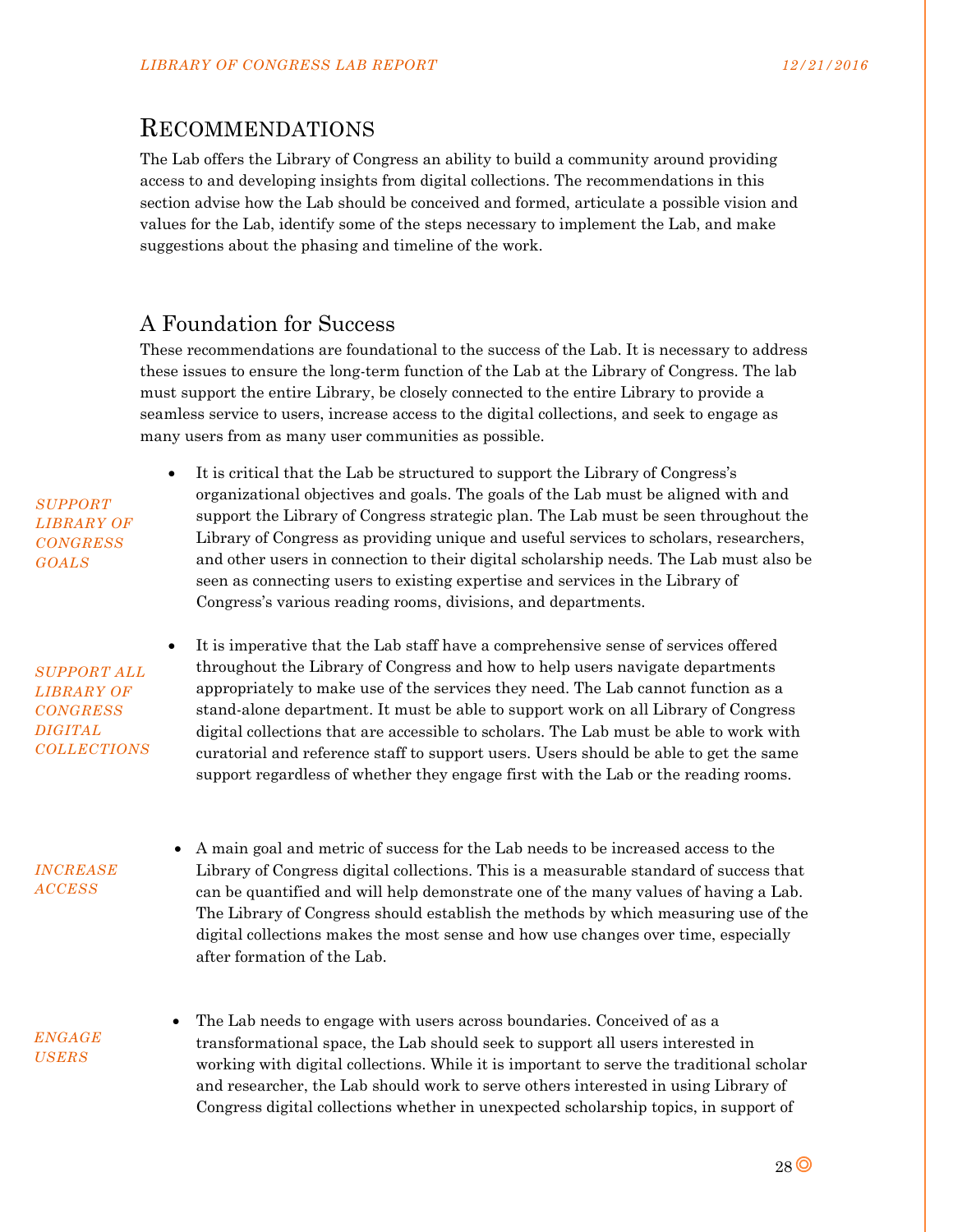communities not typically engaged with the Library of Congress, or other users and uses. Supporting the widest possible user base will help the Lab in achieving its goal to increase access to Library of Congress digital collections. It will also help the Lab in its goal to be transformational by encouraging connection between unexpected user communities. Breaking down traditional expectations and widening opportunities for the greatest variety of users possible should be a primary goal of the Lab.

## Addressing the Logistical and Technical Challenges

The Library of Congress houses substantial infrastructure enabling digital collections ingest, lifecycle stewardship, and public access to materials through well-defined, easy-to-use, webstandard interfaces. Its cumulative investment in staff, network and computing resources, community building around workflows and standards, and in defining and fulfilling requirements for digital preservation at the national and global scale as well as empowering individual citizens to archive their materials personally should all be lauded. The commissioning of this report stands aside those accomplishments, asking in earnest, "How can we make digital collections even more available?" By design, then, when considering how the Library of Congress can structure a Lab to experiment with answers to that question, we must consider both sides of the equation: how can Library staff make more of its materials available in formats and at scales amenable to new forms of scholarship, and what can scholars do now with technology that necessarily changes what they can and will ask of the Library?

The latter question is perhaps easiest to address. We have continued to see dramatic increases in computing power and decreases in barriers to access and cost. After an extended period during which cultural heritage institutions worked to make their holdings available via the web, we find that scholarly methods have continued to evolve based on shifts in what's possible. Just ten years ago, a tenured professor might have required substantial grant funding to build a computing cluster to sort through millions of images or petabytes of text efficiently, and an independent researcher might have sought an affiliation with an institution just to gain access to expensive software such as geospatial information systems. Today, high school students can have a powerful, open source GIS toolkit on an inexpensive laptop, and graduate students can command hosted, pay-as-you-go computing clusters for pennies on the hour through a competitive marketplace of cloud computing services. A scholar studying color patterns in thousands of mid-century images or extracting topics from millions of pages of historical newspapers using machine learning techniques is no longer limited by computing power or access to software. They are limited, instead, by access to the materials themselves. A handful of early examples of bulk access to collections as data such as imagery from the Rijksmuseum, metadata from the Cooper-Hewitt, and the diverse holdings of the Internet Archive led to a number of creative applications, but these remain exceptional cases rather than examples of common practice, although we are encouraged by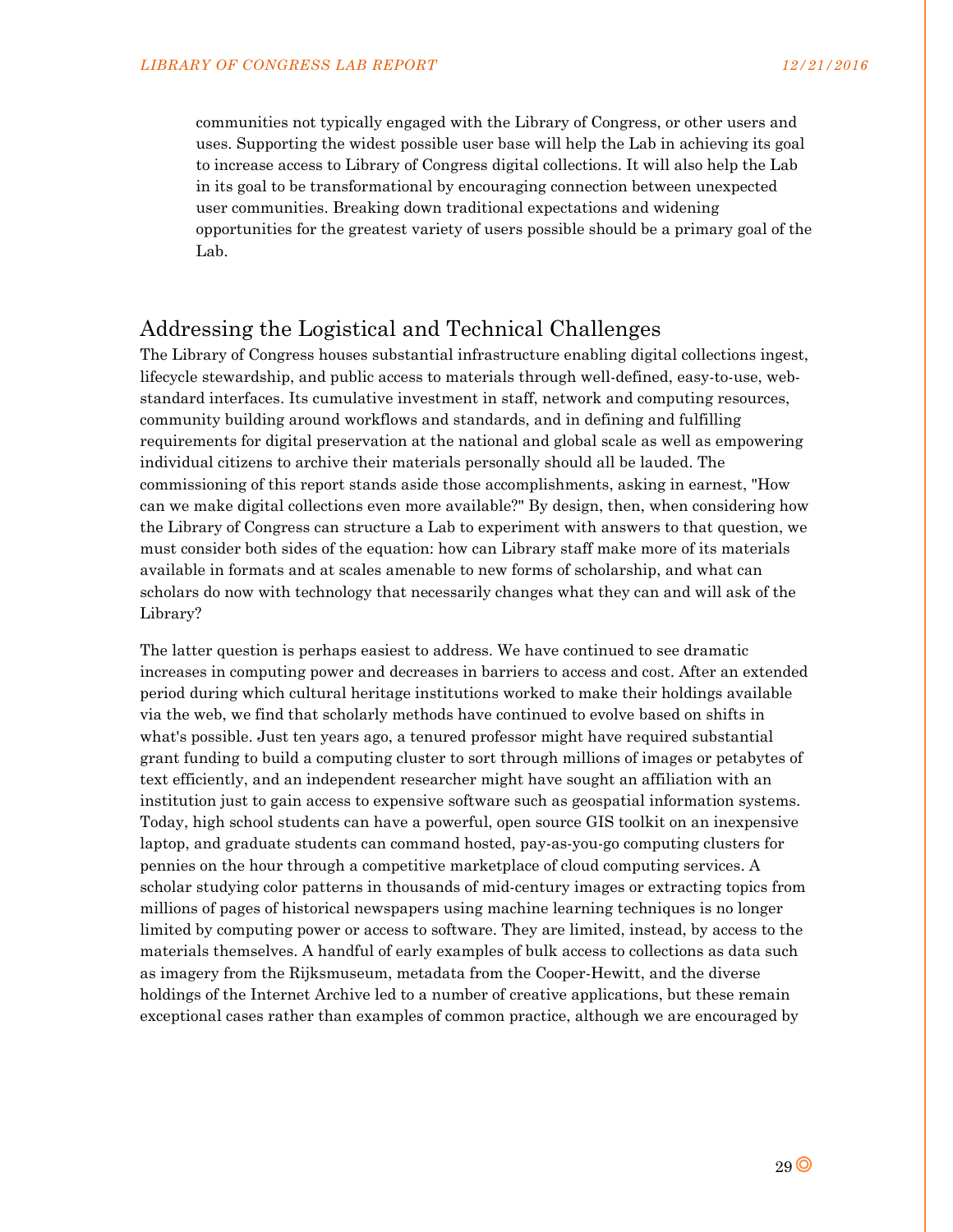seeing more releases such as the recent HTRC announcement of a text feature set extracted by thirteen million HathiTrust volumes.25

For researchers to take scholarly advantage of high-end desktop tools and cluster computing service they require access to digital collections at scale. For researchers who do not have access to their own at-scale computing environments, they need for that scale to be manageable through a low-cost, high-throughput commercial service such as those offered from Amazon, Google, or Microsoft. Our technical pilot demonstrated this model. With the ready availability of Amazon Web Services, S3, EC2, IAM, and EMR tools, we modeled transfer, receipt, transformation, extraction, and analysis of hundreds of millions of links observed within terabytes of web archives content. In some ways, the transformation, extraction, and analysis of these links were the easy part -- with a basic understanding of AWS affordances, and with the digital collection at hand, the rest of the work is similar to any other scholarly methodology, although, of course, we did not subject our pilot process to any form of rigorous review required of serious research. Understanding how to process data through AWS can be learned, and the scholarly methods applied therein will continue to be refined, but the pilot taught us as much about what a Lab might create to cross the chasm of getting digital collections materials to scholars using third-party platforms like AWS:

- A standard approach to establishing formal trust between Library staff, scholars, and third-party services such as AWS -- in the case of the pilot, a secure key exchange providing access to a secure storage location created solely for this project -- must be defined and made easy to implement;
- Patterns for transferring materials into third-party hosted services must be established and standardized through workflow software development and establishment of appropriate record-keeping systems;
- Derivative formats amenable both to bulk transfer and to scholarly inquiry must be defined and documented for major digital collection types, whether from among existing standards and specifications or through new experimentation, and software tools to automate these transformations within delivery workflows must also be developed and tested.

Each of these areas of development requires close collaboration among scholars, curators, reference and technical staff, and legal counsel. Each will require trial and error, with mistakes made along the way, and each will need refinement over time as experience shapes approaches and as scholarly use of computing resources continues to evolve. A Lab could be an ideal place to start to test creative solutions and to define requirements for further development based on their results.

These challenges are driven by the nascent ability of scholars to incorporate large-scale computing and even sophisticated desktop-level methods into their processes. Returning to

l

<sup>25 &</sup>quot;HTRC releases new dataset with features extracted from over 13 million volumes." Web. 8 December 2016. http://ischool.illinois.edu/articles/2016/12/htrc-releases-new-dataset-features-extractedover-13-million-volumes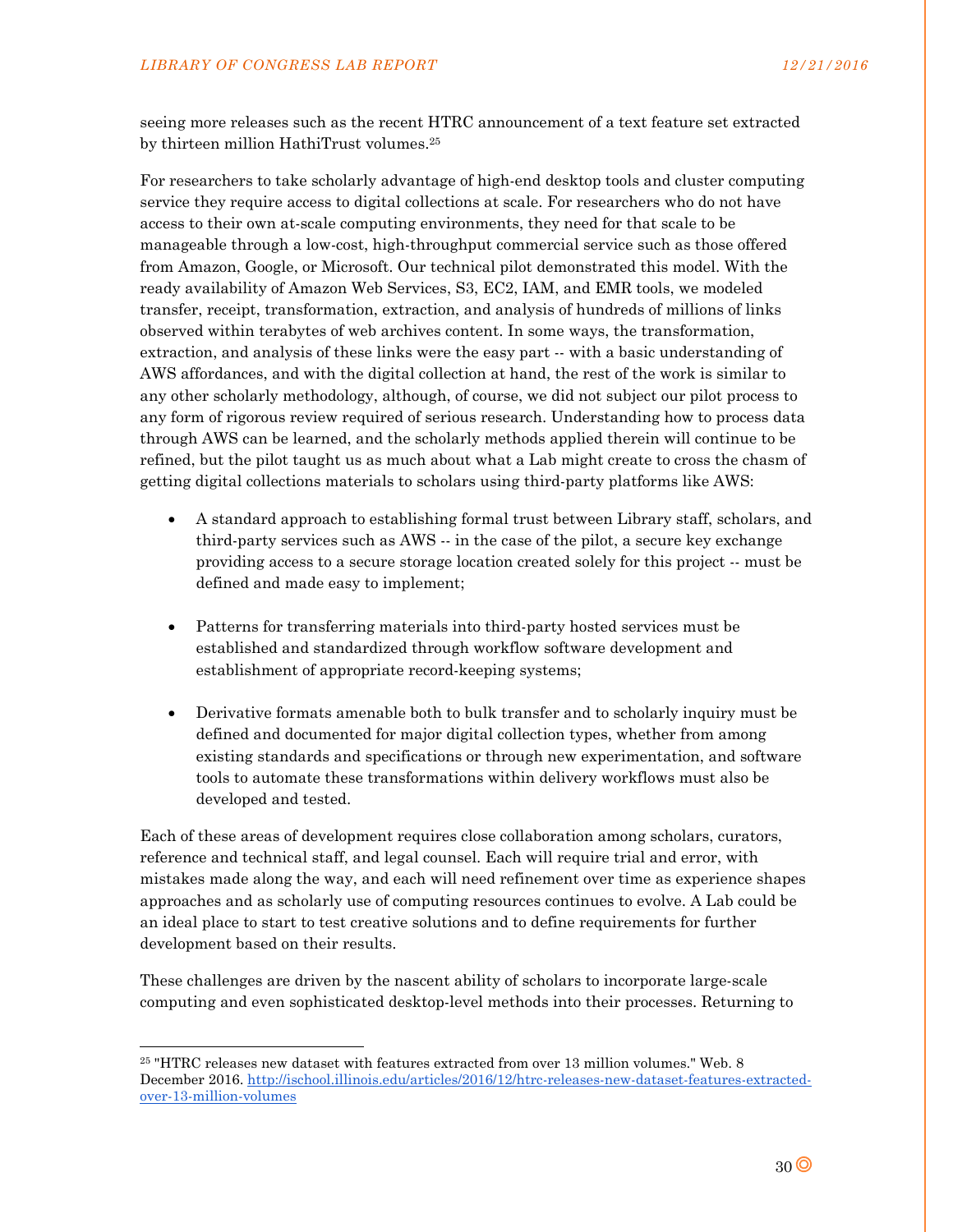the question of how to ensure digital collections are even more available, there are a parallel set of needs the Lab might address on changes within the Library of Congress itself:

- Library of Congress staff must be encouraged to identify, define, and implement this new middle ground between long-term storage of raw content and web-based access to derivative formats in the context of search-and-discover collection browsing applications. This work is a natural extension of previous success in implementing API-level access to Chronicling America and the Prints & Photographs Online Catalog, standards such as Z39.50, OAI-PMH, and IIIF, and enabling bulk-level access to Chronicling America newspaper data and the Linked Data Service for authorities and vocabularies;
- Library of Congress staff must also be engaged in learning about how new scholarly methods use new computational resources and must be empowered to train with and make use of the same tools in their daily work that researchers can apply as part of their scholarly methodology;
- Lab staff can serve in guiding, leading, and training roles in these activities, translating scholarly needs into opportunities for new tool and training development, and working closely across departments to define and balance costs and priorities.

## Learning From the Success of Others

There were an extensive number of insights from other labs detailed in the interview section above. While all the experiences shared were of interest and valuable, the following ideas were ones that we felt to be most relevant to the Library of Congress and important to consider while developing a Lab.

- 1. *THE LAB IS SERVICE ORIENTED.* The main function of the Lab should be to serve users and to support Library of Congress staff in serving users. The Lab should provide instruction and education about digital scholarship projects, methods, tools and techniques. The staff of the Lab should not seek to perform their own research as a primary activity. Any research generated from the Lab by Library staff should be the product of staff fellowships (see recommendation below) or a useful byproduct of other Lab service efforts. The Lab can and should seek to help curatorial staff to integrate scholarly methods and results from studies performed on the Library of Congress digital collections back into the Library whenever they prove to be useful and relevant.
- 2. *THE LAB HELPS USERS TO GROW AND DEVELOP THEIR RESEARCH.* Users of the Lab will learn more about what is possible. Their research and scholarship at the Lab with Library of Congress digital collections will help them arrive at new and exciting conclusions -- perhaps in unexpected ways.
- **3.** *THE LAB IS AN EDUCATIONAL SPACE.* It will help users new to digital scholarship get their bearings and provide support in their attempts to learn new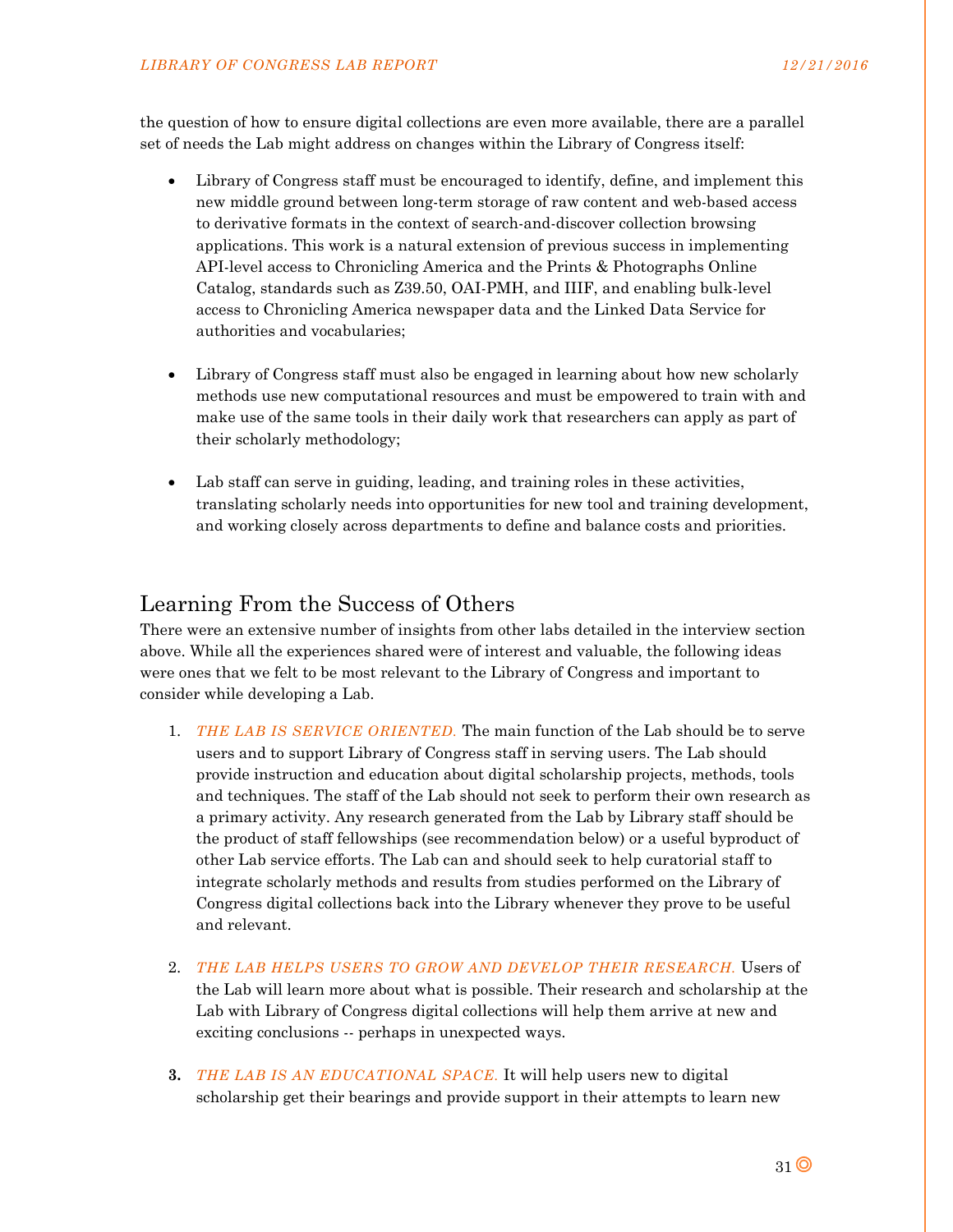tools and techniques. The Kluge Scholars have demonstrated need for this service and many others will benefit from it as well.

**4.** *THE LAB ENABLES ORGANIZATIONAL TRANSFORMATION.*It is a laboratory in which to test and refine services and techniques for supporting Library of Congress users that can be reintegrated into the Library of Congress as a whole. The Lab will permit ground breaking service to be refined and routinized. As that happens, workflows with the Library of Congress digital collections will shift to incorporate the tools and techniques developed by the Lab. Eventually, as scholarship continues to become more and more digitally based, the services provided by the Lab will simply be part of the overall suite of services the Library of Congress offers.

## Featured Recommendations

These recommendations help shape the vision for the Lab and its connections to the Library of Congress as a whole. They suggest approaches for dealing with logistical issues that may arise when forming a Lab.

- *THE LIBRARY OF CONGRESS LAB SHOULD NOT BE A DIGITAL COLLECTIONS READING ROOM.* The Lab can and should provide support for the unique needs of digital content, including services that support the use of the digital collections in ways that the reading rooms currently cannot. Special attention needs to be focused on supporting potential users wherever they may be. The digital collections themselves should remain primarily connected to the reading rooms, curatorial staff, and reference staff that support them. The Lab should offer additional services for specific activities related to use of the digital collections. While users may use the Lab as a point of entry for Library of Congress digital collections, the Lab should seek to connect users to the reference and curatorial staff for context and domain expertise whenever relevant.
- *THE LIBRARY OF CONGRESS LAB SHOULD BE A PHYSICAL SPACE IN WHICH LAB STAFF ARE CO-LOCATED.* It is important for Lab staff to confer regularly and to support one another in providing service to the user. It is also important for curatorial and reference staff at the Library of Congress to have a location to go to where they can find support for users interested in their digital collections and for their own professional development.
- *IT CANNOT BE OVERSTATED HOW IMPORTANT IT IS FOR ALL DIGITAL COLLECTIONS AT THE LIBRARY OF CONGRESS TO BE AVAILABLE TO USERS THROUGH THE LAB.* It is antithetical to the success of the Lab for some of the Library of Congress digital collections to be off limits unless there are clear rights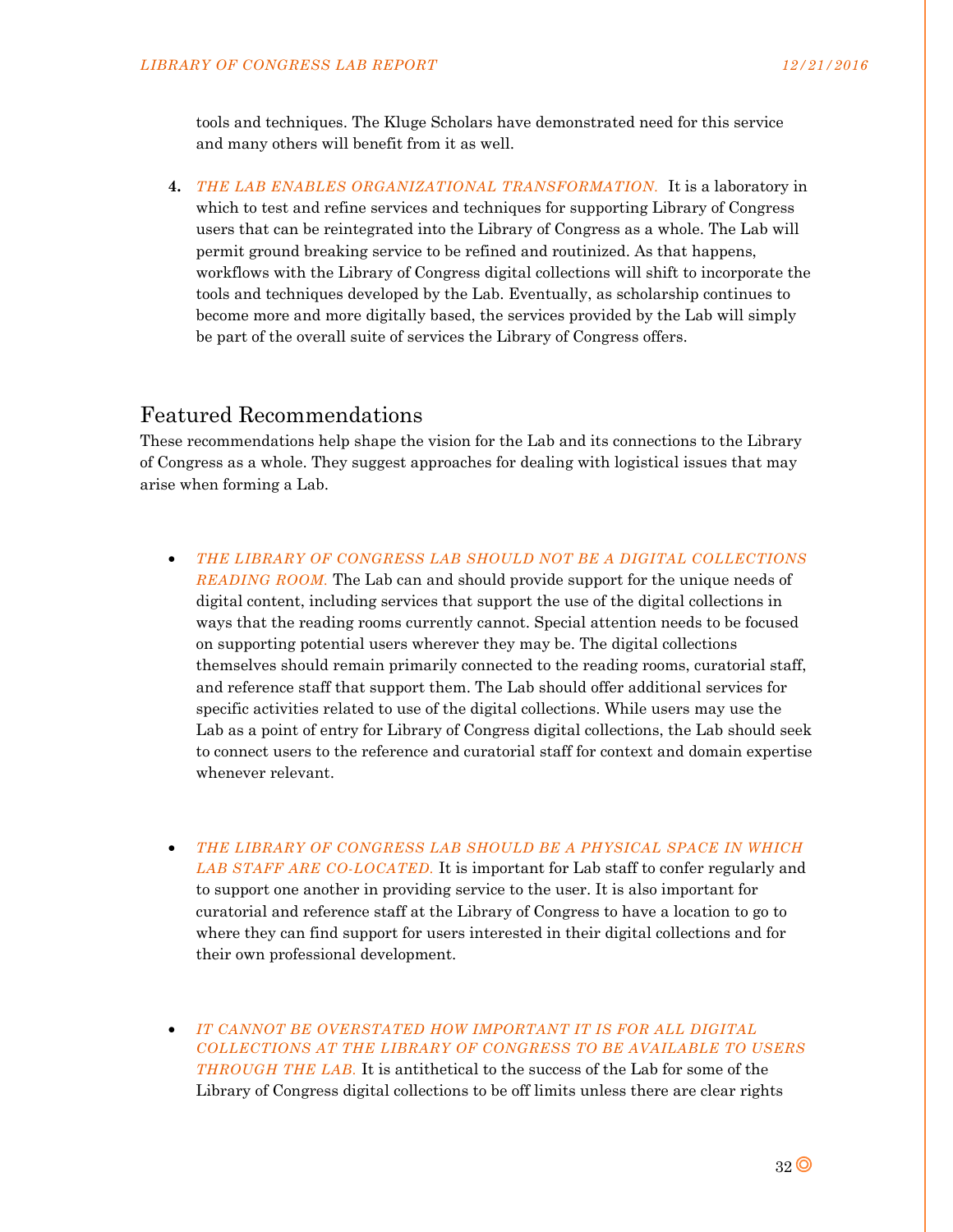restrictions prohibiting use. If there are restrictions to certain collections, they must be made publicly clear. The Lab must be able to support use of as many digital collections as possible in the widest variety of ways possible. Where consumptive use is not allowed, the Lab must be able to explore mediated and aggregated use of the digital collections. The Lab must be able to explore a variety of techniques for providing access to the digital collections beyond just on-site.

- *FOR THE LAB TO SUCCEED IT MUST SERVE THE LIBRARY OF CONGRESS AS AN INSTITUTION.* The goals of the Lab should be tied specifically to the Library of Congress strategic plan as well as to the goals of Library management. The Lab should engage as many divisions as possible, support the divisions in their efforts to serve their users, reconnect users entering the Lab to the divisions whenever possible to encourage more thorough understanding of the digital collections, and refine techniques that could be reintegrated into the Library as workflows to help the divisions better understand their digital collections.
- *IT IS IMPORTANT TO THE SUCCESS OF THE LAB THAT IT BE EMPOWERED TO RESPOND QUICKLY TO CHANGES AND REQUESTS AS THEY ARISE.* It would benefit the Lab to be supported by funding not tied to the annual budget. While no-year money is a great option, it is hard to come by. The Lab could seek funds from a variety of sources to support agile responses to changing scholarly needs. Even a small fund could allow the Lab to pivot quickly in changing times. There are several funders who have supported work in digital scholarship recently. It would be well worth investigating opportunities for funding around a Library of Congress Lab.
- *THE LIBRARY OF CONGRESS SHOULD DEVELOP A STANDARD AGREEMENT* for Lab users in which they recognize the restrictions the Library has set on the digital collections and any obligations users have while working with the collections. A standard agreement will streamline access to the collections, decrease staff time needed to process and respond to the most typical requests, and increase access to the Library of Congress digital collections overall.
- *THE LAB IS AN OPPORTUNITY FOR THE LIBRARY OF CONGRESS TO ENGAGE IN NEW WAYS WITH AS MANY COMMUNITIES AND USERS AS POSSIBLE.* The Lab is an environment in which the Library can support underrepresented groups working with and on the digital collections. In envisioning intern or fellowship opportunities for scholars and developers at the Lab, the Library of Congress should consider how to bring in people from a variety of groups including Black Girls Code, Code 2040, and others. Organizations that support minority scholars should be identified and engaged.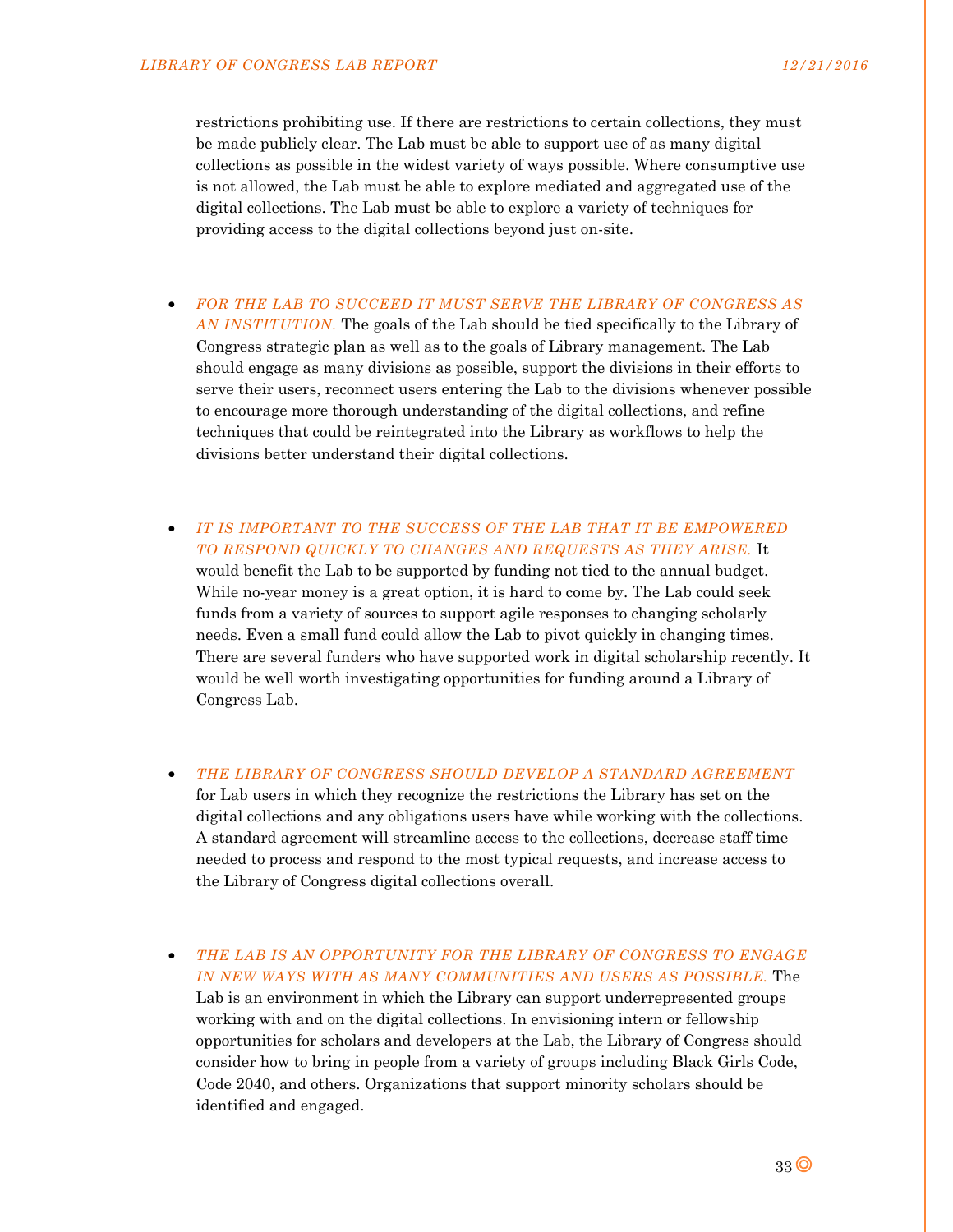*FULL-TIME PROFESSIONALS WORKING IN THE LAB SHOULD POSSESS A BROAD SET OF SKILLS,* a strong service orientation and willingness to teach, a determination to find solutions on behalf of users, and should be grounded in the technical aspects of digital collections. They do not need to be curators, expert coders, or scholars themselves, although such skills would be welcome. It will be in developing collaborations with multiple experts outside of the Lab that Lab staff will find their greatest successes. It might serve the Lab well to mix some experienced staff members familiar with multiple collections and divisions at the Library of Congress with more junior staff and external hires new to the Library who are technically inclined and committed to supporting digital scholarship. Additional expertise can be added as needs require during different phases-- perhaps through temporary assignments, as described in the following section. In all cases, Lab staff should approach their work in the Lab comfortable in the knowledge that their users will have needs they cannot anticipate.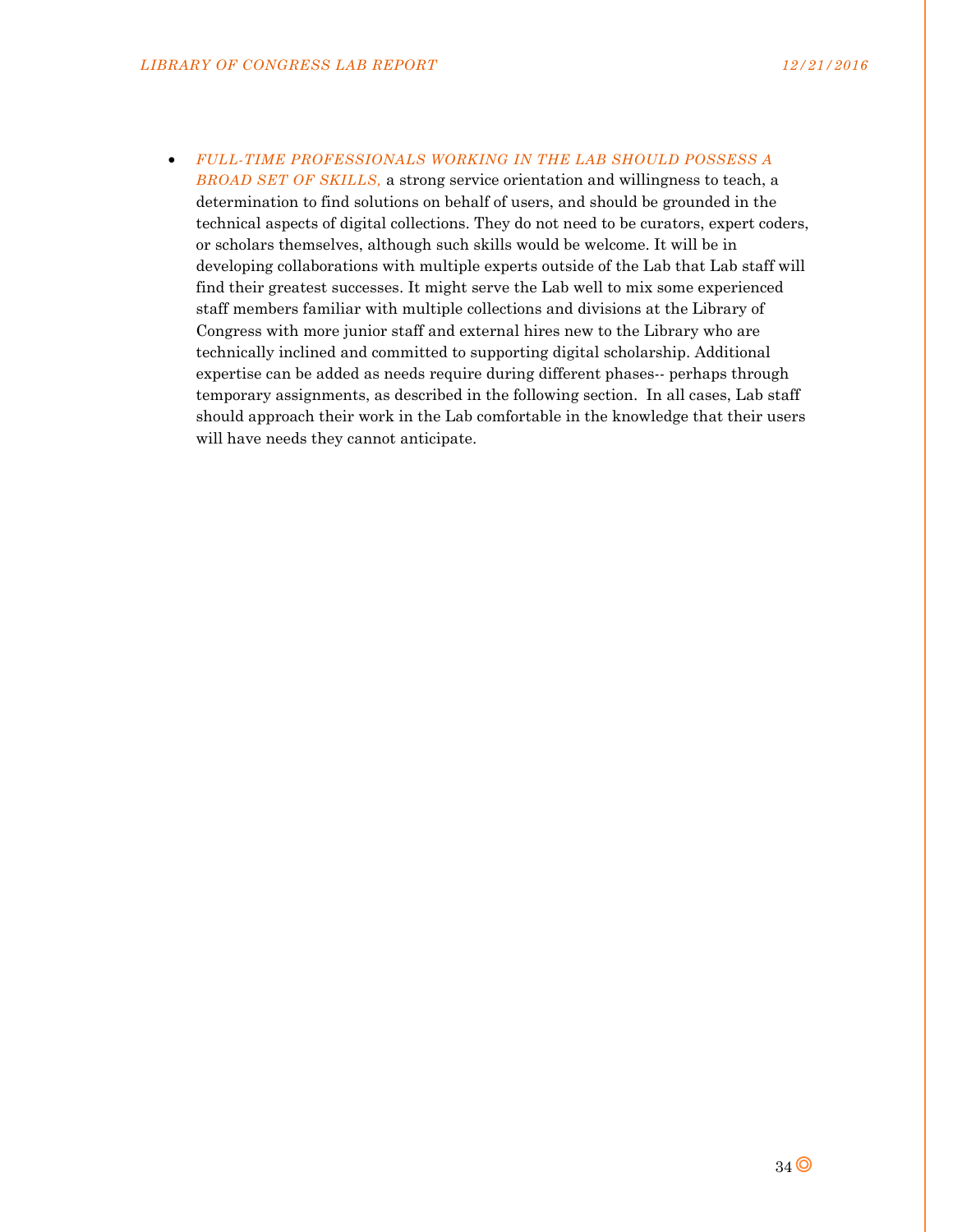# LC LAB PLAN FOR EXECUTION

To speak more concretely of the Lab, we have to define its location in space, its potential permanence, and its structure within the Library of Congress as an organization. Traditionally, differential formats and collection themes led to a combination of physical reading rooms holding reference and key works from collections, work spaces for scholars, meetings, and presentations, and office space for staff with holding and processing space for materials. Over the years and among the collections, these components have varied a great deal, with materials often accumulating off site, and staff space shifting frequently. Although we might imagine a physical reading room for the Lab with access to collections as data festooned with large screen visualizations and workhorse computers used as material transfer stations, we do not recommend developing such a public-oriented space as a focal point. Instead, much like the objectives of the British Library Labs and its time-limited mission, we recommend a primary focus on the Lab as something the Library of Congress needs now, and over a short- to medium-term, to be a fulcrum for identifying, defining, implementing, and mainstreaming changes in how the Library of Congress provides access to its digital collections.

We do not recommend a focus on building a public reading room for digital collections. The value gained from a public reading room requires that unique collocation of physical materials, reference works, staff, and workspace which does not exist with strictly digital collections accessible from anywhere. Similarly, we do not recommend carving out a Lab department as a permanent fixture on the organizational chart of the Library of Congress. Technological change will remain constant, and new formats will continue to arise, but the opportunity for a Lab today centers on the need to provide digital collections as data, to empower scholars to work with those collections using the tools and techniques they prefer, and to empower Library of Congress staff to define, implement, and iterate over new digital collection conversion and delivery workflows optimized for the recent wave of innovation in scholarly inquiry. It seems possible, based on the experience of British Library Labs, that these kinds of changes can be implemented within a ten-year horizon. Perhaps the clearest measure of a successful Lab at the Library of Congress would be seeing Lab staff make their work obsolete by transferring responsibilities and services to other units during its final years.

Success requires support from the highest levels of the organization, beginning with the new Librarian of Congress, as well as from chiefs and division heads of key units to be directly

*PURSUE TARGETED PROJECTS AS A MEANS TO DEFINE AND REFINE LAB SERVICES* 

involved in the early work of the Lab. It seems quite likely that early success in supporting scholars and seeing scholarly methods succeed with more and more digital collections will draw more interest and support from across the institution over time, even if such support is not present at first. However, we do not

recommend waiting for broad institutional support within the Library of Congress before beginning the work of a Lab. We suggest, rather, that the Library of Congress pursue targeted projects as a means to define and refine the proposed services of the Lab.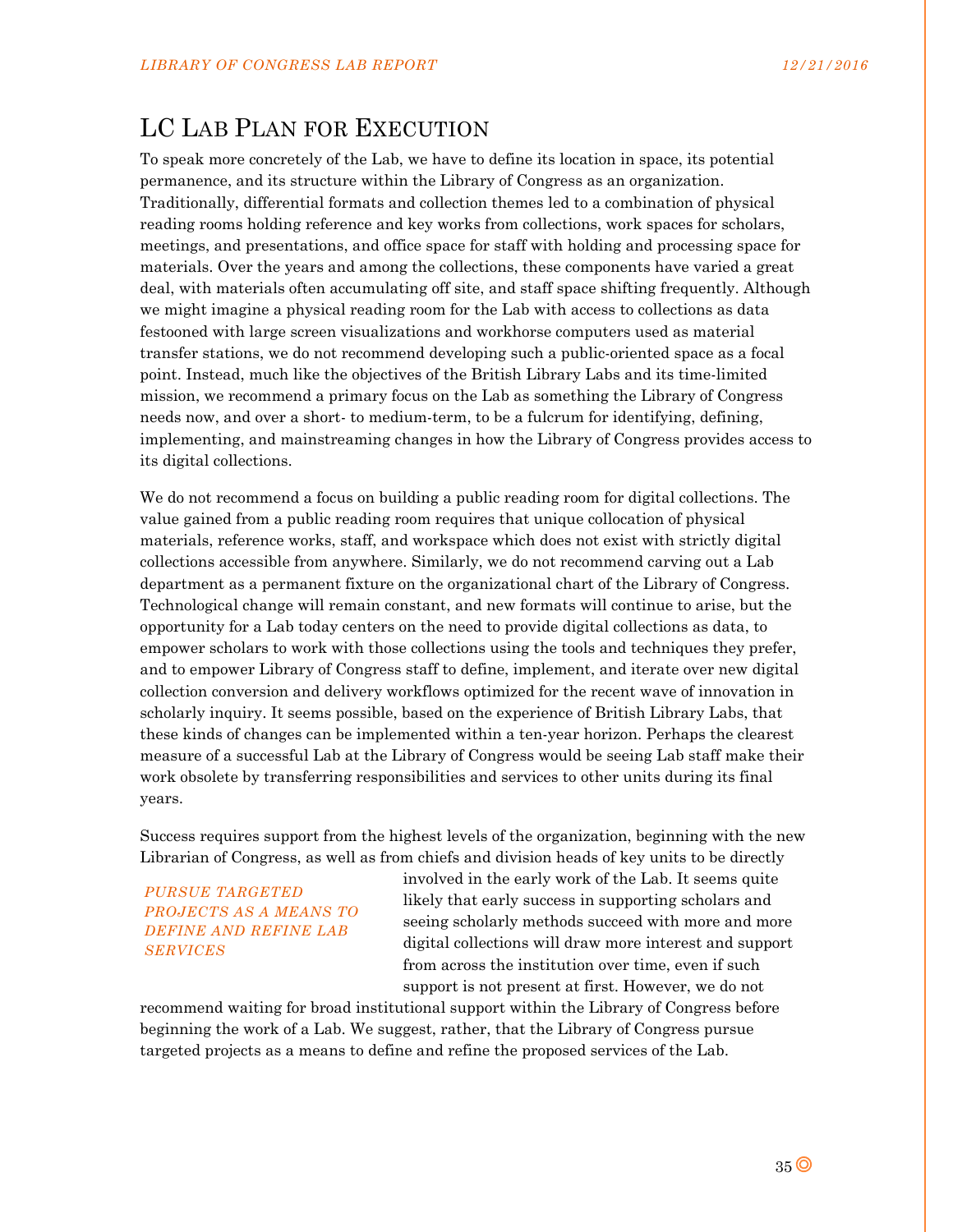#### **Phase 1: Connections and Collections**

- •Engage with more scholars and researchers
- •Get more and diverse communities using LC digital collections
- •Increase use of the digital collections
- •Develop clear records of hits and misses

## **Phase 2: Refine and Refocus**

- •Evaluate what is working and what is not
- •Focus on success, minimize efforts where they are not succeeding
- •Establish new workflows to support visiting scholars
- •Collaborate with divisions to augment their own workflow practices

## **Phase 3: Integrate and Evaluate**

- •Mainstream successes into the whole organization
- •Integrate proven workflows and services into general Library of Congress staff practice
- •Evaluate the Lab and adjust or sunset based on institutional needs

Figure 2.

## Incremental Steps Forward

There are immediate and incremental steps the Library of Congress can take to support the formation of a Lab while pursuing necessary support and resources. These pathfinding projects can demonstrate the value of a Lab both internally within the Library of Congress organization as well as building interest and engagement with external users. It is important that these be identified as projects intended to help determine the path of success for a Lab. Successes from these projects can then be documented and shared to establish and grow support for developing the Lab.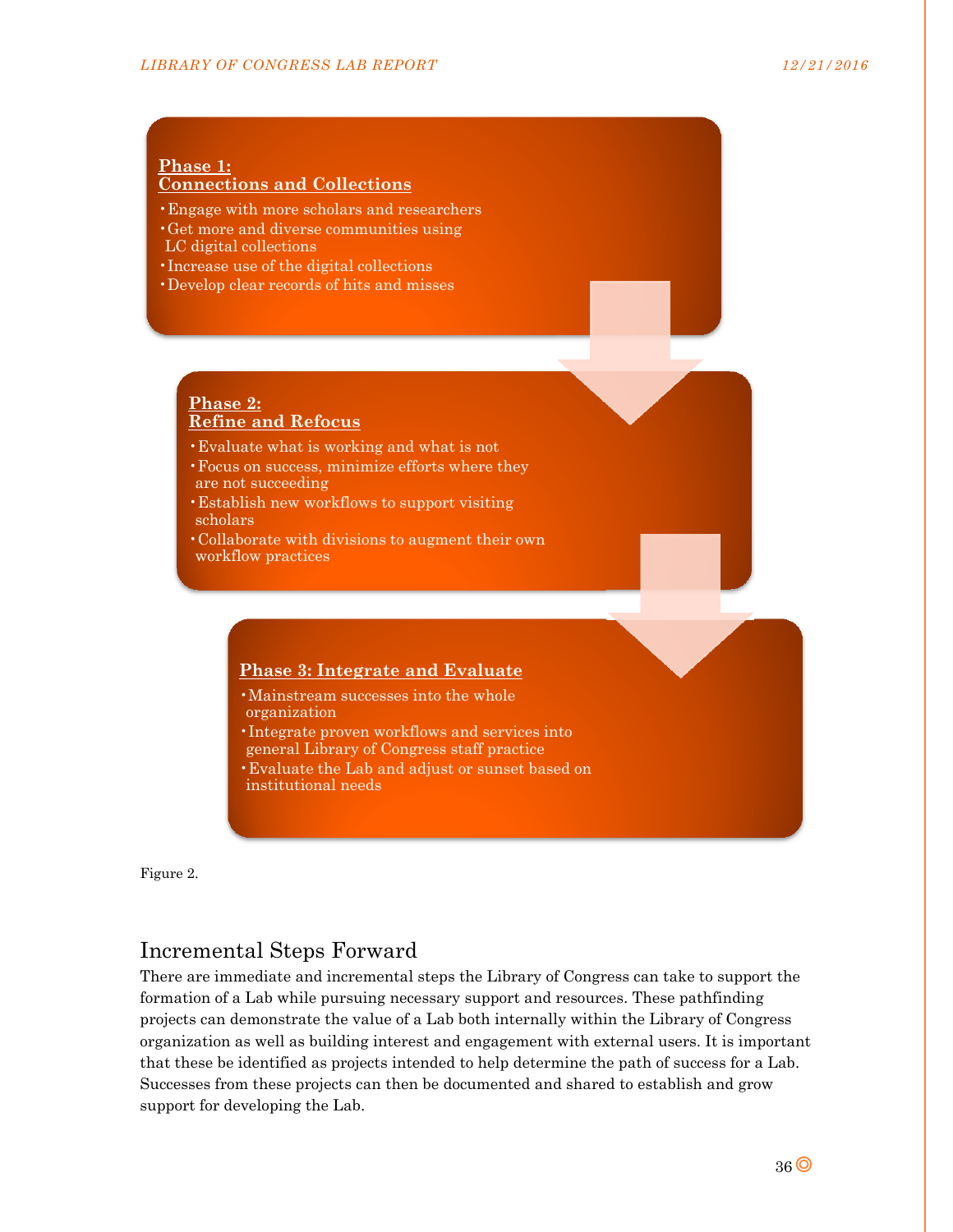#### Digital Scholarship Showcase

One example of an immediate step is to provide a showcase event to incoming Kluge scholars. In response to the scholars' expressed needs, the Library could model some of the training and exposure to digital scholarship a Lab would offer in a scheduled event coinciding with the arrival of Kluge scholars. This event would be an opportunity for the Library of Congress to invite digital scholarship practitioners to demonstrate some of their techniques, preferred tools, and show some of the research products that they have created. The Kluge scholars could connect with local practitioners of digital scholarship. They would learn from and become a part of that community. It would also be an opportunity for Library of Congress staff to introduce the Kluge scholars to the digital collections available for research and the current services and support available in a structured way. Library of Congress curatorial and reference staff could highlight their collections and service offerings with special emphasis on projects for which digital approaches were central to research methods. This event could be considered a prototype for the training and outreach services the Library of Congress Lab might offer.

#### Intern/Fellowship/Residence Model

In the first phase of British Library Labs, their work focused on inviting the winners of challenge competitions to be resident scholars at the British Library, working with Labs and other staff to see their competition-winning ideas through. The spirit of this model is present in the recent NEH-sponsored Chronicling America Data Challenge, where Library of Congress digital collections offered in bulk to contestants served as a rallying point for scholarly investigation. Artist Jer Thorp, a featured speaker at the Collections as Data event, mentioned that an artist-in-residence program might similarly forge new interdisciplinary connections while featuring digital collections and their creative use. We recommend that in the early days of the Lab at the Library of Congress, a combination of these methods be used to invite scholars, artists, students, and many other user groups to demonstrate creative and scholarly applications of Library of Congress digital collections. A mixture of competitions like the Data Challenge, open applications for residencies or visiting fellowships, and perhaps close coordination with existing programs such as the Kluge Fellowship and Kluge Fellowship in Digital Studies can be held to identify strong candidates. Winning submissions could result in funding for residencies at the Library of Congress. During these residencies, visiting fellows could work directly with Lab staff to investigate their ideas on a larger scale, using a combination of digital collections and computing resources that might drive development of new workflows, identification of intermediate file formats well-suited to investigation, and creation of training materials for students, scholars, citizens, and staff interested in pursuing similar lines of work. It might be possible to collaborate with external organizations within the government and with private foundations to fund initiatives like these. The costs of supporting residencies can be relatively small for a large potential payoff of seeing broader collection use, the training opportunities inherent in the interactions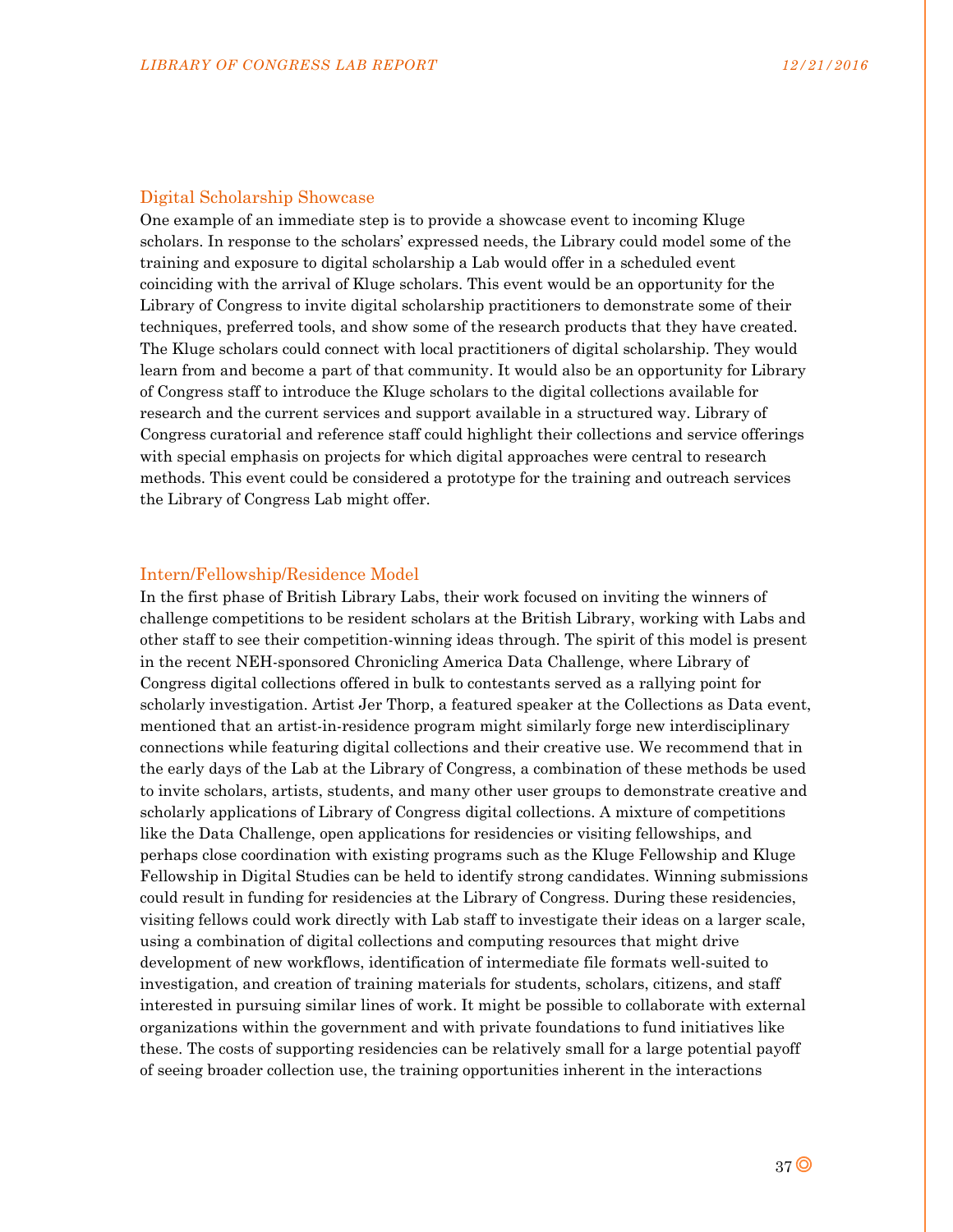between fellows and staff, and the benefits of cross-organizational collaboration to support such a program.

#### Network of Scholars

The Library of Congress's strength in convening could be particularly valuable in connecting scholars studying digital collections, faculty teaching digital methods, and curators at the Library of Congress and other cultural heritage institutions seeking to increase pedagogical outreach. As Miriam Posner of UCLA described in particular, the development and use of curricular materials centered on digital collections and research methods applying sophisticated computing tools is a rich area for potential Lab support. Dr. Posner described two particular sets of attributes that could make a project more likely to succeed in her classroom: first, a digital collection must be of large enough size that students must compute over it rather than observe it manually, and the most useful collections have useful and consistent descriptive metadata. These attributes are readily achieved using tools and techniques all of us have already. The second success factor Dr. Posner highlighted is the availability of scholars and experts in the subjects of the collection material, be they historians, archivists, or even expert curators. In her teaching, Dr. Posner invites such experts to speak with her students -- typically virtually -- to provide background and insights into the materials and their context, and she has found that her students relish the opportunity to make these connections with experts.

The Lab staff could be tasked with outreach to faculty teaching digital methods like Dr. Posner and her peers at other institutions, curators and archivists at the Library of Congress with deep knowledge of digital collections and their importance, and representatives of peer cultural heritage institutions with similar aims. The Lab could convene one or more events bringing these individuals together with the aims of exchanging ideas and curricula, building a network of experts willing and available to visit classrooms and other settings to represent collections, and identifying digital collections to target for preparation of future teaching materials. The outcomes of successful events like this could include increased use of digital collections in classrooms, a wider variety of materials made available for such use, a growing network of experts, and a clearer picture of how to present and deliver digital collections for the particular use case of teaching digital scholarship methods. In concert with these events, or in a parallel series, the Lab could convene resident scholars and competition winners as well, extending this network of digital scholars to incorporate even greater flow of innovative ideas and results. We can also imagine partnerships with HathiTrust to engage winners of the HTRC Advanced Collaborative Support Awards, with British Library Labs and winners of its annual competitions, and additional partnerships with many other organizations and researchers participating as well.

The Lab staff should also cultivate relationships with the researchers, teaching faculty, residents, and other experts who might participate in these events. These relationships will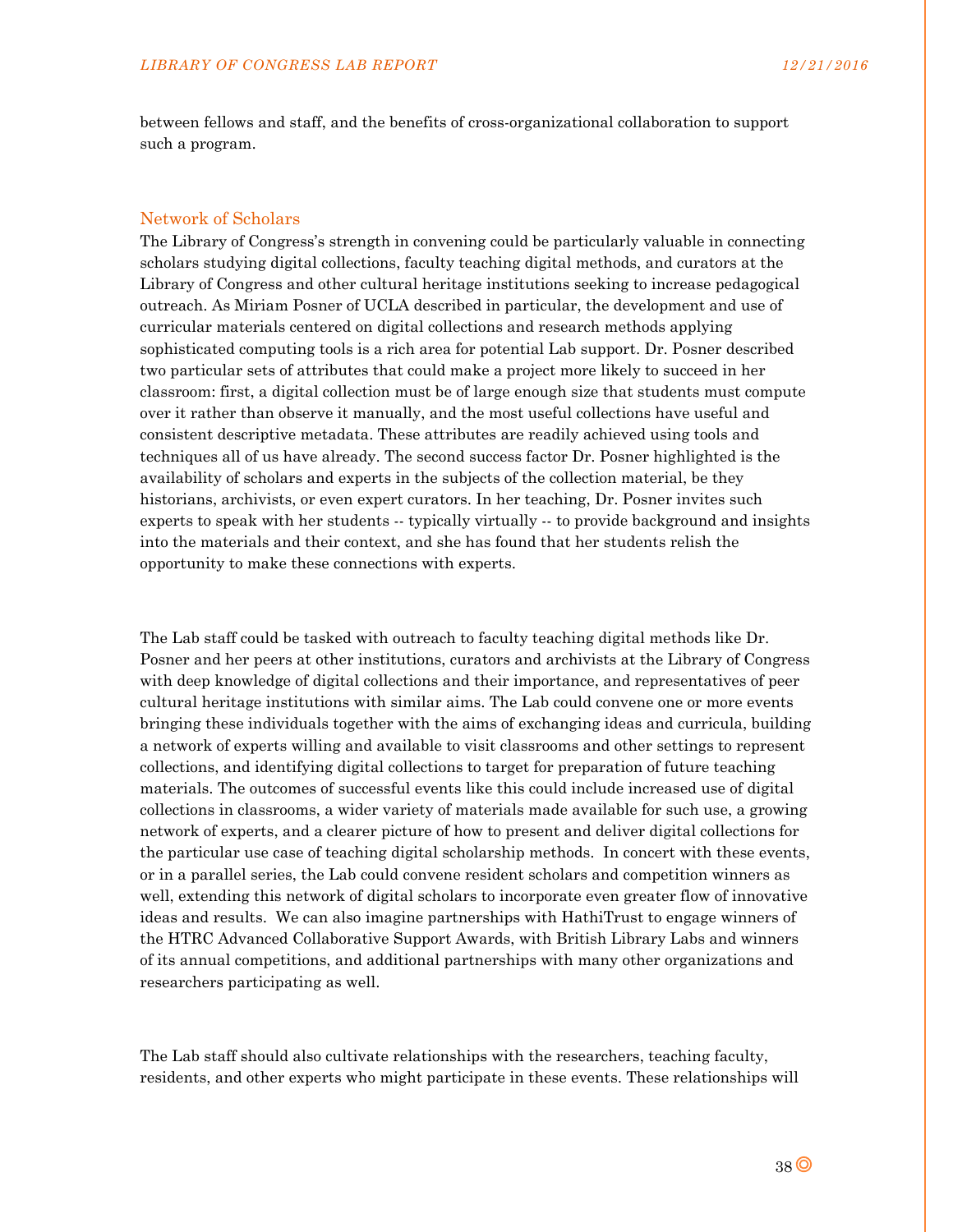help the Lab execute a matchmaking role for as opportunities arise, and share updates about Labs progress and scholarly results.

#### Opportunities for Staff Engagement

The Library of Congress Lab could be a space for Library of Congress staff to train in digital scholarship services and solutions and to begin to bring those skills into their home division. Staff could perform rotations in which they were on detail to the Lab for a period of three, six, or nine months during which time they could support the work of the Lab team as well as increase their own skills in digital scholarship. These rotations would help the Lab educate the Library of Congress staff about the services on offer. They would also help the broader staff by increasing their abilities to engage with their digital collections and directly serve their more technical users.

In addition, the Lab could also offer Library of Congress staff fellowships in which the staff of the Library could use a similar program of temporary details to perform scholarly work with Library of Congress digital collections. In these staff fellowships, staff would produce research and/or scholarship that would promote Library of Congress digital collections. Library of Congress staff experts in their subjects would have the opportunity to use the Lab, and Lab staff would support the staff fellows in learning the tools and techniques just as they would support other users. The staff fellows would get to experience the Lab as a cutting edge space in which to do influential work that matters using digital collections.

#### Convening the Labs Community

Repeatedly during our interviews we were reminded of the potential of the Library of Congress to act as a convener. As we observed during the Collections as Data event, when the Library invites accomplished speakers and interested guests to gather and share ideas, people will travel great distances and tune in online from all over the world to follow along and participate. CNI has hosted workshops on digital scholarship labs in 2015 and 2016. The Library of Congress could partner with CNI to continue to collaborate on next steps for this emerging community. In addition, the Library of Congress could use its significant convening power to connect historically marginalized groups with digital scholarship opportunities as well as deepening the relationships with more traditional Library of Congress connections. Hosting a conference on Labs could be an opportunity for the Library of Congress to work with leaders in the field as well as help establish new interest from broader groups. An event that sought to bring in representatives from the vendor community, different sections of the academic sphere who have challenges or tensions in their scholarship that might be aided by Lab access, as well as more creative representatives from journalism, science, startups, and even other government agencies would help to produce a more diverse and broader community as well as inspire creative solutions to common challenges.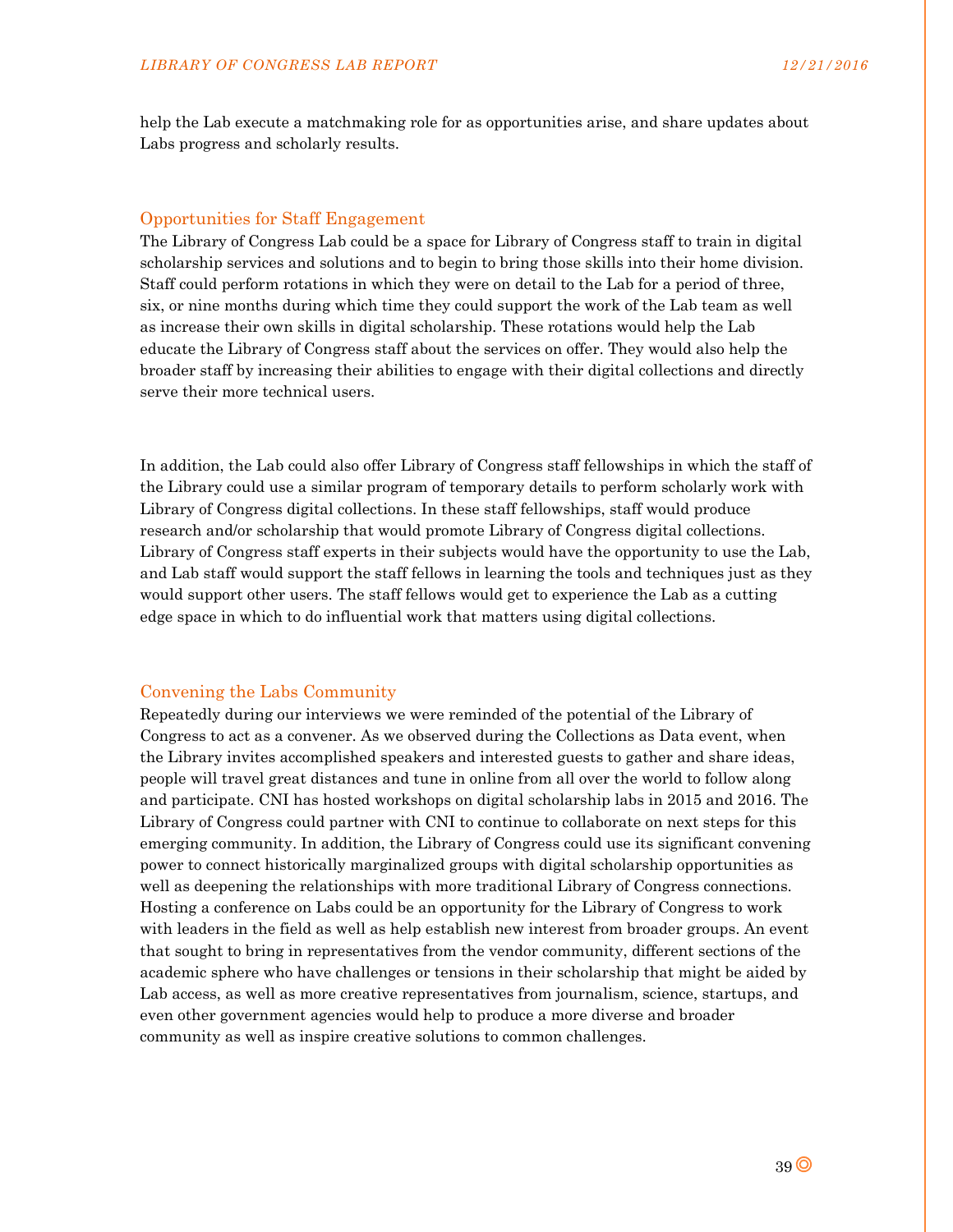#### Bulk Data Access

A Lab can be a service for Library of Congress users, staff, and to the Library as a whole. One key service of the Lab would be a complete, exhaustive website detailing all bulk data collections, APIs and services (such as IIIF, feeds, etc.), and experimental interfaces available from LC. This service would meet several goals at once: it can serve as a starting point for researchers seeking to dig into data; it can be a jumping off point for teachers and students looking to get started with methods and tools for digital inquiry; it can also be a focal point for LC staff, facilitating a shared understanding of what might be possible with digital scholarship. A complete site for access to collections as data would include sample datasets, perhaps of a scale suitable for classroom use as describe above, connected with training materials such as sample code, programming notebooks, and presentation video as appropriate.

#### Computing Resources for Staff Supporting Digital Scholarship

Ben O'Steen from British Library Labs emphasized the importance of flexibility in the computing environment used by Labs staff. Although security, budget, and support requirements define the standard workstation and applications available to the majority of staff at institutions like the British Library and the Library of Congress, it is important to empower staff supporting digital scholarship to with the ability to try new software, to work with multiple versions of applications on multiple operating systems, and to have access to at least some of the variety of cloud computing resources available through major platforms such as those offered by Amazon, Google, and Microsoft. It can be impossible to support digital scholarship without the ability to prepare documentation, test new techniques, and troubleshoot reported issues using a computing environment that looks at least somewhat like scholars use themselves. The same set of needs will likely require access to flexible storage pools, compute clusters, database and information retrieval services, and other computing infrastructure to support temporary projects that might be experimental, only semi-public, in support of small groups of local or remote users, or otherwise outside the typical bounds of typical federal Information Technology standards and practices. This combination of special needs might require special allowances, but cannot be overlooked as an important step in enabling staff to encourage creative uses of digital collections.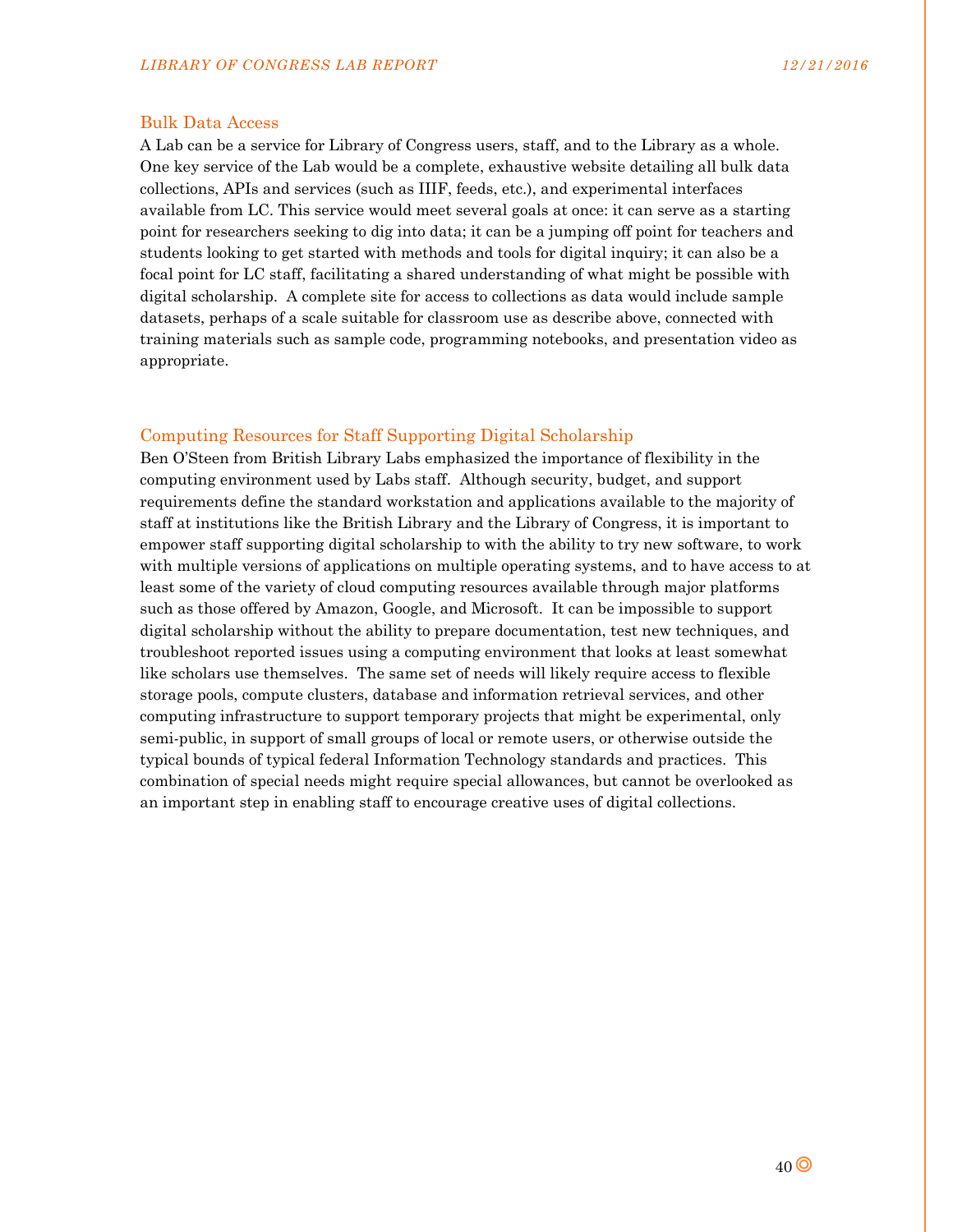### **Acknowledgements**

We conducted a series of interviews with leaders in the digital scholars lab, research services, and scholarly computing space. For their time and the many insights they provided, we extend our thanks to:

- *DALE ASKEY* at McMaster University Library, for discussing with us his experiences and providing insight into the elements that have made the Lewis & Ruth Sherman Centre for Digital Scholarship at McMaster a success.
- *MIKE FURLOUGH* at HathiTrust, for providing examples of some of the forms of mediated and aggregated access that are engaging to users and for encouraging broader community engagement.
- *BEN O'STEEN* at British Library Labs, for sharing with us his insights about making sure a space welcomes the widest possible number of users and the importance of developing pathfinding projects.
- *MIRIAM POSNER* at UCLA, for helping us understand the educational use case and the needs of the student and researcher more clearly.
- *SASKIA SCHELTJENS* at the Rijksmuseum, for speaking with us about the critical components of providing services to an organization and to users who are still developing their understanding of the space.

We would like to extend thanks to the John W. Kluge Center, its staff -- especially Mary Lou Reker -- and all the 2016 Kluge scholars, with special thanks to Kevin Schwartz, for their time and insights into the work they would like to be doing with Library of Congress digital collections.

We are grateful to Abbie Grotke, Grace Thomas, and the rest of the Web Archiving Team for their time and consideration in supporting our work on this project. We found the transfer of the Web Archiving Collection to be a useful pilot that illuminated several opportunities and challenges. Special thanks to David Brunton in OCIO Web Services for his invaluable assistance in helping the Web Archiving team to transfer the content.

Thanks to the American Folklife Center for their invaluable insights about how researchers are using their collections and the kinds of work that researchers would like to see supported at the Library of Congress.

Our appreciation to the NDI team for including us in the Collections As Data event and conversations. Thank you to Kate Zwaard, Abigail Potter, Jamie Mears, Michael Ashenfelder, and the entire team for providing feedback and acting as our points of contact for information concerning the Library of Congress. Special thanks to Chris Adams of Web Services for his insights and thoughtful responses.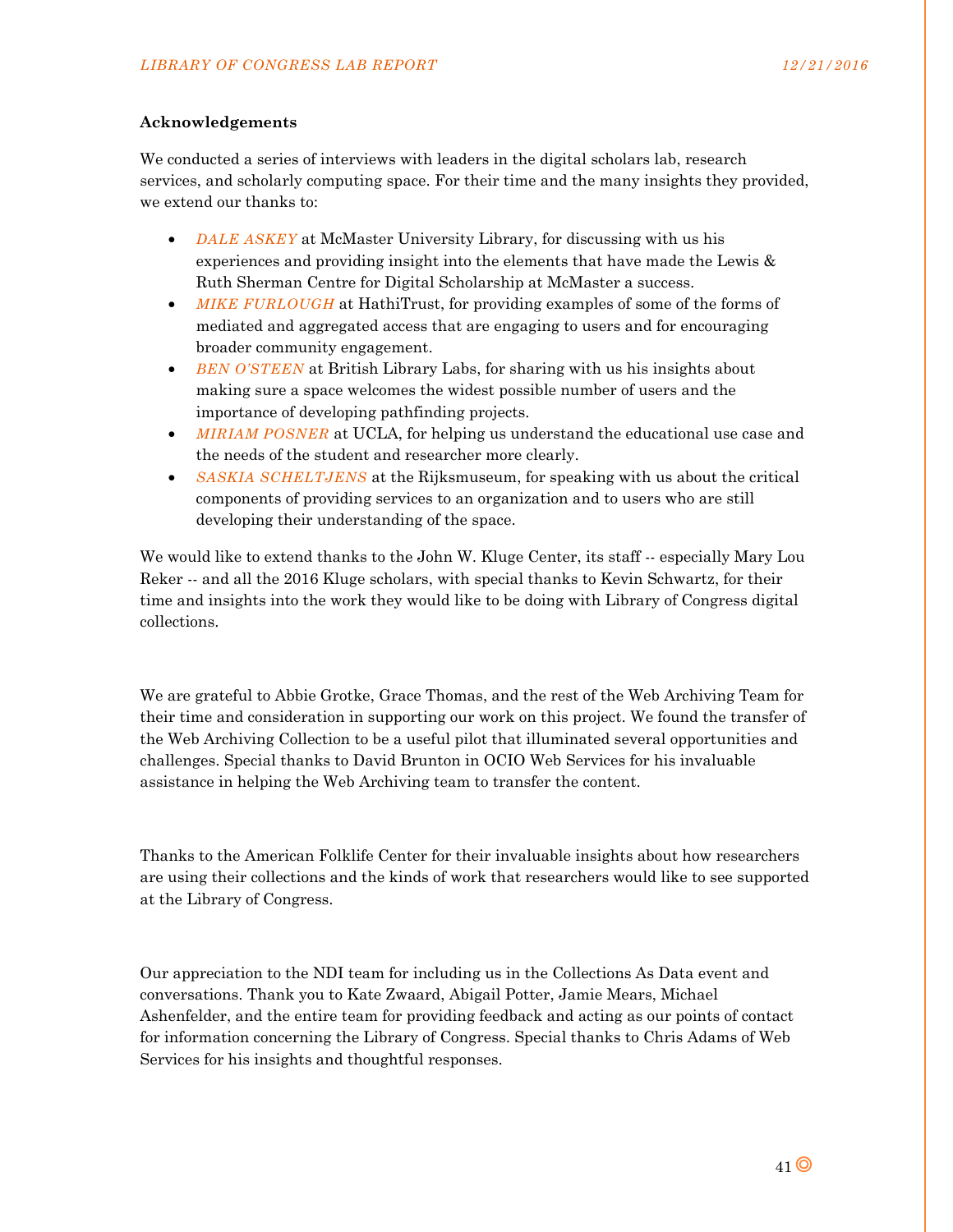# ABOUT THE AUTHORS

**Michelle Gallinger** is Principal of Gallinger Consulting where she provides technological insight into decision-making processes for libraries, museums, archives, and businesses. She gives strategic planning guidance; develops policies, guidelines, and action plans for her clients; offers stakeholder facilitation services; and coordinates collaborative technological initiatives. Gallinger's clients include Harvard Library, Institute of Museums and Library Services, Metropolitan New York Library Council, Ithaka S+R, and the Council of State Archivists (CoSA). Prior to consulting, Gallinger worked at the Library of Congress developing the initial strategy for and led the creation, definition, and launch of the National Digital Stewardship Alliance in 2010. Gallinger performed policy development, strategic planning, program planning, and research and analysis at the Library of Congress. She has also designed and managed digitization services, overseen the formation of and policy development for the Colonial Williamsburg Rockefeller Library's Digital Library, and worked for Gartner Dataquest.

Michelle Gallinger holds a bachelor of arts in English literature from Reed College and a master of arts in English literature from the University of Virginia where her research focused on humanities computing. She can be reached at mgallinger@gallingerconsult.com.

**Daniel Chudnov** is a librarian, software developer, and data scientist with twenty years of experience designing and deploying applications that solve a wide range of information problems. He has worked at the Cushing/Whitney Medical Library and the Center for Medical Informatics at Yale University School of Medicine, the MIT Libraries, the Library of Congress, and the George Washington University Libraries. During his career he has contributed to several prominent free/open source software projects, as well as several largescale digital library resources including World Digital Library and Chronicling America. He was principal investigator on grants from IMLS and NHPRC to develop Social Feed Manager at GWU, an application supporting services to faculty and student researchers studying social media. He has written extensively about innovative software and services in libraries, and is faculty at District Data Labs, where he coordinates research activities.

Daniel holds a bachelor of arts in Economics and master of science in Information, both from the University of Michigan, and a master of science in Business Analytics from the George Washington University School of Business, where he is also an adjunct lecturer, teaching Data Management for Analytics. He is Principal at Chudnov Consulting, an independent consultancy based in Washington, DC, where he may be reached at  $d@chud.co$ .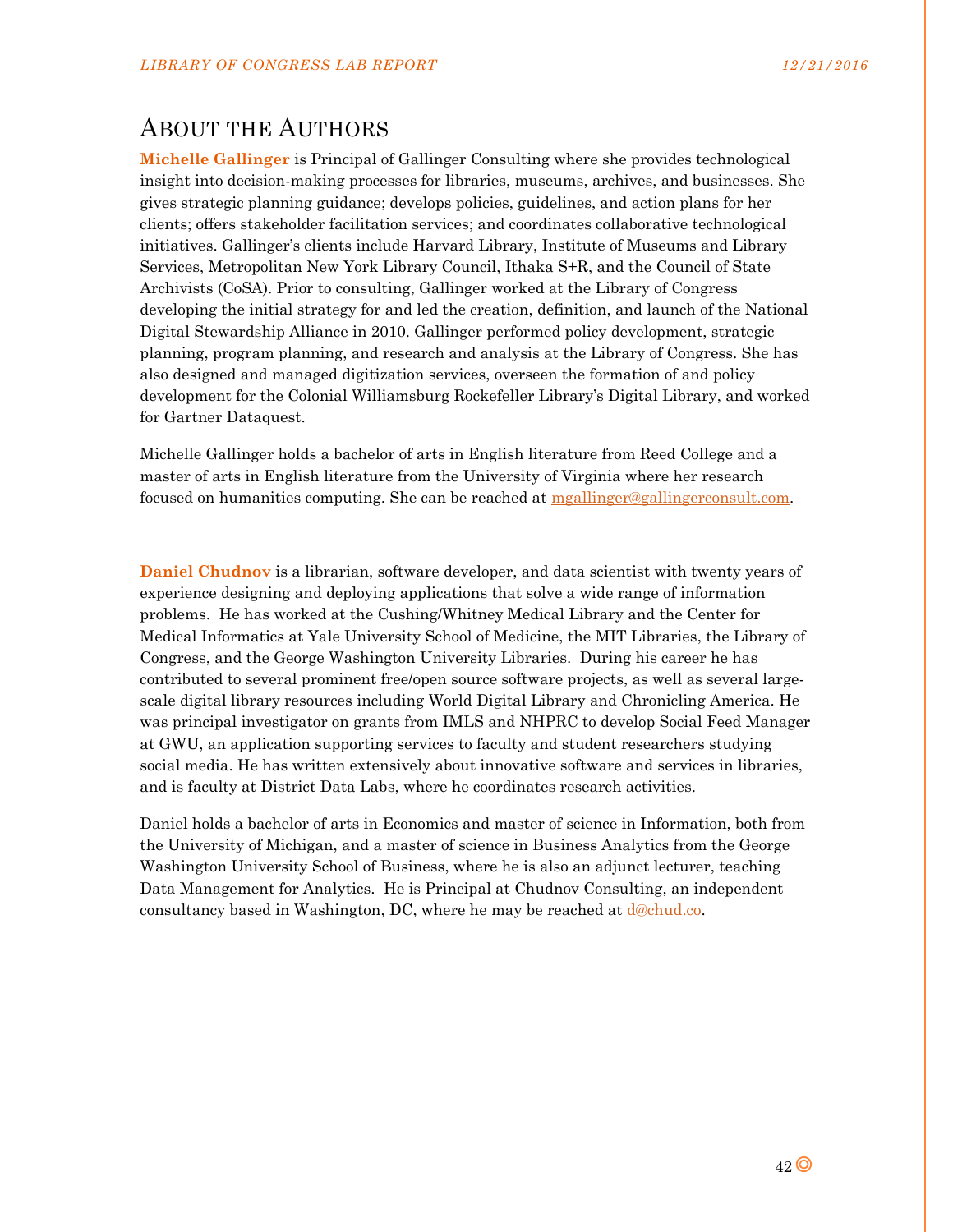# APPENDIX A

# Web Archiving Team Input to Digital Scholars Lab report pilot

The following is a write up of the experiences of the Web Archiving team throughout this pilot. This perspective provides additional context and insight about the transfer of data and work that made it happen.

## S3 transfer process

In order to transfer the RSS content from LC systems to the Amazon S3 bucket set up by Dan, David Brunton first installed the AWS Command Line Interface (CLI) on the Web Archiving Team's four virtual machines (VMs) utilized for indexing. The VMs are able to access a mounted version of the spinning-disk access copy of web archived content. Once navigated inside the correct directory, in this case, the RSS content, it was quite simple to use the "put" command with the --recursive option to copy from the LC storage to the S3 bucket, for example:

s3cmd put --recursive [RSS bag name]/ s3://[bucket name]/ [RSS bag name]/

The initial transfer succeeded, but lacked the second [RSS bag name] path specification, transferring all loose files into the bucket. To account for this, subsequent transfers included the bag name in the path, which created a directory-like structure for all content in the bucket.

For the pilot, transfer was not optimized. Since uploading multiple terabytes to an S3 bucket was an entirely new process at LC, we were careful not to overload the virtual machines to respect concurrent processes utilizing the same resources. To limit the strain, LC staff transferred one bag of content on each VM at a time. During the two week transfer time frame, there may have been hours between the completion of a transfer and kick off of the next bag (i.e. if the transfer finished at 3 a.m. the next one would not start until staff arrived to LC at 8 a.m.). As this process is streamlined, a simple script could kick off the next bag when the previous completes and more research could be done on how to optimize the processing VMs.

## About the Library's Web Archive and Current Researcher Access

As of the end of FY16, Library had collected 1.06 petabytes (1067 terabytes) and over 14 billion documents. Currently there are 11,288 records in 22 described event or thematic collections available via www.loc.gov/websites for research use. Web Archive items that have been cataloged do not correspond easily to "one record per website"; rather a record may describe different or specific parts of a website that has been archived, or an entire website or organization's web properties, or a candidate who has run for office in many Elections with varying URLs that have been archived. The 22 collections represent only about a third of the Library's web archives; the rest are awaiting cataloging and other processing resources to describe them and make them publicly accessible via the Library's website.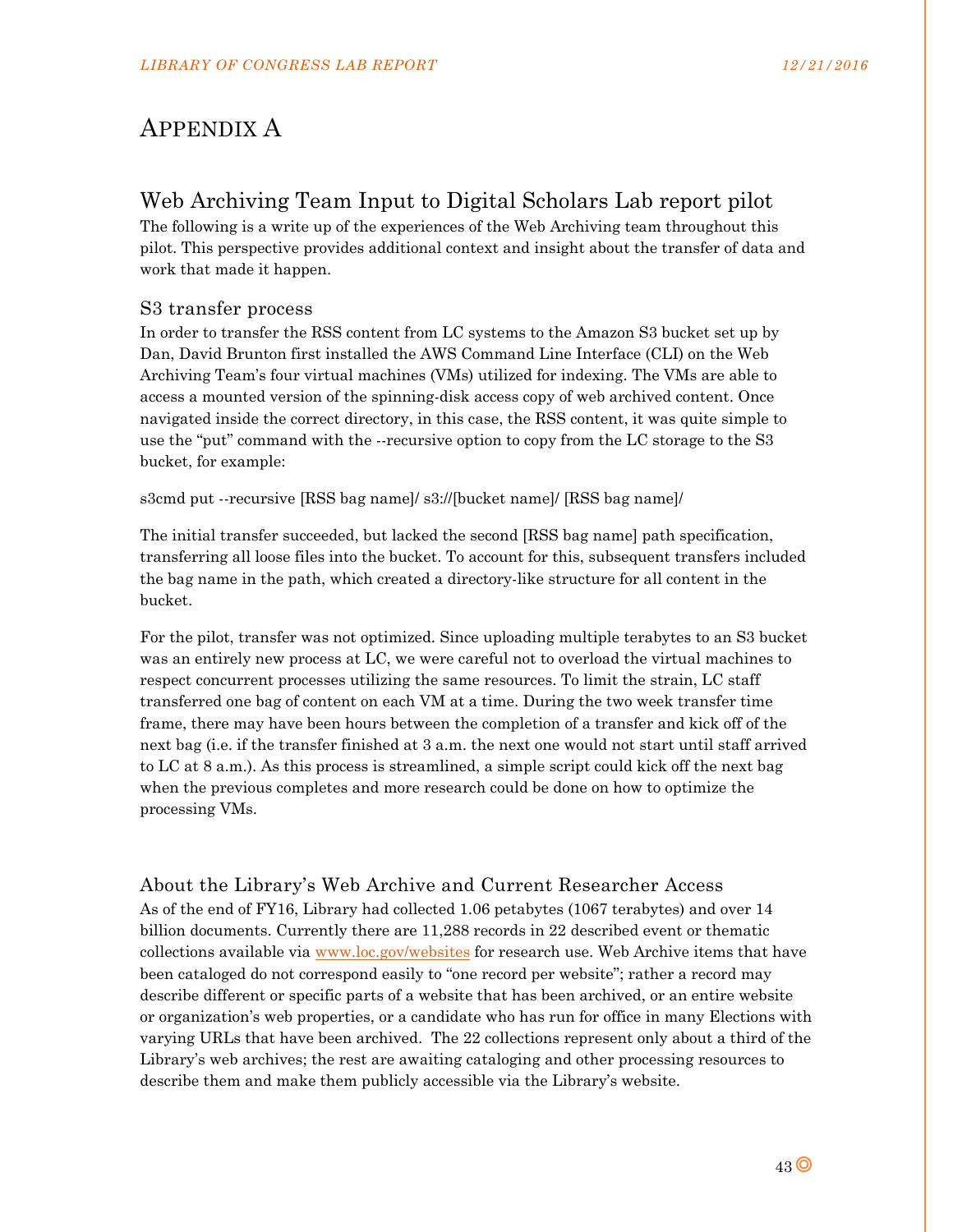In addition to the catalogued item records and collection descriptions, the Library has made content available via its OpenWayback up through June 2016 (we have a one-year embargo and plan to release new content this way every six months or so). Although there have been requests to include a URL search in the Project One Web Archives interface for better access, that is not currently implemented, so not many researchers are aware that additional content is available via Wayback access (http://webarchive.loc.gov/all/\*/[insert URL HERE]). The Library's collections are Memento compliant and are accessible via this search http://timetravel.mementoweb.org/, which we have on occasion shared with staff and researchers in lieu of a URL search at LC.

#### About Deduplication

Web Archiving deduplication, where the byte and URL are exact to another copy, became possible when Heritrix 3.0 and the WARC standard became available in 2009. The Library implemented deduplication because of the space savings. For example, in test crawls, the house.gov and senate.gov sites saved 80% of space for each monthly crawl, so it would require storage space of only 1 Terabyte for every 5 terabytes of content. The WARC standard provided for a "revisit record" which documented which WARC the original content was stored in, and the Wayback replays the deduplicated content as if it were captured on that date. So for users, it is transparent that Wayback is replaying content captured months or weeks before.

The Library has implemented a policy of getting an undeduped crawl (for each crawl event) as a baseline. As content is crawled, it is either NEW or EXACTLY the same as a previous copy. So, for every crawl there is new content that is used to deduplicate against subsequent crawls. It's an iterative process.

From 2010 to 2015, that content was baselined in January each year, or when new crawl event began (for example, Election crawls have begun at various points in time). With a contract change in 2015, the contractor was instructed to perform the baseline undeduplicated crawls at the "beginning of each task" which generally was meant to be beginning of the fiscal year (October), however tasks are not always lined up with the fiscal year any longer, and some crawling in 2016-2017 has shifted those baselines to other dates entirely, for instance the RSS crawls used in this pilot were baselined in October 2015 but were not in 2016 due to the nature of those crawls.

Deduplication of our crawls in this manner may create issues in creating data sets for researchers for specific collections, as the baseline crawls would likely need to be included for the data sets to make sense when being used by researchers. For example, a researcher interested in content collected by the Library for a particular time period (say, at the end of a Congressional term), might need to receive data from a full year of archiving for the revisit links in WARC to resolve).

The Library plans to do regular and clearer documentation of baseline crawls, particularly in light of this pilot and implications for sharing data sets of web archive content.